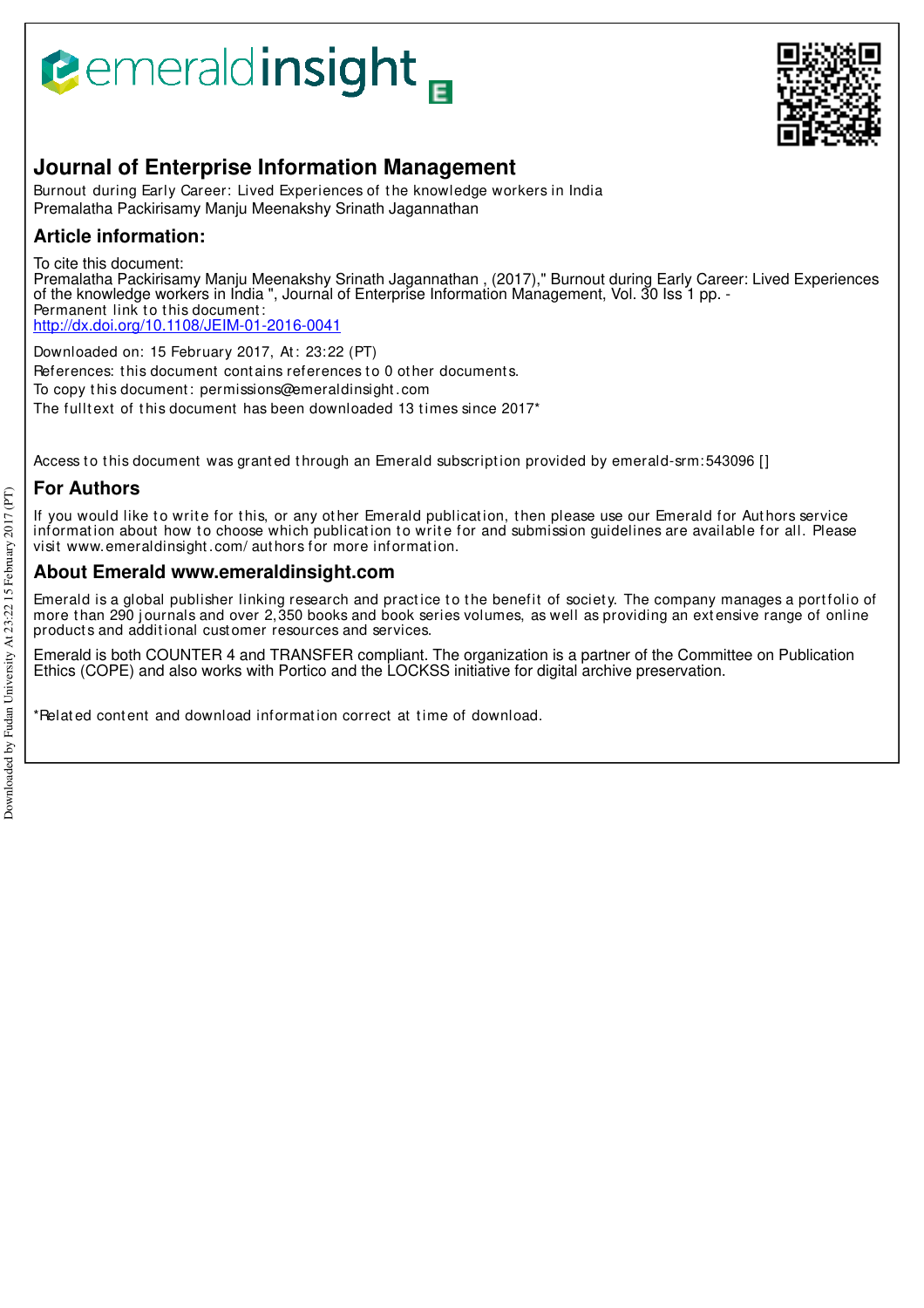#### Burnout during Early Career: Lived Experiences of the knowledge workers in India

#### Abstract

Purpose: The purpose of this paper is to explore the phenomenon of burnout during early career among knowledge workers in Information Technology (IT) services industry in India.

Design/methodology/approach: Grounded Theory Research design was used to explore the research phenomenon. The study was based on the analysis of forty three in-depth interviews from employees, managers and human resource professionals in IT services industry in India. Purposeful and theoretical sampling designs were used to locate the participants for the study. Grounded theory analytical procedures - open, axial and selective coding were used to analyse and interpret the interview narratives. Atlas ti version 5.0, was used for qualitative data analysis.

Findings and discussion: The analysis of the interviews with the young knowledge workers reveal the following as the reasons for their burnout during early career; poor integration with the job and the organization at large, underemployment, stressful job and exhausting work environment, fear and insecurity of replacement of talent and downsizing.

Strategies are discussed to deal with burnout situations among the young knowledge workers for individual and organizational wellbeing.

Practical implications: The findings are relevant and useful in practice domain as they are grounded from the field reality. It provides directions for managerial and organizational practices in preventing burnout in early career among knowledge workers.

Originality/value: The paper is original and the present study is among the first attempts to investigate the nature of burnout through qualitative inquiry.

Limitations: The findings of the study is applicable to organizations like IT Services industry and thus the research outcome cannot be generalized. The study includes the lived experiences of employees only during their early career.

© Emerald Group Publishing Limited

This is a pre-print of a paper and is subject to change before publication. This pre-print is made available with the understanding that it will not be reproduced or stored in a retrieval system without the permission of Emerald Group Publishing Limited.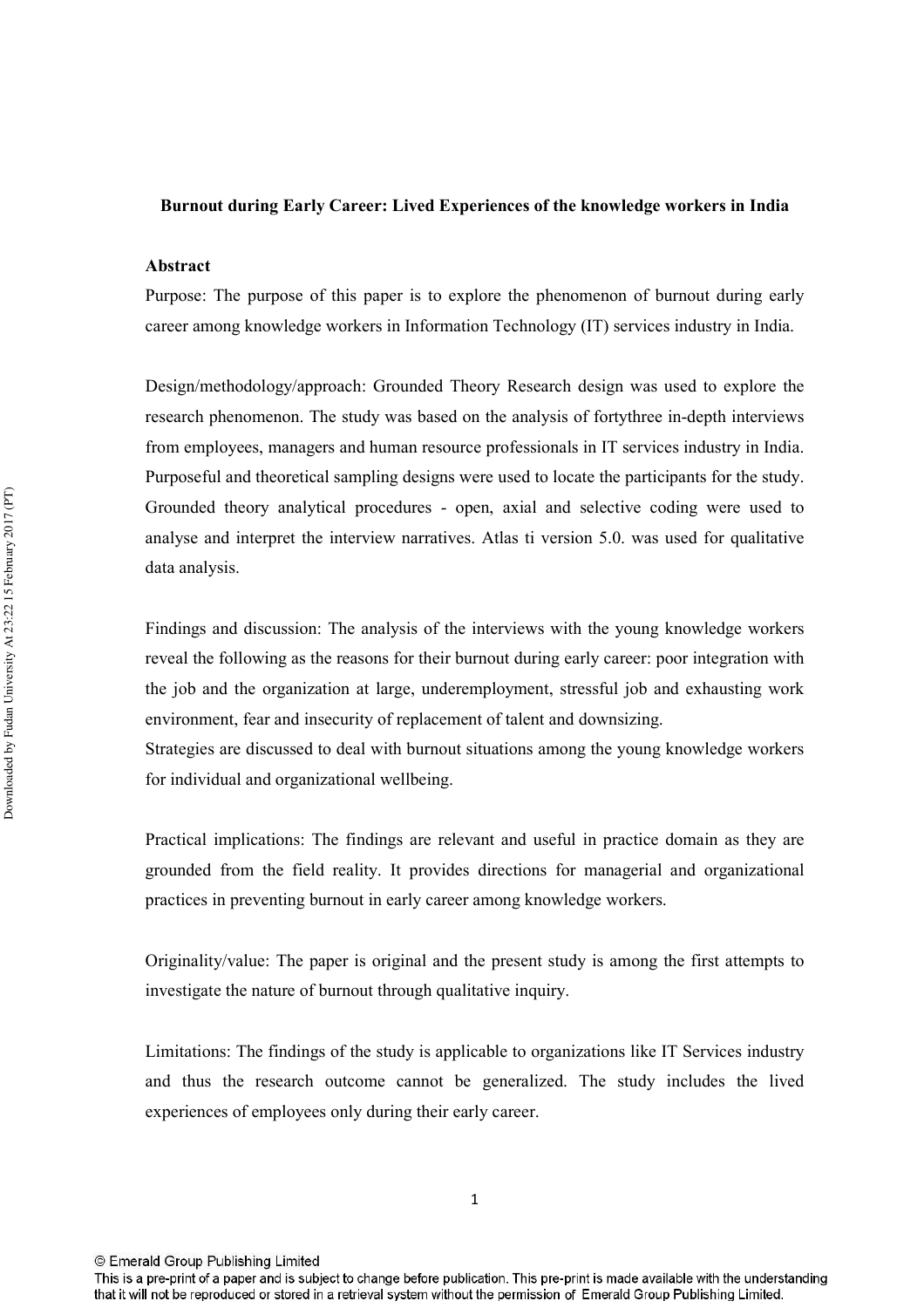Keywords: Burnout, Early Career, Knowledge worker, Young Engineering Graduates, Grounded Theory, Qualitative Research Methodology, IT Services Industry, India

Paper type: Research paper

© Emerald Group Publishing Limited

This is a pre-print of a paper and is subject to change before publication. This pre-print is made available with the understanding that it will not be reproduced or stored in a retrieval system without the permission of Emerald Group Publishing Limited.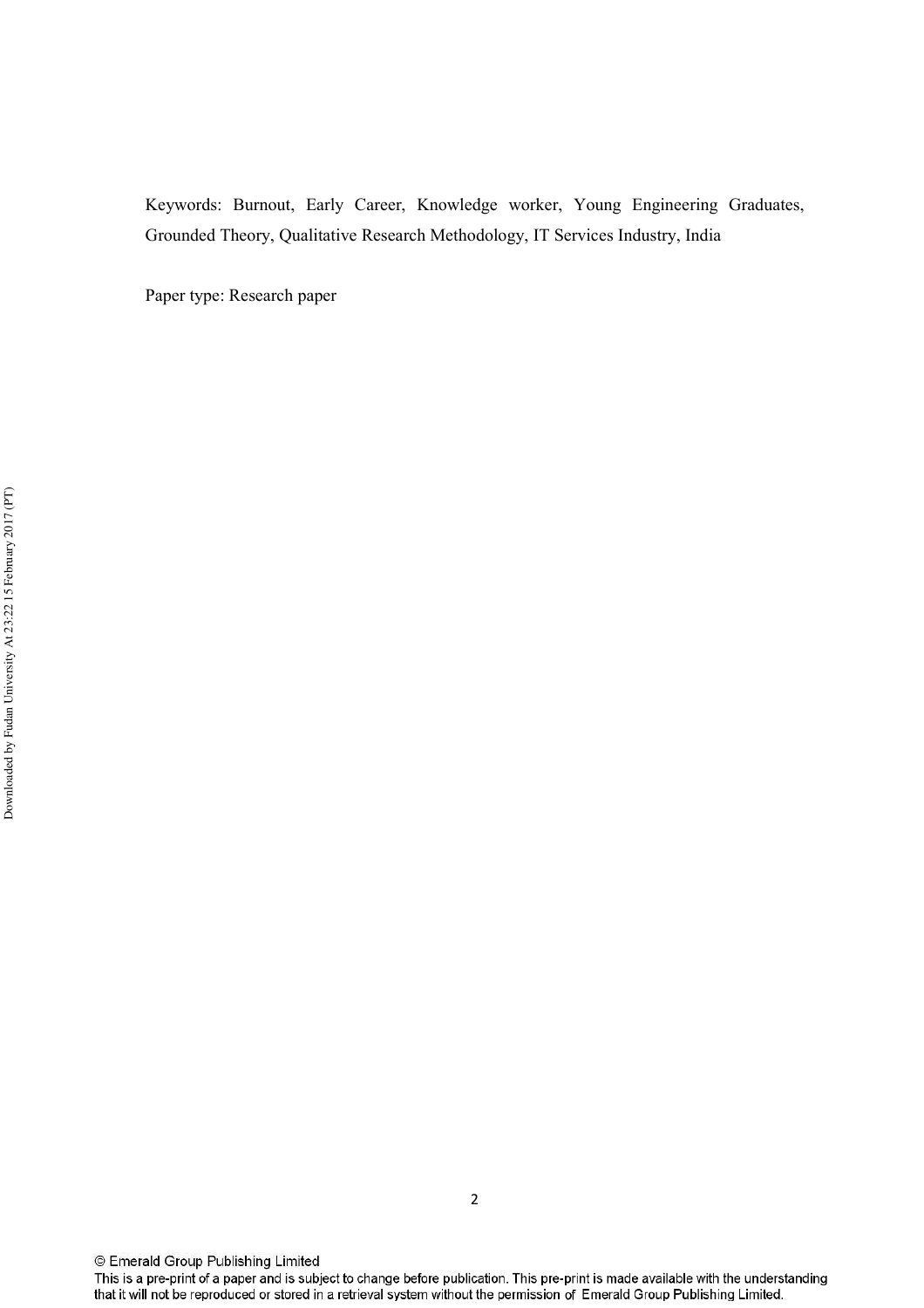#### 1. Introduction

Burnout refers to a state of exhaustion experienced by subjects when they do not get expected results even after investing a huge amount of effort (Freudenberger 1980). Early burnout literature referred to three dimensions of exhaustion, depersonalization and self-efficacy while examining experiences of burnout (Maslach and Jackson, 1981). Exhaustion relates to emotional and physical depletion, depersonalization relates to callousness towards job and self-efficacy identifies with feelings of self-worth due to substantial personal accomplishments in the work context (Leiter and Maslach, 2005).

We identify three important gaps in burnout literature. *First*, while there has been a lot of focus in burnout literature on the depletion of resources (Schaufeli, Leiter, & Maslach, 2009), this focus has not been connected to organisational experiences of professionals who find that the organisation does not offer them too many avenues of creative growth. Second, while reward imbalances and unfair appraisal processes have been known to cause burnout among professionals in innovative segments of the knowledge economy (Jianwu and Xiangqian, 2013), little is known about how the lack of professional managed induction processes which provide role clarity and resources to professionals to seek help from formal supervisors and informal mentors can structure experiences of burnout. Third, while it has been found that increasing job demands, especially in the IT industry have the potential to cause burnout (Gan and Gan, 2013), there are not enough studies that focus on how professionals may feel burnt out on account of performing monotonous, repetitive work instead of creative. innovative work.

Overall, we argue that burnout literature has focused on key variables such as job type, along with an emphasis on emotional exhaustion, depersonalization and personal accomplishments (Huarng, 2001). Interaction with supervisors and work-family conflict have been shown to be important determinants of burnout (Shropshire and Kadlec, 2012). However, this focus has not extended to how identity is constructed for young professionals, and how they begin to feel that they are unwanted in the organisations they are joining. Gaps in literature pertain to experiences of professionals when organisations do not view them as sources of value, and instead view them as sources of cost minimisation (Deniz-Deniz and Saa-Perez, 2012). Gaps persist about how organisations structure the self-image of professionals (Rolling, 2004). We explore what happens to professionals when their self-image is structured as that of low cost factory workers rather than as active creators of value.

This is a pre-print of a paper and is subject to change before publication. This pre-print is made available with the understanding that it will not be reproduced or stored in a retrieval system without the permission of Emerald Group Publishing Limited.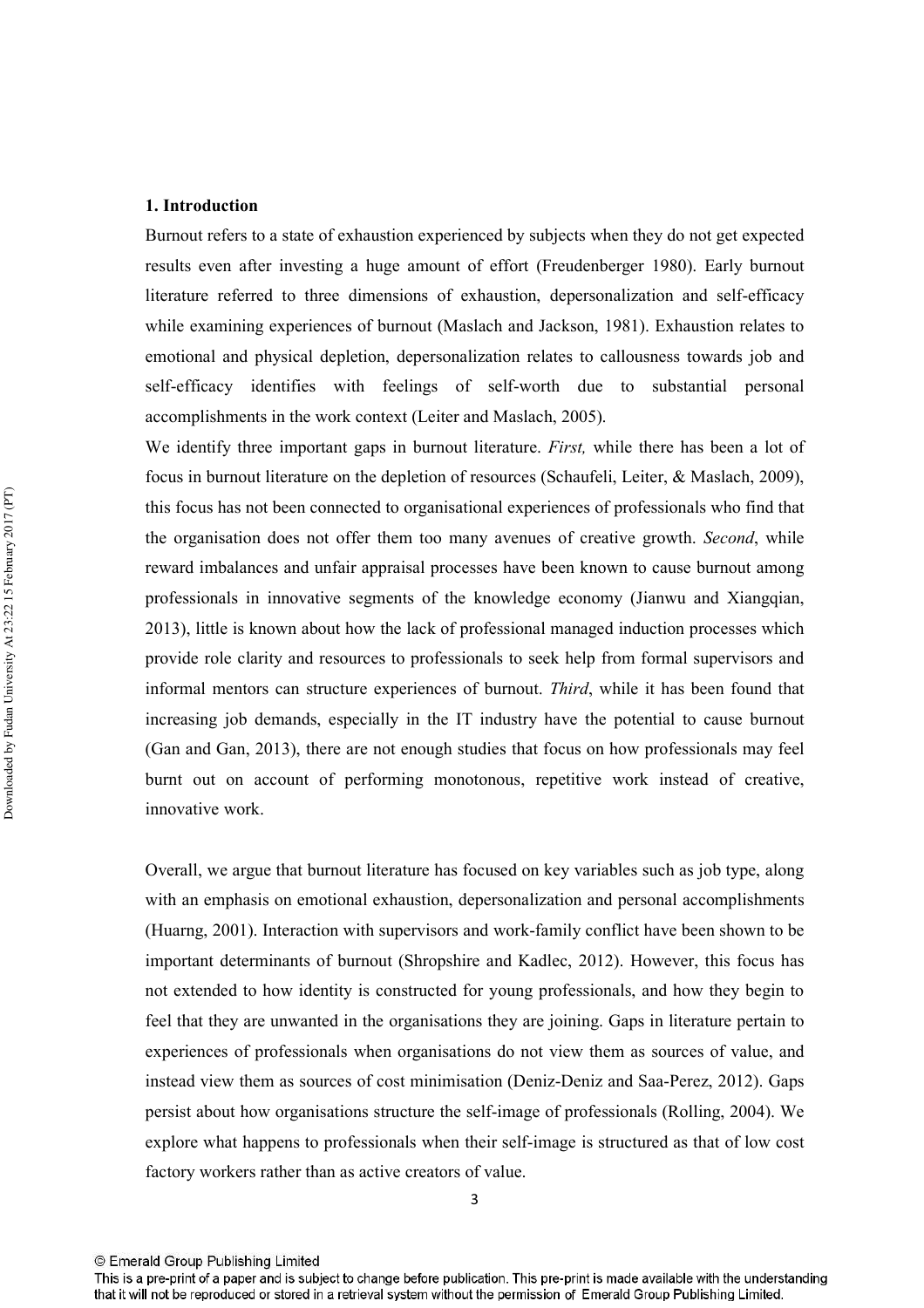We attempt to bridge these gaps in the burnout literature by mobilising narrative experiences obtained from Indian information technology engineers. We obtained qualitative data from Indian IT engineers, especially from those in early phases of their careers to understand the processes and experiences that were contributing to burnout. We make two theoretical contributions to existing studies on burnout using our qualitative data. First, we extend findings from literature on early career burnout which focus on job stressors like overwork, role insufficiency and lack of clarity on role boundary (Jung, 2013) to incorporate experiences where young engineers find that they have to deal with supervisors who have little interest in their lives and careers, and who maintain a distance from them, even while using them to achieve their own deliverables within organisations. Second, while the literature on early career burnout has also focused on burnout resulting from experiences of professionals that they are losing control over their own careers (Armstrong *et al.*, 2015), we extend this focus to cover gaps in induction programs that make engineers feel unwanted right from the beginning and instead of integrating them into work processes, make them search for work, identity and agency.

#### 1.1. Context to the study: Knowledge Workers in Indian IT Services Industry

The Information Technology and Business Process Management (IT-BPM) industry in India is acknowledged for its contribution to India's growing economy (Agrawal, Khatri and Srinivasan, 2012; Agrawal, 1999; NASSCOM, 2015). The Indian IT-BPM sector which are engaged primarily in outsourced 'knowledge work', have produced a highly visible new category of global 'knowledge workers' in India (Agrawal, 1999; Amar, 2002; Upadhya, 2009). The industry specializes in software products, IT services, IT Enabled Services, hardware & engineering and research & development services. The Indian industry has evolved from just being an outsourcing destination in the late 1990s to a desired destination for high end technology and consulting solutions.

Indian IT Services industry is the largest private sector employer with 3.5 million employees, contribution by Indian IT-BPM industry (NASSCOM, 2015). The employment opportunities provided to knowledge workers has gone up to 85 percent increase in IT-BPM sector between the year 2000-1 and 2013-14 (NASSCOM, 2008 & NASSCOM, 2015). The industry largely credits its growth and development to its Knowledge workers (Agrawal, 1999).

<sup>©</sup> Emerald Group Publishing Limited

This is a pre-print of a paper and is subject to change before publication. This pre-print is made available with the understanding that it will not be reproduced or stored in a retrieval system without the permission of Emerald Group Publishing Limited.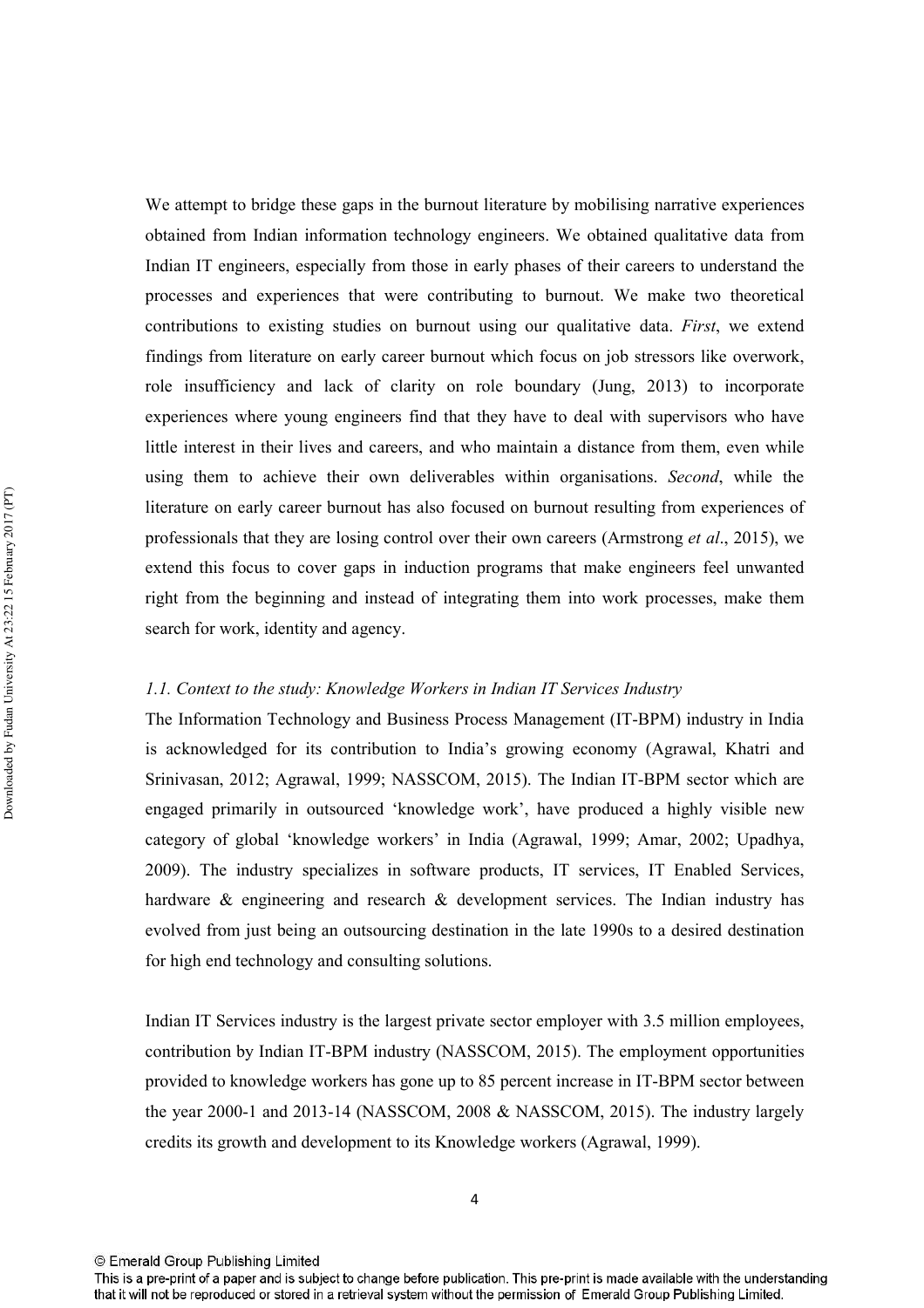Though, the industry's growth is phenomenal, its human resource issues like stress, burnout, engagement and retention are always a concern to the researchers and practitioners (Agrawal, 1999; Agrawal, Khatri and Srinivasan, 2012). Knowledge workers, even though young, have superior knowledge and skills, more so than the managers who are supervising them and who have the responsibility to create the environment in which they work. If management understands their psychology and sociology and knows how to work with them, it can make them the super smart employees it dreams of, but if it does not understand them, then it can turn them into sloth (Amar, 2002).

#### 2. Literature Review

#### 2.1. Burnout

Burnout is defined as a state of exhaustion resulting from dedication to a work or a cause that did not give the expected results (Freudenberger, 1980). Consequently, burnout was investigated through the three dimensions of exhaustion, depersonalization and self-efficacy (Maslach and Jackson, 1981). Exhaustion relates to emotional and physical depletion, depersonalization relates to callousness towards job and self-efficacy identifies with feelings of self-worth due to substantial personal accomplishments in the work context. In this context, work engagement is another term which has been studied and on a continuum, is placed at the opposite end of burnout (Leiter and Maslach, 2005). A work engagement scale was developed to assess positive involvement like vigour, dedication and absorption (Schaufeli et al 2002).

Though burnout is a worldwide concept, it has been explained differently by researchers from different countries. While in some areas it has been used to denote medical issues, in other areas it is a non- medical term which indicates low engagement due to varied reasons and more of a social term (Schaufeli et al 2009). It can broadly be summarised as erosion of engagement leading to a failure to contribute meaningfully to work. Burnout is generally characterised by a sense of helplessness (Krug 1999). Burnout was seen to have positive correlation with excessive job demands among layoff survivors studied across several companies where downsizing was implemented (Cotter and Fouad, 2012). Extreme commitment to work and equity sensitivity are found to moderate the pathway between Effort-reward imbalance and burnout (Oren and Littman-Ovadia, 2013). Burnout was reported to be prevalent across various cultural groups (Pines, 2003). Burnout adversely correlated to relationship with superiors to employees (Pines, 2003). Employees who quit

This is a pre-print of a paper and is subject to change before publication. This pre-print is made available with the understanding that it will not be reproduced or stored in a retrieval system without the permission of Emerald Group Publishing Limited.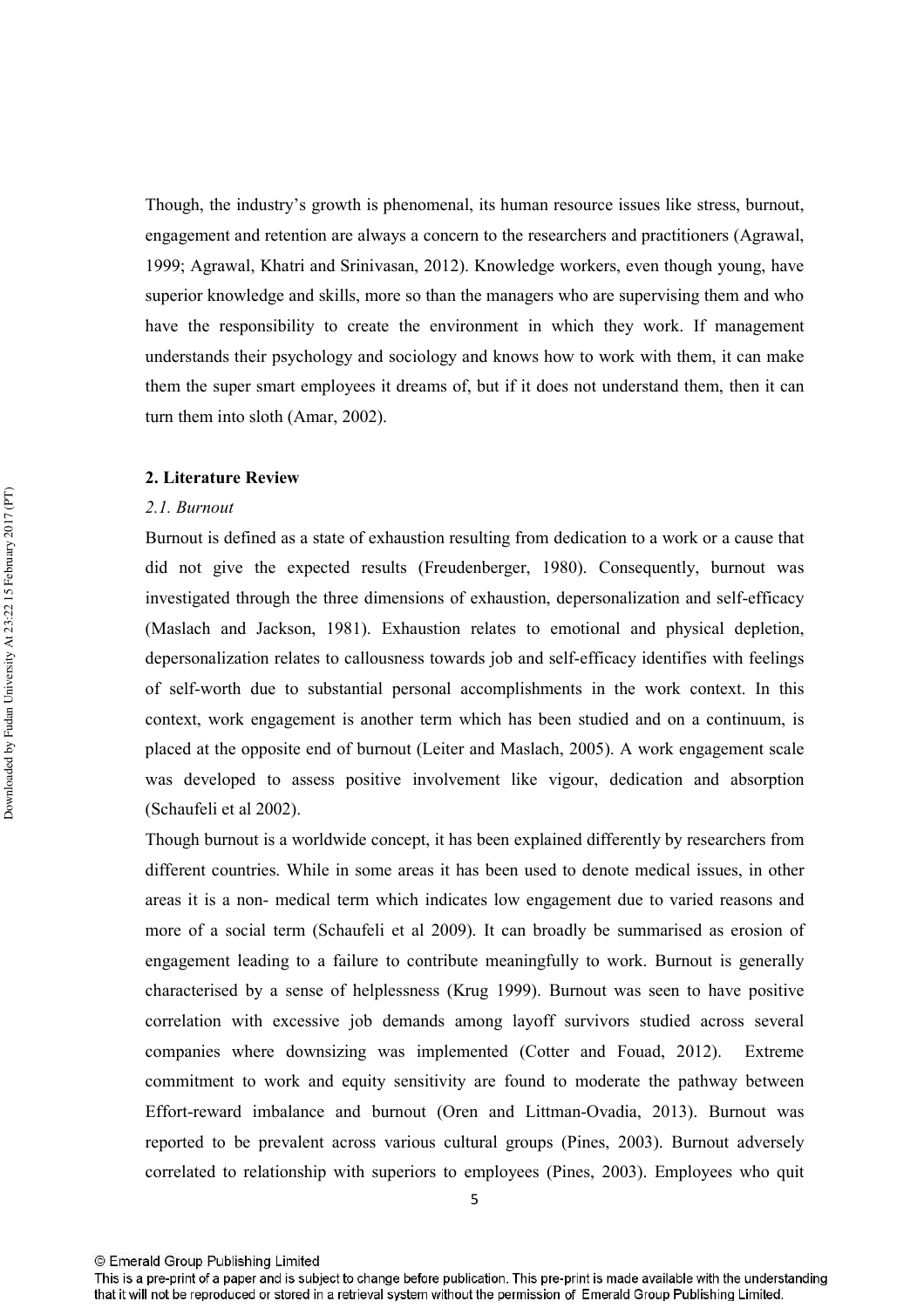their job had a higher burnout scores than those who stayed (Goodman and Boss, 2002). Burnout has an impact on the human and the systems and thereby influences the productivity and performance (Golembiewski and Munzenrider, 1988).

#### 2.2 Sectors prone to maximum employee burnout and its related consequences

Employees in the service sector are generally most prone to pressure from gruelling workloads, decision making situations and constant learning demands (Kubicek et al. 2014). Stress and burnout have been well documented in the field of medical practice (Alacacioglu et al, 2009; Beckman, 2015; Braunstein-Bercovitz, 2013; Cedfeldt et al, 2010; Creed et al, 2014; Dunn et al. 2008; Dyrbye et al. 2014; Gulalp et al. 2008; Hammader and Noehammer. 2013; Lefebvre, 2012; Mortada and El Seifi, 2012; Munyewende, 2014; Tijdink, 2014). Demographics, duty hours and lifestyle factors were found to have negligent effect on burnout while, significant role was seen to be played by issues like lack of career feedback, career uncertainties and personality factors among resident doctors (Ripp et al. 2011). Burnout was found to be prevalent among human services professionals like staffs working in residential rehabilitation and medical health centers (Leiter and Meechan, 1986). Teaching profession also has a long standing record of burnout instances (Bumen, 2010; Dicke etal, 2014; Dombrovskis et al, 2011; Ferguson-Patrick, 2010; Joneas and Youngs, 2012; Philipp and Kunter, 2013; Rad and Nazir, 2010; Richardson et al 2013; Schaefer et al, 2012; Schutz. Paul A and Zembylas, 2009; Skaalvik and Skaalvik 2011). Long working hours, erratic schedules, remuneration not equitable to work done, close supervision, lack of clarity on career growth is seen to lead to stress and burnout among chefs (Mkono, 2011). Long working hours and night shifts leading to burnout and job dissatisfaction was found to be prevalent among flight attendants (Kim and Back, 2012). Call centre employees were found to exhibit severe burnout due to the typical nature of their work (Harry, 2015; Harry et al 2013). Significant burnout and fatigue was reported to be experienced by employees who have been displaced from their jobs (Lim et al, 2015). Suicide ideation was reported among medical students due to burnout and barriers to seeking medical help was due to possible impact on career (Downs et al 2014). Among physicians suicide ideation is more prevalent among women than men, as a consequence of job stressors (Frindner et al, 2008). Burnout was to seen to lead to risk of decreased professional functioning among professional psychologist (Barnett et al 2007). Low satisfaction with job was found to directly result in turnover intentions among part-time sales employees in retailing sector (Noh et al. 2015).

This is a pre-print of a paper and is subject to change before publication. This pre-print is made available with the understanding that it will not be reproduced or stored in a retrieval system without the permission of Emerald Group Publishing Limited.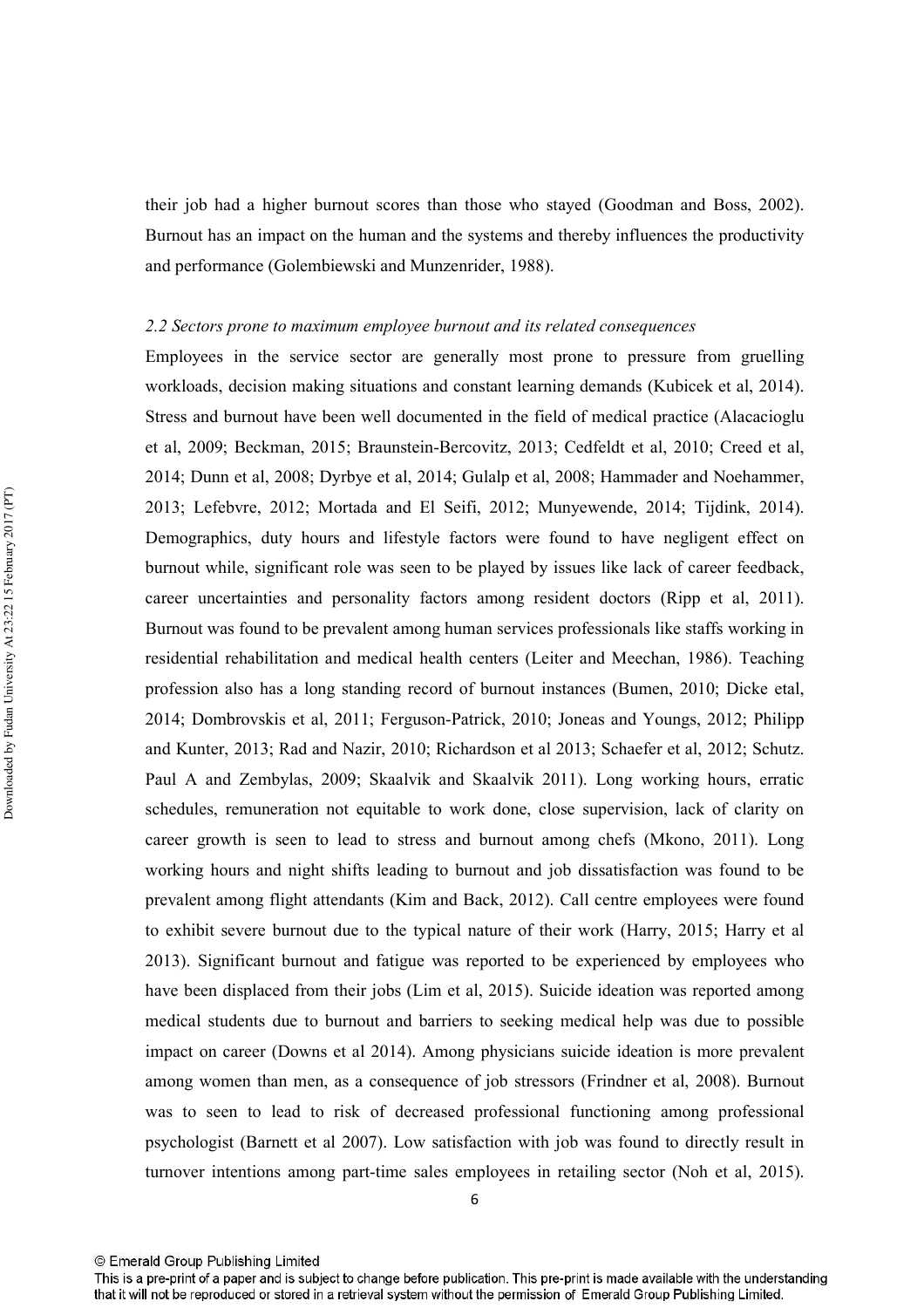Burnout decreased the hotels staff's willingness to provide high quality service to customers and the level of reduction in willingness was moderated by internal commitment, supervisor support and organizational support (Humborstad et al 2008).

#### 2.3. Burnout during Early career

Burnout at the starting stage of career has been sufficiently researched across sectors (Beltman et al 2011; Cranley et al, 2016; Dicke et al, 2014; Dombrovskis et al, 2011; Dunford et al. 2012; Dyrbye et al. 2014; Ferguson-Patrick, 2010; Kelly and Northrop, 2015; Schaefer et al, 2012; Schutz and Zembylas, 2009). Burnout is noticed to be relatively stable for employees who have worked with the company for some years, while it was dynamic and more exhausting for the new recruits and internal job changers (Dunford, 2012). It has been recorded that younger and single professionals experienced more burnout than the older and married ones (Alacacioglu et al, 2009). Factors related to early career stage like younger age, fewer years since appointment and younger family were seen to greatly affect burnout (Tijdink, 2014). The long hours of work in case of physicians during their early career leads to difficulty in physically and emotionally detaching from work leading to exhaustion. (Cranley et al 2016). Teacher attrition is close to 50% within the first five years of employment (Schutz and Zembylas, 2009). Teacher resilience especially during the early stressful years of career is attributed to individual characteristics like self-efficacy and the support received from the organisation (Beltman Susan et al, 2011). The early career negative experiences have a profound impact on career success in later life (Yoo, 2011). In a study of teachers with less than 5 years of experience it was found that emotional exhaustion was highly correlated to need for career growth and economic requirement (Dombrovskis et al. 2011). Burnout seems to peak during early career and training phase among physicians compared to other career groups (Dyrbye et al, 2014). The tendency for teachers to quit their job early in their career is attributed to emotional labour which involves exhibiting socially desirable emotions during interpersonal interactions.

#### 2.4. Knowledge, Knowledge Work and Knowledge Worker: Concepts

Today's emerging age of knowledge economy has created a new class of employees, knowledge workers, whose intellectual capital is the accumulated experience, commitment, and potential for developing and maintaining the learning organization (Awad 2004). Though, the term sounds contemporary in academics and practice, the terminology

This is a pre-print of a paper and is subject to change before publication. This pre-print is made available with the understanding that it will not be reproduced or stored in a retrieval system without the permission of Emerald Group Publishing Limited.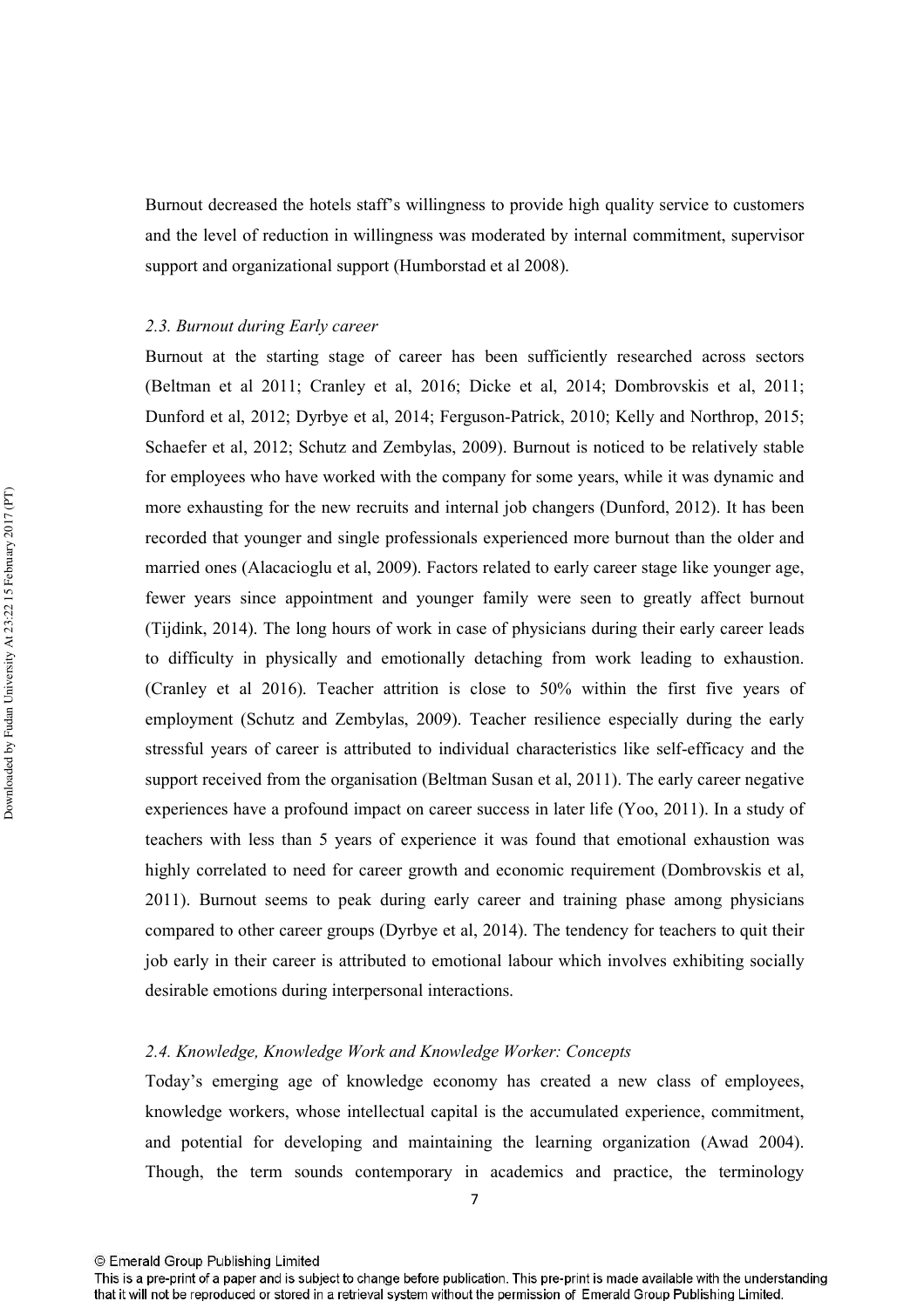knowledge worker goes way back in 1960s when Machlup (1962), the economist's contribution on production and distribution of knowledge development in United States gave way to series of contribution to knowledge, knowledge work, knowledge worker, knowledge organization, knowledge economy and knowledge society.

In the new economy, knowledge is not just another resource alongside the traditional factors of production – labour, capital and land – but the only meaningful resource today. The fact that Knowledge has become the resource, rather than a resource, is what makes the new society unique (Drucker 1993). Knowledge is a fluid mix of framed experience, values, contextual information, and expert insight that provides a framework for evaluating and incorporating new experiences and information. It originates and is applied in the minds of knowers. In organizations, it often becomes embedded not only in documents or repositories but also in organizational routines, processes, practices and norms (Davenport and Prusak 2000). Knowledge work is gaining more momentum in the present business arena mainly because of the impact of globalization, increased competition and higher industry standards. Knowledge work is increasingly regarded as an important contributing factor to business survival and success (Drucker, 1999).

The most important, and indeed the truly unique, contribution of management in the 20<sup>th</sup> century was the fifty-fold increase in the productivity of the manual worker in manufacturing and that of the 21<sup>st</sup> century is to increase the productivity of knowledge work and knowledge workers (Drucker, 1999). The success of Japanese companies is not due to their manufacturing prowess; access to cheap capital; close and cooperative relationships with customers, suppliers and government agencies; or lifetime employment, seniority system, and other human resources management practices-although all of these factors, of course, are important. Instead we make the claim that Japanese companies have been successful because of their skills and expertise at organizational knowledge creation (Nonaka and Takeuchi,  $1995$ ).

#### 2.5. Burnout among knowledge workers

The duration of service, reward imbalance, unfair appraisal, lack of career autonomy among other factors lead to stressful conditions resulting in burnout among R and D employees in Hitech industries (Jianwu and Xiangqian, 2013). Direct link has been seen between job demands and burnout in the IT sector (T Gan and Y Gan, 2013). Job stressors like overwork, role insufficiency as a result of felt inadequacy and lack of clarity on role boundary lead to

This is a pre-print of a paper and is subject to change before publication. This pre-print is made available with the understanding that it will not be reproduced or stored in a retrieval system without the permission of Emerald Group Publishing Limited.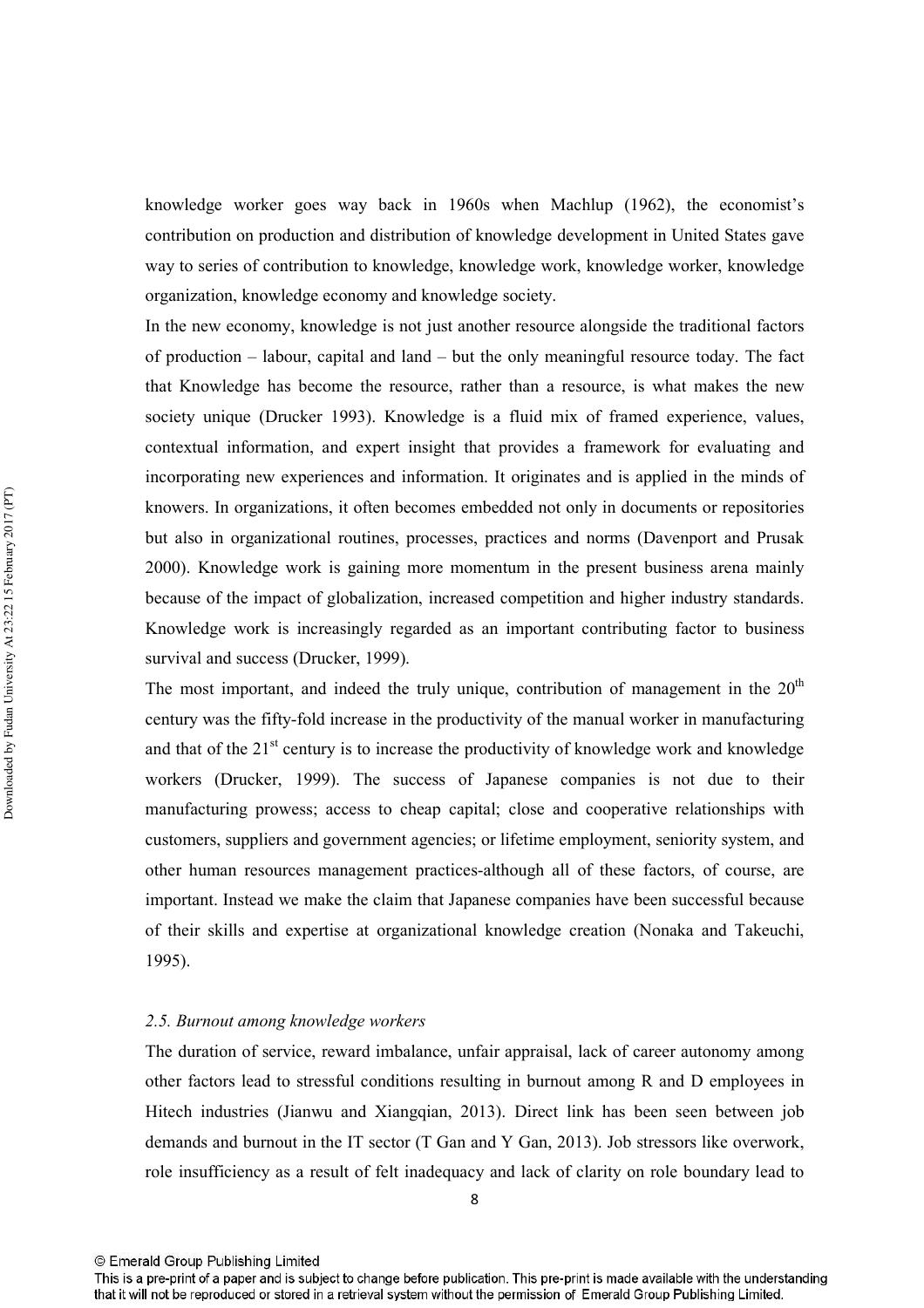burnout among IT professionals (Jung, 2013). Burnout and turn-away intentions are a consequence of employee perception of job demands and control over their career among Information systems employees (Armstrong et al 2015). The level of burnout among Information systems employees varied based on their job type, but overall the burnout score was fairly high among the dimensions of emotional exhaustion, depersonalization and personal accomplishments which were investigated (Huarng, 2001).

Several employees in the IT sector are seen to consider leaving their company or sometimes even the IT sector altogether. While excessive work, learning requirements and work-family conflict is shown to lead to intention of job change, burnout, perceived superior interaction, lack of role clarity, lack of job satisfaction among other factors lead to intention of leaving IT industry (Shropshire. J and Kadlec, 2012).

#### 3. Methodology

#### 3.1. Research Design

The review of literature reveals analysis and discussion of employees' concerns through positivistic paradigm and has not paid significant attention to study the *lived experiences* of employees. In contrary, the present study focuses on the assumption that reality is subjective, multiple and socially constructed by its participants (Bryman, 1984; Guba and Lincoln, 1994) and thus directed the researcher to use a qualitative research design to understand the lived experiences of research participants. The research theme purports to study the lived experiences of employees in IT Services industry who are at the entry level, who have witnessed challenges and difficulties in their employment and career. Thus, the paper addresses the research concern through grounded theory approach. Grounded theory is a qualitative research method in which the theory emerges from the rich data collected from multiple stakeholders. It is an inductive, theory discovery methodology that uses a systematic set of procedures to develop a theoretical account covering the features of a topic while simultaneously grounding the account in empirical observations of data (Glaser and Strauss  $1967$ ).

#### 3.2. Participants for the Study

The primary participants for the study are the knowledge workers (Number  $-17$ : Female -8, Male - 9) employed in IT Services industry in India. The study has operationally defined knowledge worker for the study as an 'an employee who leverages information, distributes

<sup>©</sup> Emerald Group Publishing Limited

This is a pre-print of a paper and is subject to change before publication. This pre-print is made available with the understanding that it will not be reproduced or stored in a retrieval system without the permission of Emerald Group Publishing Limited.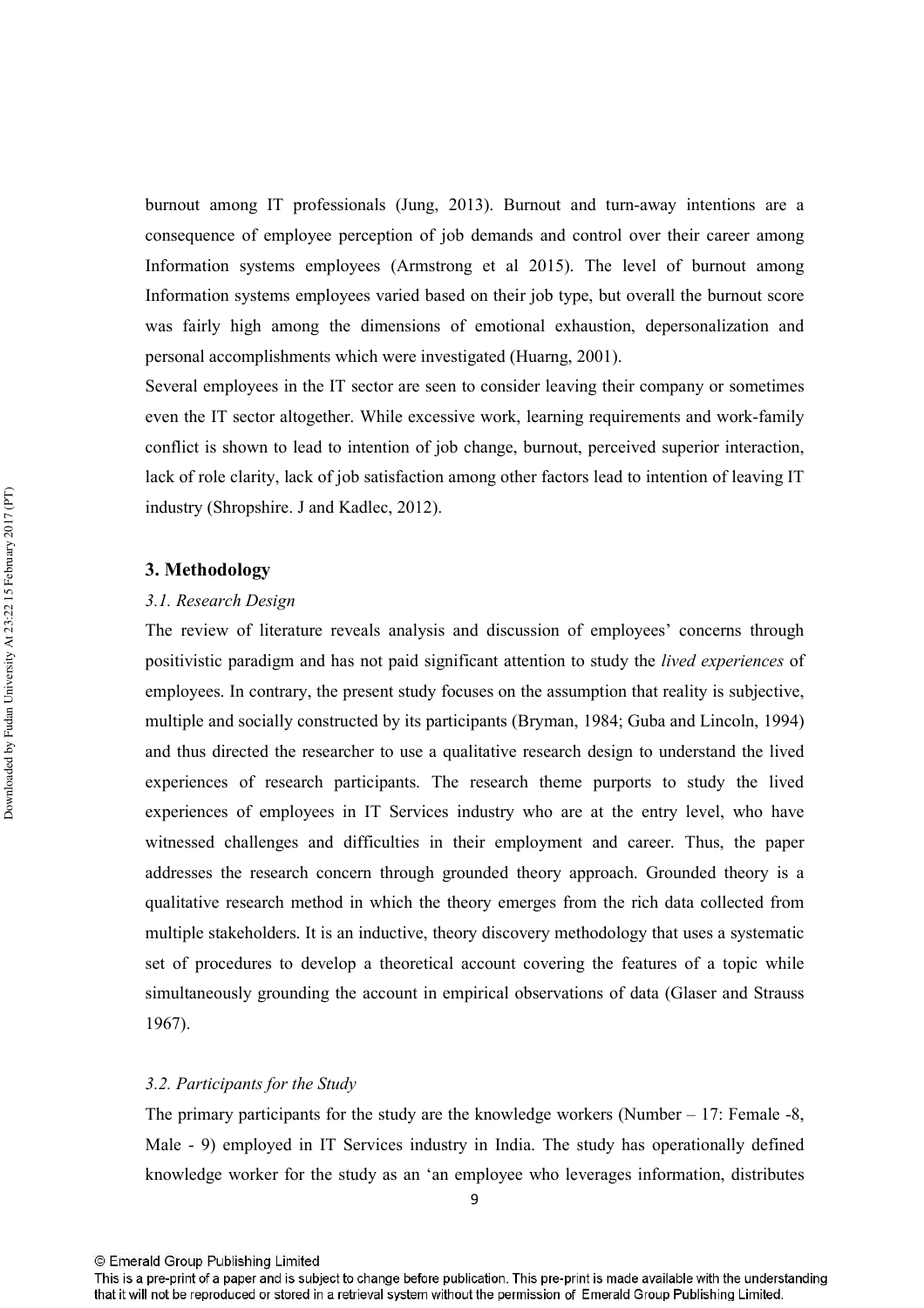value-added deliverables by capitalizing knowledge and remains as an asset to the organization.' The participants chosen for the study are employees with professional qualification in engineering discipline and who are in their initial phase (maximum of five years after graduation) of their career. The unit of analysis for the study is the individual participant and not the organization. To understand more about the experiences of employees, data were also collected from their managers (Number – 16: Female - 2, Male -14) and HR managers (Number – 10: Female - 5, Male - 5).

Criterion sampling and Snow ball sampling (Patton 1990) and theoretical sampling (Glaser and Strauss, 1967) were used to identify the research participants. The criterion sampling helped to identify and review the research participants' critical incidents regarding the research theme. Snow ball sampling helped to identify the individuals with the relevant knowledge and experience about the research theme. Theoretical sampling was used to collect data for generating theory. This sampling design directed the researcher to collect and analyse the data simultaneously, and to decide what data to collect next and where to find them, in order to develop the theory as it emerged (Glaser and Strauss, 1967). This supports the tenets of grounded theory which is inductively derived from the study of the phenomenon it represents through constant comparative analysis (Glaser and Strauss, 1967). That is, it is discovered, developed, and provisionally verified through systematic data collection and analysis of data pertaining to that phenomenon. Therefore, data collection, analysis, and theory stand in reciprocal relationship with each other (Strauss and Corbin, 1990).

#### 3.3. Data Collection Method

The data was collected primarily through unstructured in depth interviews that helped the researcher to describe and get the meanings of burnout as felt by the participants. The duration of the interviews were ranging from ninety minutes to three hours. The method was chosen because of its in-depth nature which fostered eliciting each participant's interpretation of his or her experience focusing on burnout during early career.

The intensive interviews Charmaz (2006) conducted went beyond the surface to get an indepth exploration of retention with the researched; therein it differed from the traditional interviews which are more of a directed conversation. Following are the broad questions/triggers used in the study:

<sup>©</sup> Emerald Group Publishing Limited

This is a pre-print of a paper and is subject to change before publication. This pre-print is made available with the understanding that it will not be reproduced or stored in a retrieval system without the permission of Emerald Group Publishing Limited.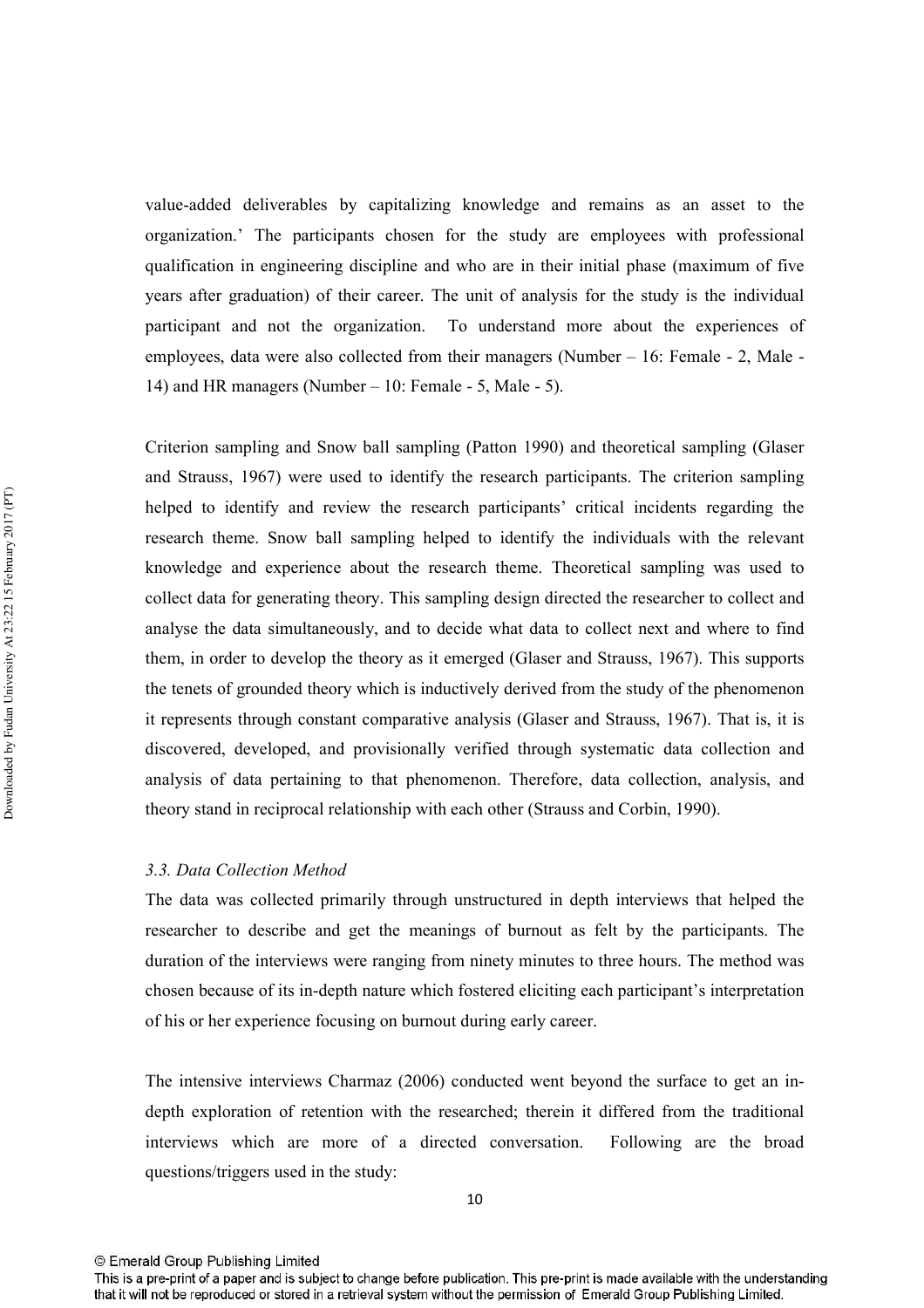- Please narrate your experiences in your organization?
- Recall important incidents that had happened in your job/career?
- Can you narrate the most significant moment during your first few years in your organization?
- Narrate your experiences about your expectations in building your career?
- Discuss the challenges that you have faced in your initial career?
- What are your expectations from your organization to deal with difficulties and challenges that the employees face during their initial career?

Following are the probes used in the study:

- Please share your experiences as an employee during your probation?
- Can you recall incidents where you felt insecured about your job confirmation?
- Can you narrate incidents of 'Lay off' or termination of employees at the entry level in your organization?
- Please narrate incidents where you felt managers have supported you during difficult times
- Please narrate incidents where you felt the management has supported you during difficult times
- Can you recall incidents how the entire event of layoff or any other similar initiatives was handled in your organization?

The questions which were used in the interviews were more open ended, broad, general and non - leading. For instance, triggers and probes like 'please narrate any critical incidents', 'can you please elaborate......', 'how?' 'when?' 'at what circumstances?', 'what did you feel?', 'who were the other people involved', 'what made you to do so?' 'how did you deal with that?', 'What do you think the reasons for his actions?' and other similar questions were used to get deeper insights into the phenomenon under study. This necessitated the researcher to adopt constructivist paradigm. Constructivism is a social scientific perspective that addresses how realities are made. This perspective assumes that people, including researchers, construct the realities in which they participate. The inquiry starts with the experience and asks how members construct it. To the best of their ability, constructivists enter the phenomenon, gain multiple views of it, and locate in its web of connections and

© Emerald Group Publishing Limited

This is a pre-print of a paper and is subject to change before publication. This pre-print is made available with the understanding that it will not be reproduced or stored in a retrieval system without the permission of Emerald Group Publishing Limited.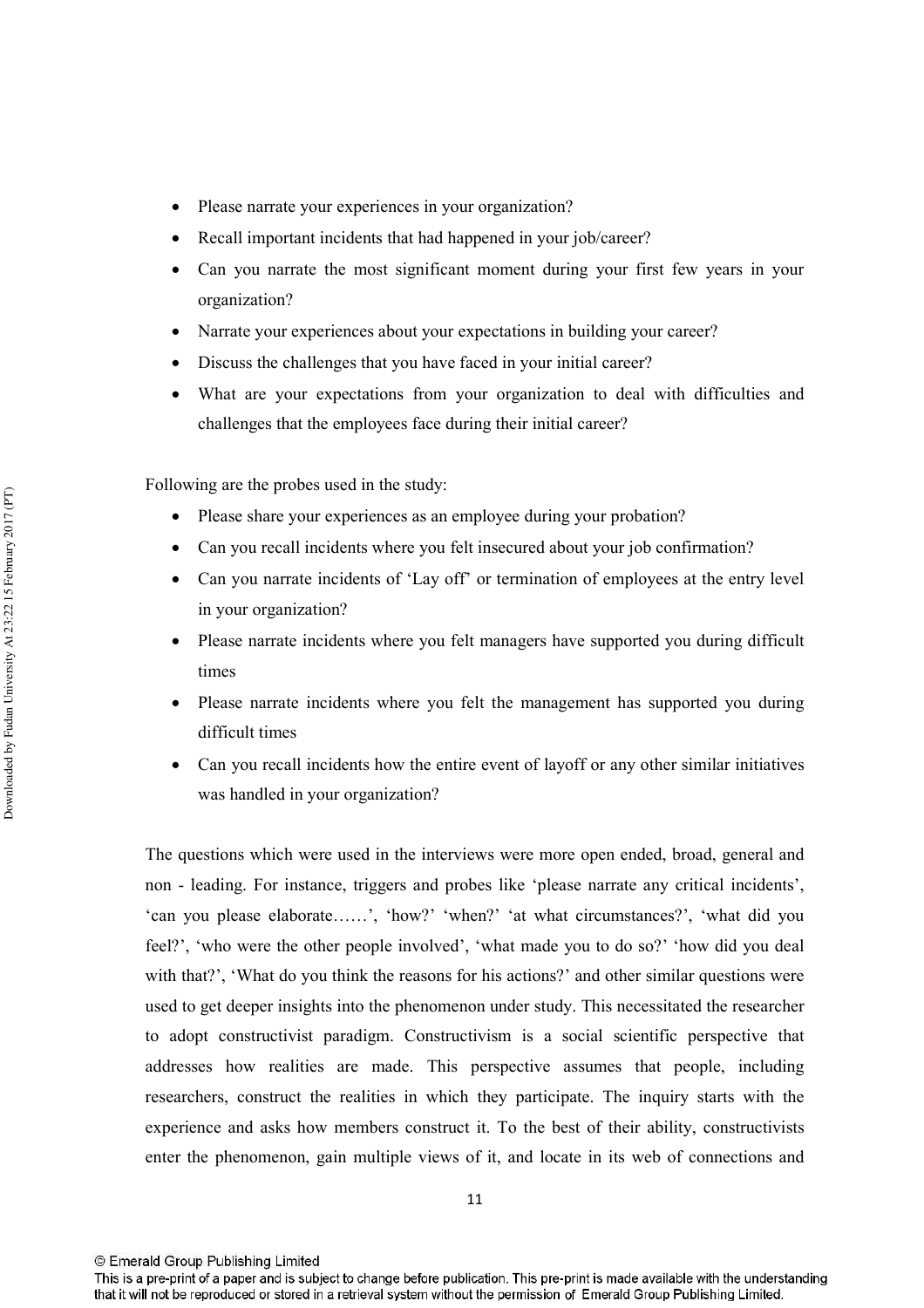constraints. Constructivists acknowledge that their interpretation of the studied phenomenon is itself a construction (Bryant and Charmaz, 2007).

The interviews were the major source of the data set. The interviews were audio recorded and transcribed verbatim for further analysis. Interviews were analysed based on the words, phrases, sentences, paragraphs and other segments. The analysis made the researcher to listen closely to what the interviewees were saying, how they were saying it, and how they were interpreting certain events.

#### 3.4. Analysis of data

The data was analysed through principles of grounded theory: open, axial and selective coding (Strauss and Corbin, 1998) and facilitated by the software Atlas ti version 5.0. In the open coding phase, the text (interview transcripts, field notes and documents) were analysed for important information pertaining to the study. This phase facilitated the study to uncover, name and develop concepts by analysing the text and exposing the thoughts, ideas and meanings which are embedded in the data. This first analytic step led to the rest of the analysis. During this phase, data (the interview transcripts) were broken down into discrete parts, closely examined and compared for similarities and differences. The researcher's written *memos* after each interview which include record of analysis, thoughts, interpretations, questions and directions helped in further data collection and analysis. Theoretical memoing is the core stage of grounded theory methodology. Memos included the theorizing write-up of ideas about substantive codes and their theoretically coded relationships as they emerge during coding, collecting and analyzing data, and during memoing (Glaser, 1998). It is also important to note that some participants explained the concepts in vivo codes (Glaser and Strauss, 1967; Strauss, 1987) that had further stimulated the analyses. These are the words or phrases or jargons used by the research participants which are attractive and appealing. In axial coding phase, events, happenings, observations, incidents, actions and interactions that were found to be conceptually similar in nature or related in meaning were grouped under more abstract concepts termed 'categories'. Selective coding was used to identify the interlinkages and relationships among the categories identified during the axial coding phase. The inter-rater reliability was checked by asking a fellow researcher to do the coding for a segment of the data. The data collection and analysis came to an end when the data collection fulfilled the criterion of theoretical saturation.

<sup>©</sup> Emerald Group Publishing Limited

This is a pre-print of a paper and is subject to change before publication. This pre-print is made available with the understanding that it will not be reproduced or stored in a retrieval system without the permission of Emerald Group Publishing Limited.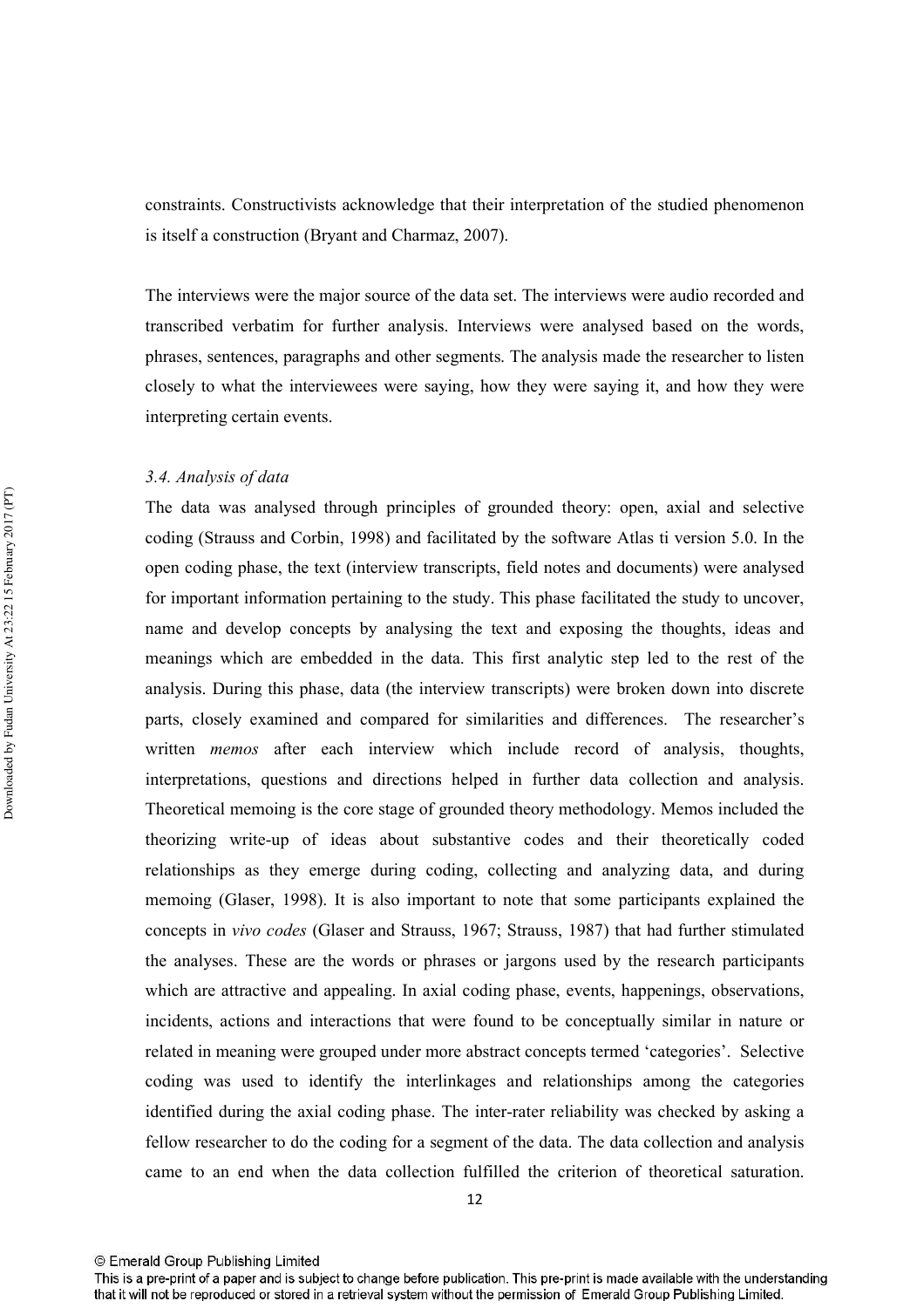Theoretical saturation (Glaser and Strauss, 1967) was achieved when additional analysis no longer contributed in discovering anything new about a category. Details of concepts and categories emerged from analysing the narratives through open and axial coding are presented in Table I.

#### 3.5. Ethical Concerns

The researchers' values during the course of the research were non-normative, nonhierarchical, interpretive and self-reflective and the researcher strived to be equi-distant from all the stakeholders involved in the study. The nature of the research concern demanded the researchers to get the data which are not public version of the reality. Following are some of the statements mentioned by the participants during the course of the interviews which demanded high level of confidentiality and trust from the researcher:

People may say anything, but this is the reality...

Not sure whether my other colleagues whom you have interacted are as honest  $as I am$ 

Hope you don't share with my manager......

I have not even shared with my colleagues......

Thus, the researchers maintained the following four guidelines (Christians 2000) across different phases of proposed research. Informed consent: Research subjects were fully informed about the objectives, nature and results of the study in which they were involved. Voluntary participation and their agreement to be the subject for the study were obtained. Non-deception: Deliberate misrepresentation of the data was not done and the data collected for research will not be used for any other commercial purposes or against the interest of the company. Privacy and confidentiality: Identity of the research locations and researched (department, division, hierarchical level) was not disclosed to others. Anonymity was maintained and pseudonyms were assigned to all the research participants. Confidentiality was ensured as the primary safeguard against unwanted exposure. Professional etiquette was uniformly retained to see to that no one was harmed or embarrassed. Accuracy of data: Fabrications, fraudulent materials, omissions, and contrivances are both non-scientific and unethical and were not followed in any phases of the research.

#### 4. Findings: Lived experiences of young Engineering Graduates in IT Services Industry

<sup>©</sup> Emerald Group Publishing Limited

This is a pre-print of a paper and is subject to change before publication. This pre-print is made available with the understanding that it will not be reproduced or stored in a retrieval system without the permission of Emerald Group Publishing Limited.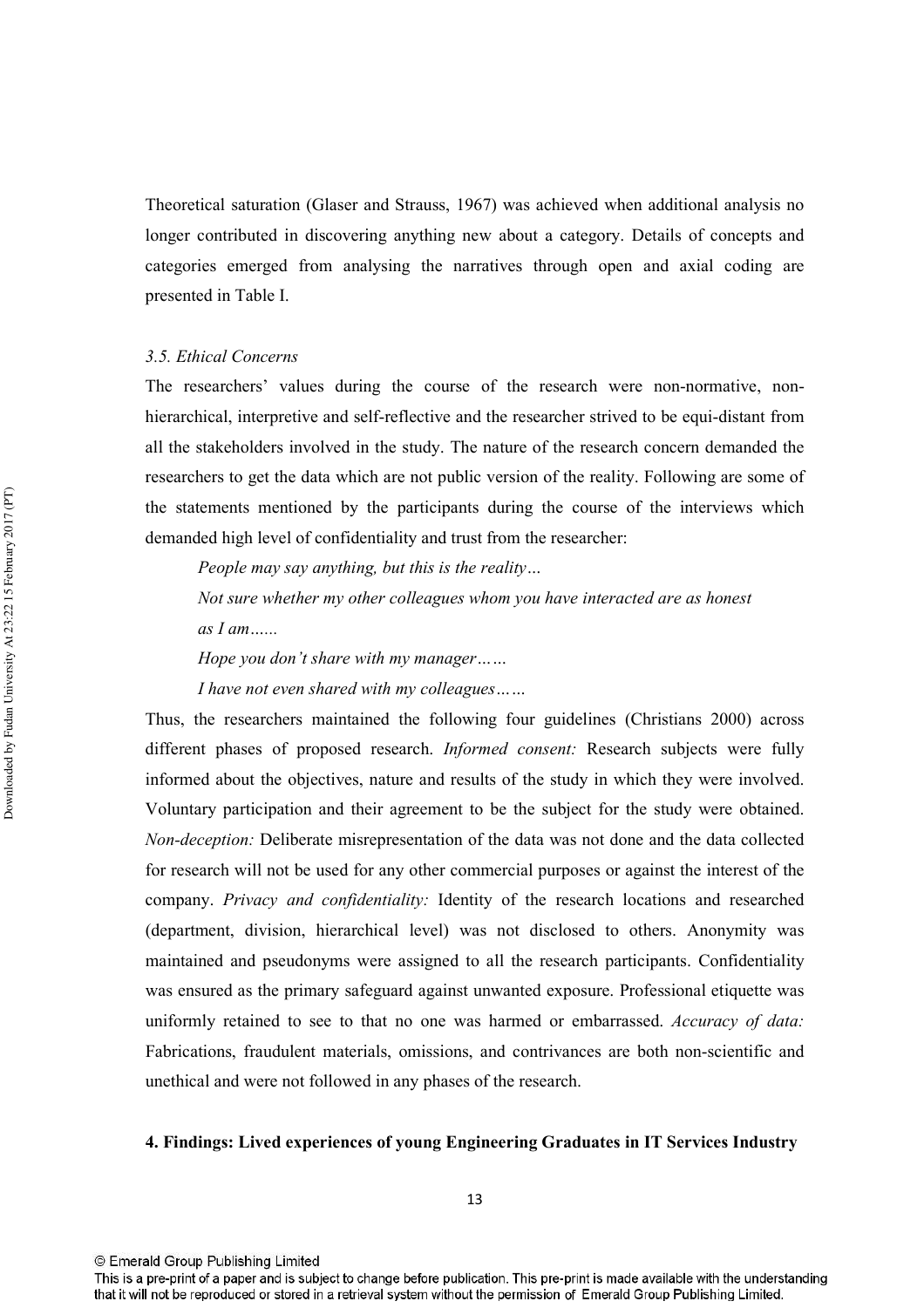The Indian economy has been driven by an expansion in the service sector. Key to the expansion of the Indian economy has been the mobilisation of young engineering talent. Yet, the lack of professional human resource scapes has often meant that the young engineering talent is burnt out too soon. This is not only inefficient for organisations but also leads to suboptimal outcomes for the economy. We explore the experiences of young engineering talent that lead to burnout and contemplate on organisational initiatives that can address these issues.

Ankita recalls her joy when she received her first job offer,

I was very excited by the opportunity provided by a leading Indian IT firm, as not only it was employment right after graduation but it also meant staying alone in a new city for the first time in my life

At that point in time the world was a great place and nothing could compare to the joy I felt. Many of my friends (for they were not yet differentiated as colleagues) felt the same way.

This was my first taste of corporate world...... first in my extended family to be working in corporate sector).

Thus, for a young Indian engineer, the first job is a world of possibility. It is an adventure of economic independence and discovery of the self. If Indian corporations can tap this joyous spirit and keep alive the sense of discovery and agency, they can produce organisations that can create unparalleled value. The Indian engineer embarking on her first job does not need any additional motivation or incentives. Yet, what can often happen is a deflation of the motivation with which she enters the workplace.

#### 4.1. Training hard, but hard landings

The Indian engineer entering the industry demonstrates willingness to be trained and learn. There is a hunger to contribute. There is a yearning to be a world class engineer who can make a difference to the world of information systems. The desire is also to work for a creative organisation that creates avenues for contributing value. The need is felt for collegial ecologies through which learning, creativity and value can be constantly multiplied.

This is a pre-print of a paper and is subject to change before publication. This pre-print is made available with the understanding that it will not be reproduced or stored in a retrieval system without the permission of Emerald Group Publishing Limited.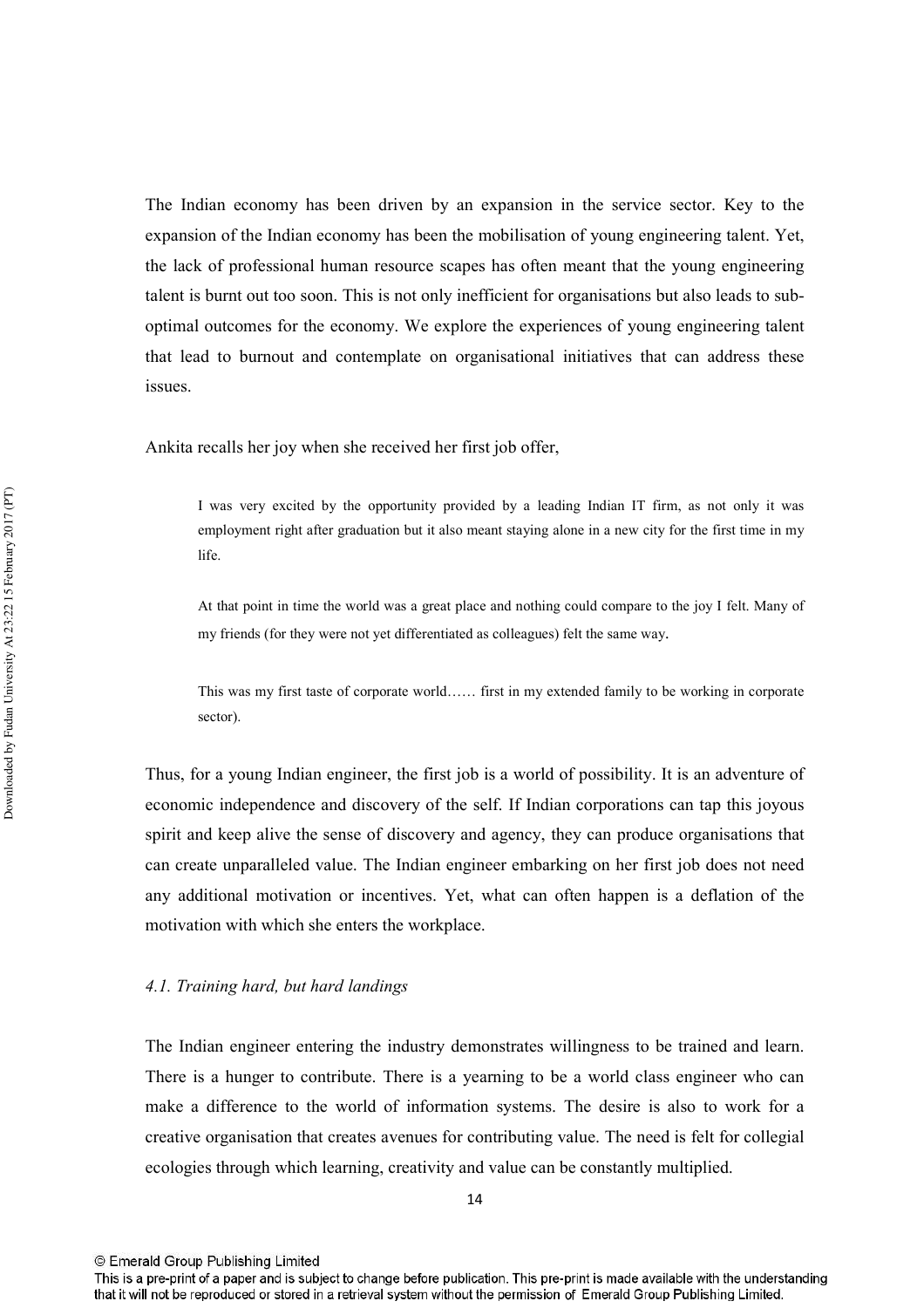Arjun spoke about his experiences,

I have completed my engineering degree in Electronics and Communication. I got job in this organization through our campus placement. This organization has recruited 91 students out of 220 from my organization. They have taken students from Computer Engineering and also from other specialization like Civil. Instrumentation. Electronics and Communication. We were told by our placement officer that we'll be given training.

There is a promise of training and transformation that Indian corporations offer to the young engineer. Indian engineering education often does not offer avenues for practical execution of engineering knowledge. The young Indian engineer hopes that the corporation will finally offer an opportunity to learn to work and contribute. There is a hope of finally becoming an engineer and a knowledge worker after joining the corporation. There is an aspiration to be a transformed from a dormant consumer of textbooks to an active creator of knowledge and value. Ankita described her thoughts,

First day in this firm was an eye opening in multiple ways. The first impression I had was that we were like ants in that huge field. I could see thousands of people filing into the offices of the Electronic City campus of my organization in Bangalore, India.

I was also aware of the newfound freedom and responsibility that living independently brings with it.

There is a sense of being small when the young Indian engineer walks into the corporation. The hope is of being transformed and making a mark. Yet, the first day in office is also something of a reality jolt. Reality begins to dawn on the young Indian engineer that perhaps she is merely a factory worker. Perhaps, she is only one irrelevant chip in the assembly line of the knowledge economy.

Aseem described his experiences,

Three months of training were like an extended college which further fuelled our corporate dreams. After training we were assigned to the clients and had our first actual taste of the IT industry at work. The work was intensive but the support of people around helped me find a foothold.

<sup>©</sup> Emerald Group Publishing Limited

This is a pre-print of a paper and is subject to change before publication. This pre-print is made available with the understanding that it will not be reproduced or stored in a retrieval system without the permission of Emerald Group Publishing Limited.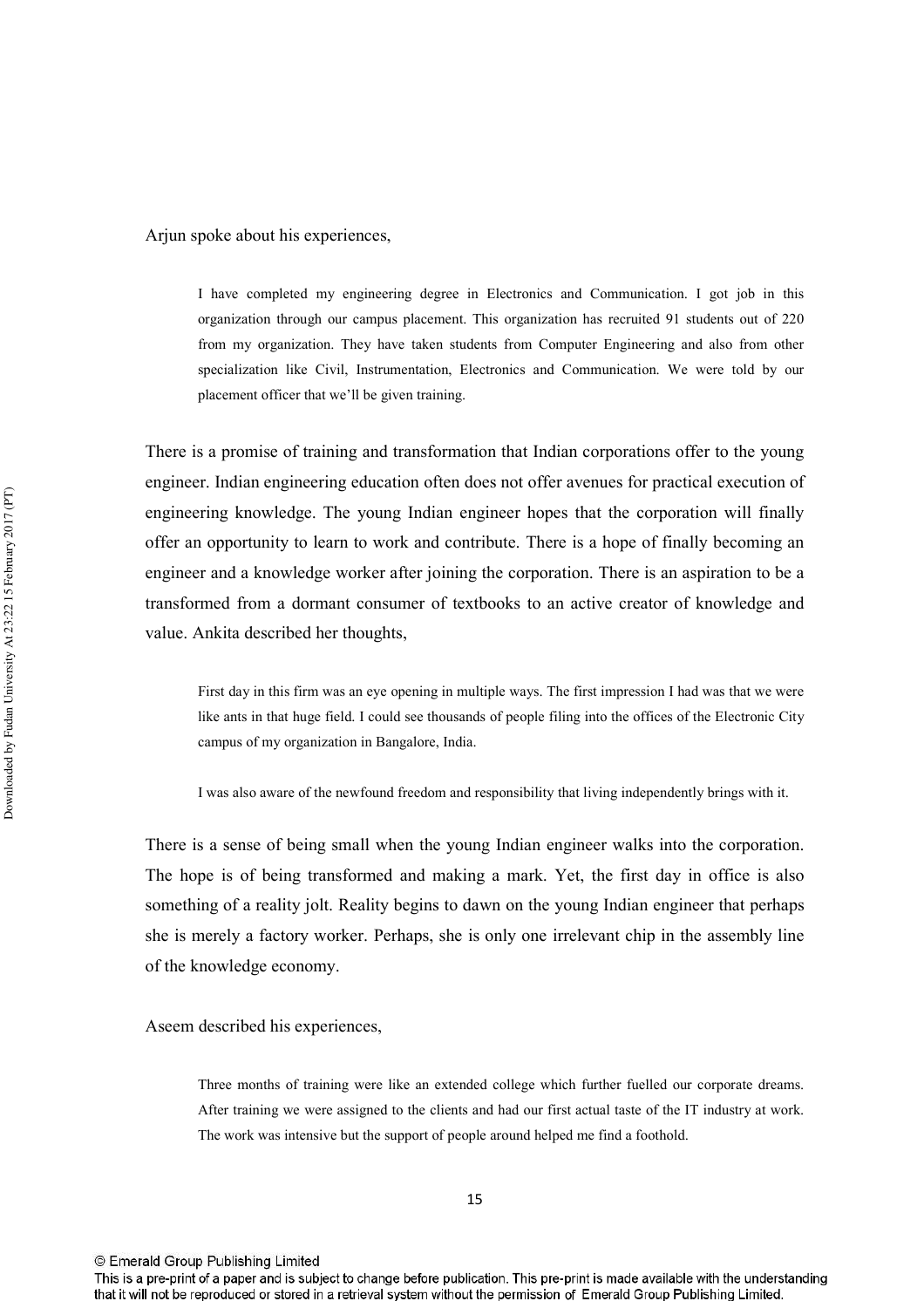The time we spent during our orientation programme was awesome. We were taken care as if we are the ones who are really needed by the company and going to be tomorrow's leaders.

What motivating speech by the CEO! We were in cloud 9.

The training experience itself conceals the competitiveness of the corporate world. It conceals the politics and rationalities that can create anxieties for workers. The engineer feels valued by the organisation. She feels like she is attending a carnival where the organisation will create a variety of stimulating experiences for her. Rituals like the CEO's speech appear to create a civic space of inspiration where the employee can feel as a citizen of an organisational republic that is going to take off to new heights of value.

But, employees' perceptions get changed immediately after the training program. Jacyntha voiced her feelings,

Immediately after our training programme, the life was different. We were given projects neither studied in our engineering curriculum, nor discussed during our orientation programme. It is completely different. When asked, it was replied saying these are the demands from our clients.

We approached our manager for clarity on our roles, and again to our shock, he was neither technology specialist, nor domain specialist. But, he is a sweet talker. We managed it ourselves.

We were not given appropriate and adequate roles.

Towards the end of seventh month, he called us and explained us why we may not be continuing a career in this organization.

Jacyntha describes the horror of landing hard after training hard while joining the industry. The landing is terrifying as the training period begins to appear as a distant fairy tale which has taught you nothing. The Indian engineer is badly in need of a technological mentor and a managerial figure who will buffer her from organisational uncertainties. She is in need of a craft culture where she will slowly begin to evolve as a technological genius. Instead, she gets a career manager as a boss who is out to preserve his own interests, relatively unskilled in technology, and completely unconcerned about the fate of young people who have joined the organisation.

This is a pre-print of a paper and is subject to change before publication. This pre-print is made available with the understanding that it will not be reproduced or stored in a retrieval system without the permission of Emerald Group Publishing Limited.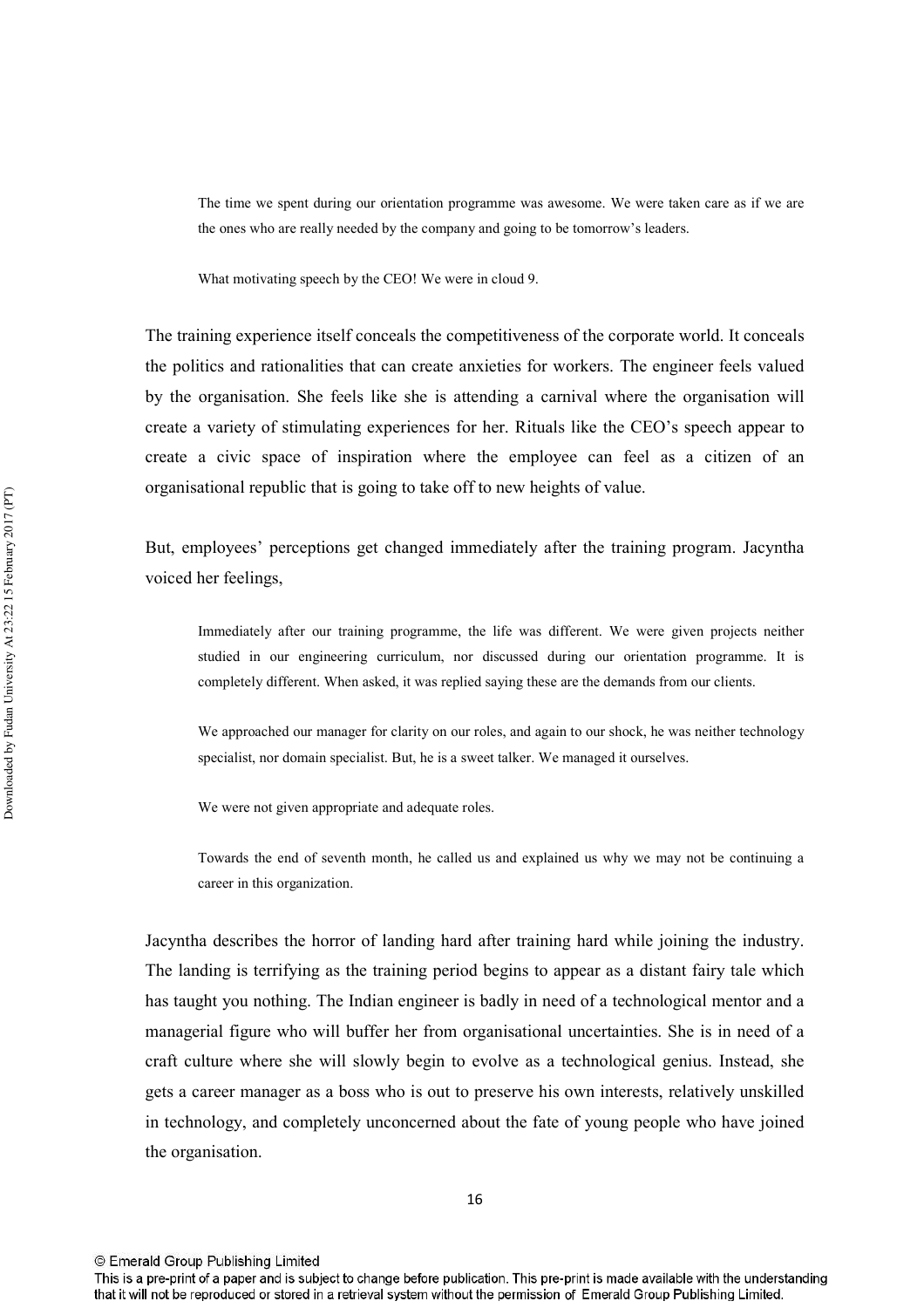#### 4.2. High on knowledge, but low on job roles

Joining the organisation after the training is over leads to a new phase of life for the young Indian engineer. Suddenly, she feels unwanted, abandoned, orphaned. There is a sense of being a refugee in the organisational republic. She feels that all the rhetoric during the training program was an act of cheating, a play. In organisational republic, she is treated as an inferior asylum seeker, who is inadequate and who does not know how to create value for the organisation.

Arul spoke about his journey,

I remember my first day in our office, soon after my initial training programme. I was asked to report to Kolkata office. I was not provided with any other details. My other colleagues and I, were clueless and approached the receptionist. We gathered courage and spoke to her in 'English' (we were strictly instructed during our training programme that English is our only official language and we should speak only in English) and enquired about our joining formalities. She replied in Bengali that we should contact 'RMG'. One of my colleagues, who is fairly knowledgeable than all of us, decoded and said 'Resource Management Group'.

We contacted RMG. We were told that every day we should report at 9 a.m. and enquire about our projects. We come in full formals (as per the instructions – dress code). We come in the morning, report to the RMG, spend time in the canteen and return home after spending nine hours (minimum required number of working hours in a day). The worst period was between 1p.m. and 2p.m. during which we are asked to leave the canteen space as other 'employees (who have work - projects) need to use the space for having lunch.

We did this enquiry duty for fifteen days, then we realised. We started taking turns and we explored the beauty of the city during office hours.

Thus, the transformation of the young Indian engineer into an asylum seeker is complete. She is unwanted in the organisation. She must make room for other employees, the real people doing real work during lunch hour. The reality begins to dawn, that the young Indian engineer needs to perform, needs to attract attention in order to join the organisation in reality. Currently, she only has a toehold inside the organisation and occupies an extremely

<sup>©</sup> Emerald Group Publishing Limited

This is a pre-print of a paper and is subject to change before publication. This pre-print is made available with the understanding that it will not be reproduced or stored in a retrieval system without the permission of Emerald Group Publishing Limited.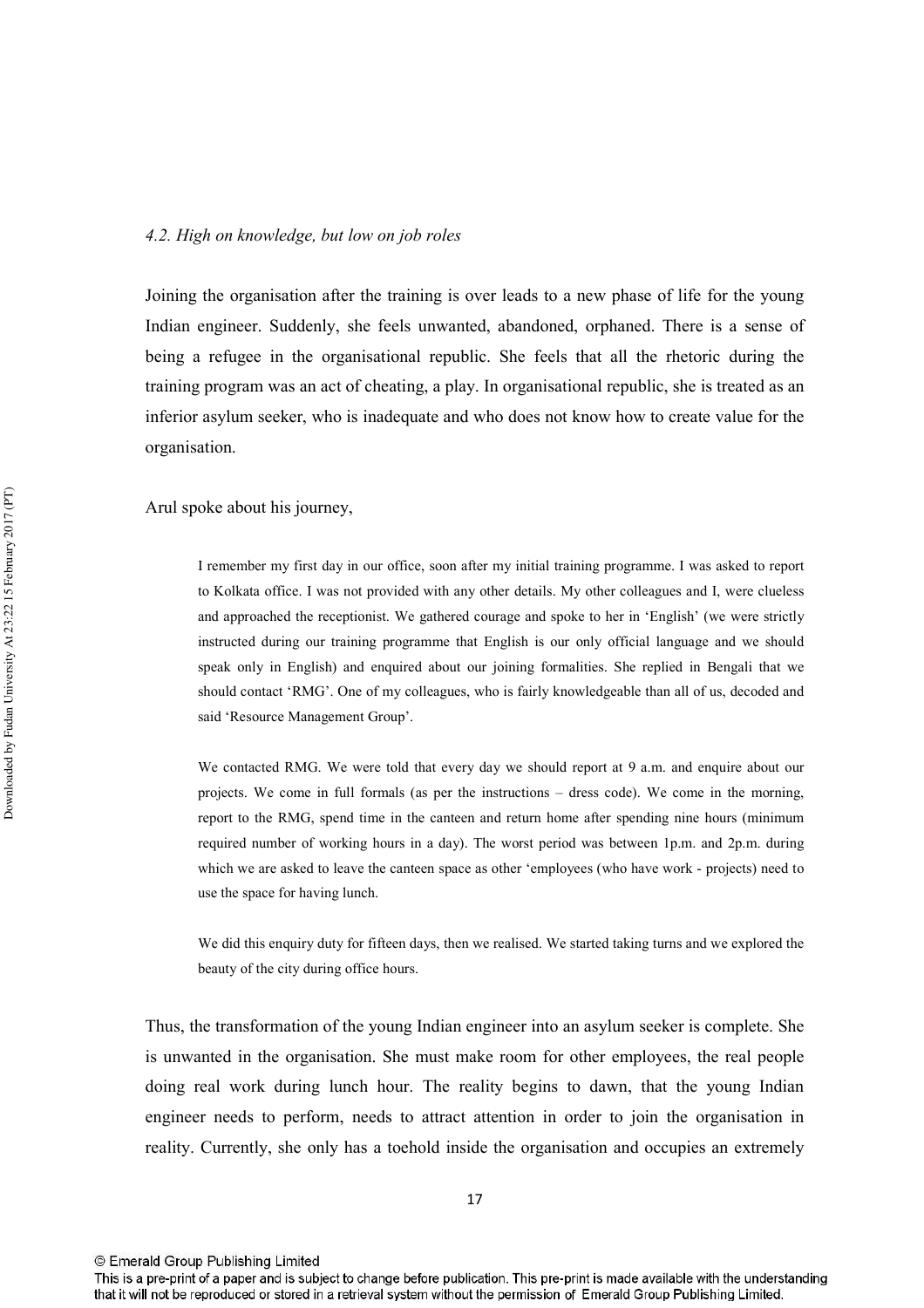vulnerable position which makes her liable to be terminated at any moment. Chandrima echoed these sentiments.

I have completed my engineering degree from one of the top institutes on the country. I am a rank holder. Its been two years that I have joined this organization. I do the same task, same coding, same technology..... and even work for the same client. Its very boring. My qualification has no relevance here

Even when you survive and are able to join the organisation, the young Indian engineer quickly finds her energy dissipating. She is no longer joyous about the work she is doing. She is a factory worker doing repetitive, monotonous, boring work. There is no space for discovering her creative self. She is no longer sure about her agency as an engineer and a professional.

#### 4.3. High on job demands, but low on life

The reality is not one of monotonous work alone. The pile and intensity of monotonous work keeps on expanding. There is an escalation of job demands and the Indian engineer is soon expected to hang around for long periods of time after her defined job hours inside the organisation. If she leaves as soon as her job hours are over, she is made to feel guilty. Soon, there is a sense of anxiety, there is a necessity to be seen to signalling to managers an overzealous sense of loyalty and commitment that begins to gnaw the psyche of the engineer. As one of the managers in the industry stated,

Our employees deliver four people's work and paid two people's salary. No wonder, our salary is more than the industry's average.

Yes, it is better to slog than remain unemployed...

With the experience of becoming a factory worker doing repetitive worker, the industrial worker's subjectivity also begins to grow. The consciousness of inequality and exploitation begins to make a mark. Once the engineer realizes that the organisation does not treat her as a creative citizen contributing value, she begins to wonder what her place in the organisation is. She begins to wonder whether the organisation treats her as a low cost resources from which

This is a pre-print of a paper and is subject to change before publication. This pre-print is made available with the understanding that it will not be reproduced or stored in a retrieval system without the permission of Emerald Group Publishing Limited.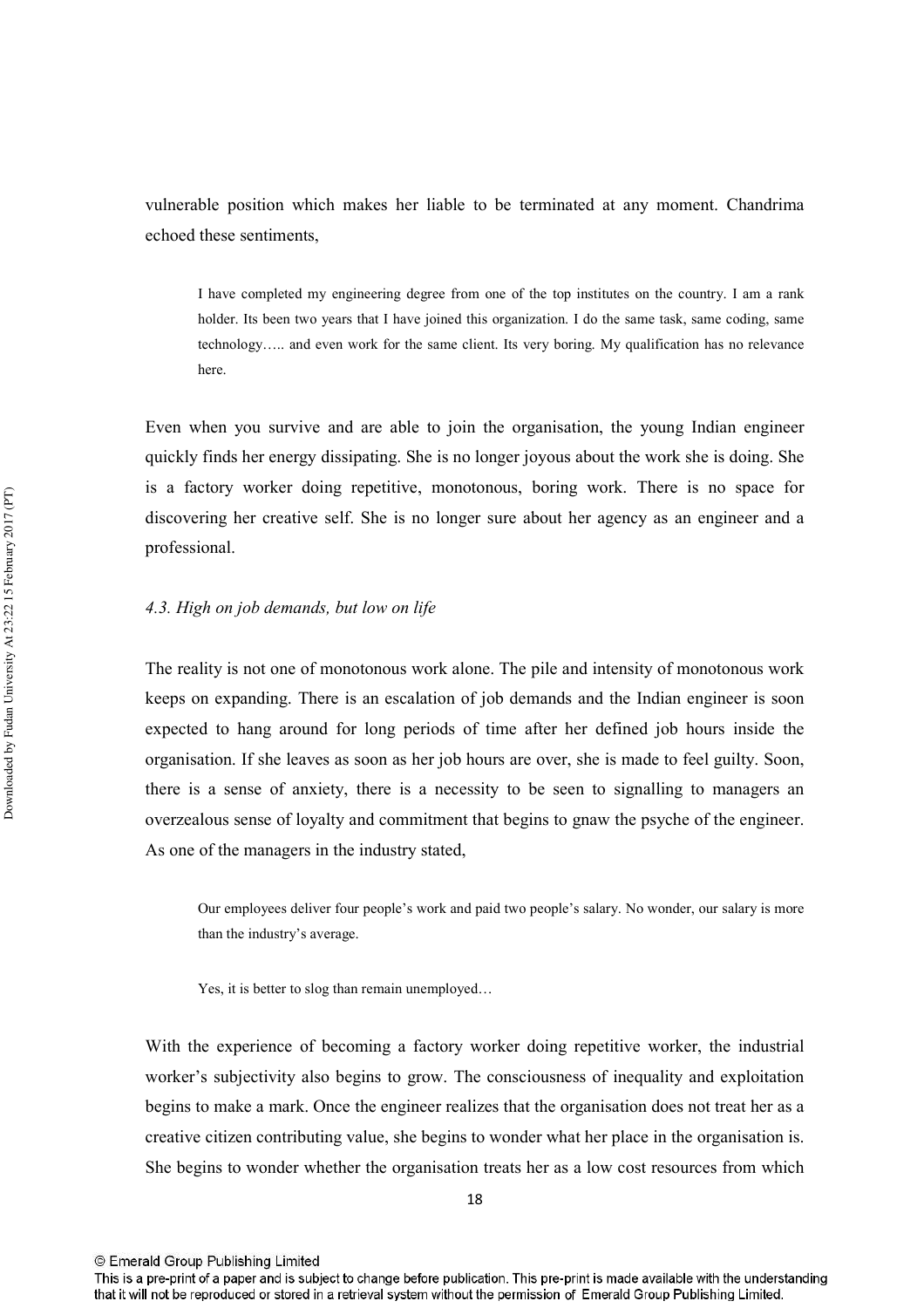surplus value can be extracted. She begins to wonder if the organisation treats her as a machine who will produce a predictable, low amount of value for eternity.

Alka points out,

Most of the days that we were required to work for than  $14 - 16$  hours in a day. Late nights in office were a given and many times we had to sleep in office. I once slept on my worktable too. Being at the bottom of the food chain, we were constantly pushed around and generally felt not cared for. There were just too many who could replace me. Conference calls at midnight were the norm to please the onsite managers. Foreigners were much better than ex pats in this and were mindful of our timings.

Health was also a concern as almost half of us were hospitalised within 2 years for some reason or the other. For me being sick without family is a double burden. The 4 year bond kept many of us back but eventually some just had to leave due to various reasons that I believe could have been avoided only if the HR was a bit more protective of us and prevented the managers from exploiting us too much. They interacted with us every week during classes and were aware of our issues informally but they failed to intervene.

The experience on the whole was rewarding as it taught a lot but the abuse of work-life balance is not something that everybody can endure and maybe they should not have to endure it.

However, most HR policies were for us on paper. Flexi hours were not exactly allowed and frowned upon by many. This was especially painful on the bench. There was also fear of layoff, as some of my colleagues have not got their confirmation. Some of the trainees got suspended on thin grounds and we were unable to grasp this change. The R&R was mostly a matter of relations with the manager and not work output. Everything boiled down to connections rather than talent at the end of the day.

Thus, the Indian engineer experiences sweatshop like conditions and discovers that survival occurs on account of protection that is rendered as a personal favour. Thus, the rationality of organisations soon vields to the problematic of personal relationships. Under any circumstance, lack of concern about the lives of engineers and nastiness is normalised. The Indian engineer soon begins to feel like a prey who is being hunted. She feels that she is inhabiting a ghetto where everyday survival is difficult, and patronage networks rather than talent is the way ahead for surviving.

<sup>©</sup> Emerald Group Publishing Limited

This is a pre-print of a paper and is subject to change before publication. This pre-print is made available with the understanding that it will not be reproduced or stored in a retrieval system without the permission of Emerald Group Publishing Limited.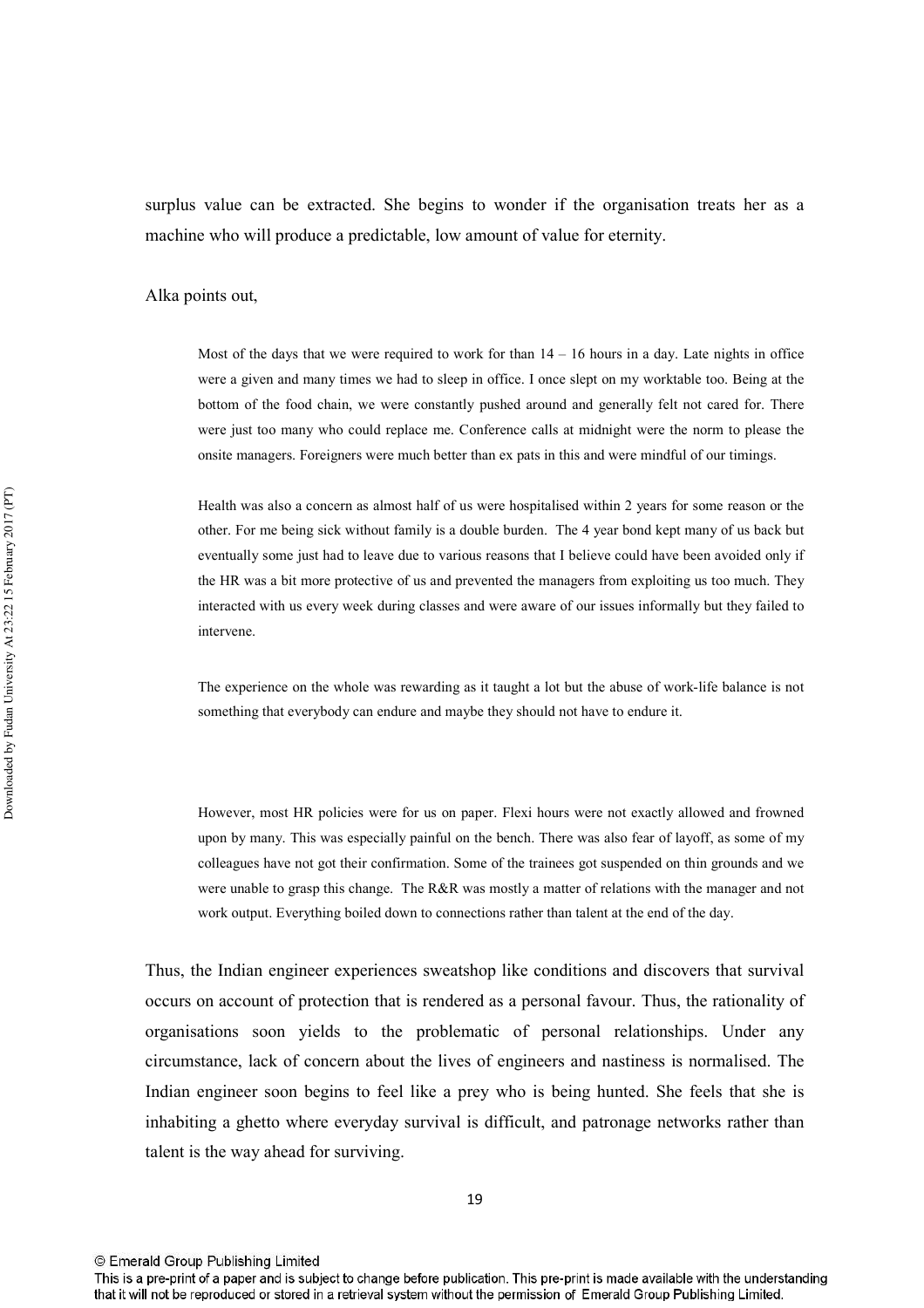Amandeep's experience is important for understanding the difficulties that employees face at the entry level during their onsite assignments.

I got an onsite opportunity recently within one year of completion. Five other colleagues of mine have also got it. Later on, we came to know we are the replacement of our seniors with six to eight years of experience. This is mainly to cut down on the projects' costs. We were very nervous. There was no mentor to guide us. We had to struggle and find our ways. The assignment was for nine months. When we came back, almost two third of us have got a rating of 'D'. And one more 'D', we are out.

Career in this industry is worth only when you got onsite or deputation work. This was because the extra benefits augmented the meagre salary (not equitable with the quantum of work) and made life bearable

The young engineer is soon drawn into organisational games of substituting for others who are senior and therefore more expensive for the organisation. Yet every opportunity obtained on account of substitution also yields a new peril. Ratings are hard to come by and survival is extremely difficult. Organisations are playing the game of substitution and renewal to such an extent that the elimination of the slightly old engineer becomes a normal event. Thus, the young Indian engineer ages very fast within organisations, and the anxieties of being on the threshold of being shown the door become a gnawing reality.

Bhavin, a System Engineer working with an American Multinational technology and consulting firm stated,

Onsite posting was also a carrot for many used liberally to extract max work out of trainee donkeys.

But things changed when I was assigned to a different manager. I got reassigned on his request as he found my work to be good but soon after he kept pushing for more and more.

I kept on increasing the output without complaint and without appreciation until one day, it went beyond my capacity to endure. I was tasked with completing a piece of code in 4 days in finished it in 2. I went to my manager and submitted the work immediately. He checked the code and asked me to take on half the work of another trainee who was lagging behind. When I completed the new task after three days and submitted it my manager told me that I should work hard and try and be on time. I was shocked and expressed it. But he just said that your deadline was 4 days and you missed it. I never submitted my work before target after that.

<sup>©</sup> Emerald Group Publishing Limited

This is a pre-print of a paper and is subject to change before publication. This pre-print is made available with the understanding that it will not be reproduced or stored in a retrieval system without the permission of Emerald Group Publishing Limited.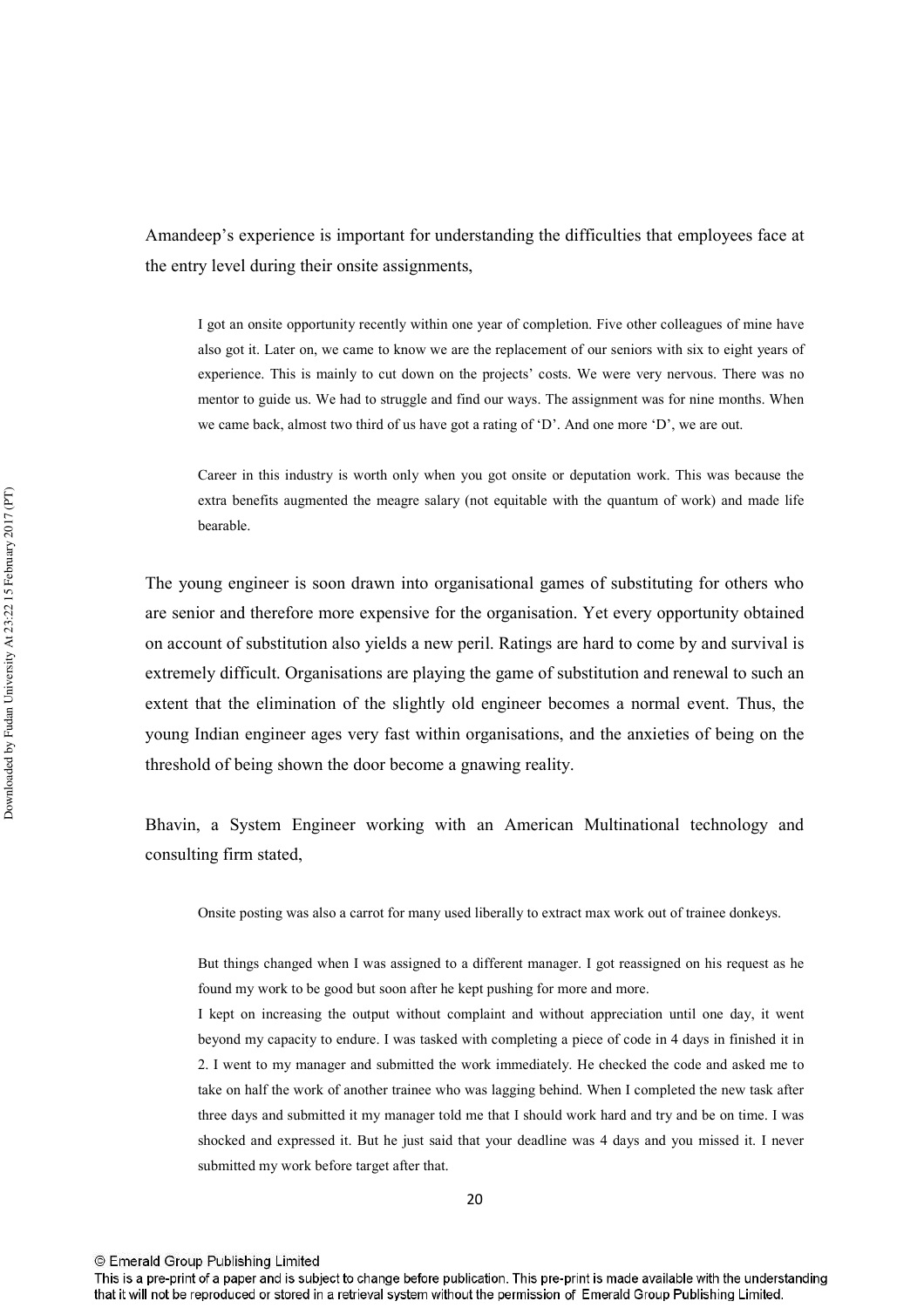The Indian engineer soon begins to learn the games that supervisors on the shop floor play. There is a sense of injustice in the experience of stretching oneself very hard and not receiving a word of appreciation in return. The engineer soon begins to be educated about the instrumental habitus in which she is residing. The carnival at the time of joining then soon begins to appear as a narcotic ecology that sustains energy in the young engineer joining the organisations. But narcotic illusions soon take their toll on young people, and they are soon on their way to burnout and exiting the organisation.

Abhijeet, who has just completed his Initial Learning program (ILP) in Trivandrum and now placed in Chennai savs.

When I got my first appraisal, I was shocked. I got 'D' (equivalent to 2 on a scale of 5). I strongly feel that my performance was too good to get a rating 'D'. But, I was not in good terms with my manager. May be the reason that I have got 'D'. Even my colleagues share the same views.

I also understand from my other friends here, that the rating what I have got now, will be the base for subsequent rating. And this is not going to be forgotten.

Now, my promotion will be delayed by a year or two. And now, I hear about this layoff in my organization everywhere. I am worried that whether they'll sack me.

Realities of organisational politics also dawn on the engineer. There is a game of pleasure, massaging and ego that is being played in the organisation. When the engineer is a resource to be preyed upon, there is a voyeuristic pleasure in seeing different engineers battling each other out in the game for survival. There is a close space of suffocation and pleasing in which the engineer is surviving. Spaces of creative communities holding professional dialogues about information systems begin to appear as a utopia.

Dreams are shattered for Julie, failing to manage her work life balance.

Living alone also lost its shine soon enough and we were left longing for home. Leave was a scarce commodity and I had to fight for my right to go home after ten months separation.

This is a pre-print of a paper and is subject to change before publication. This pre-print is made available with the understanding that it will not be reproduced or stored in a retrieval system without the permission of Emerald Group Publishing Limited.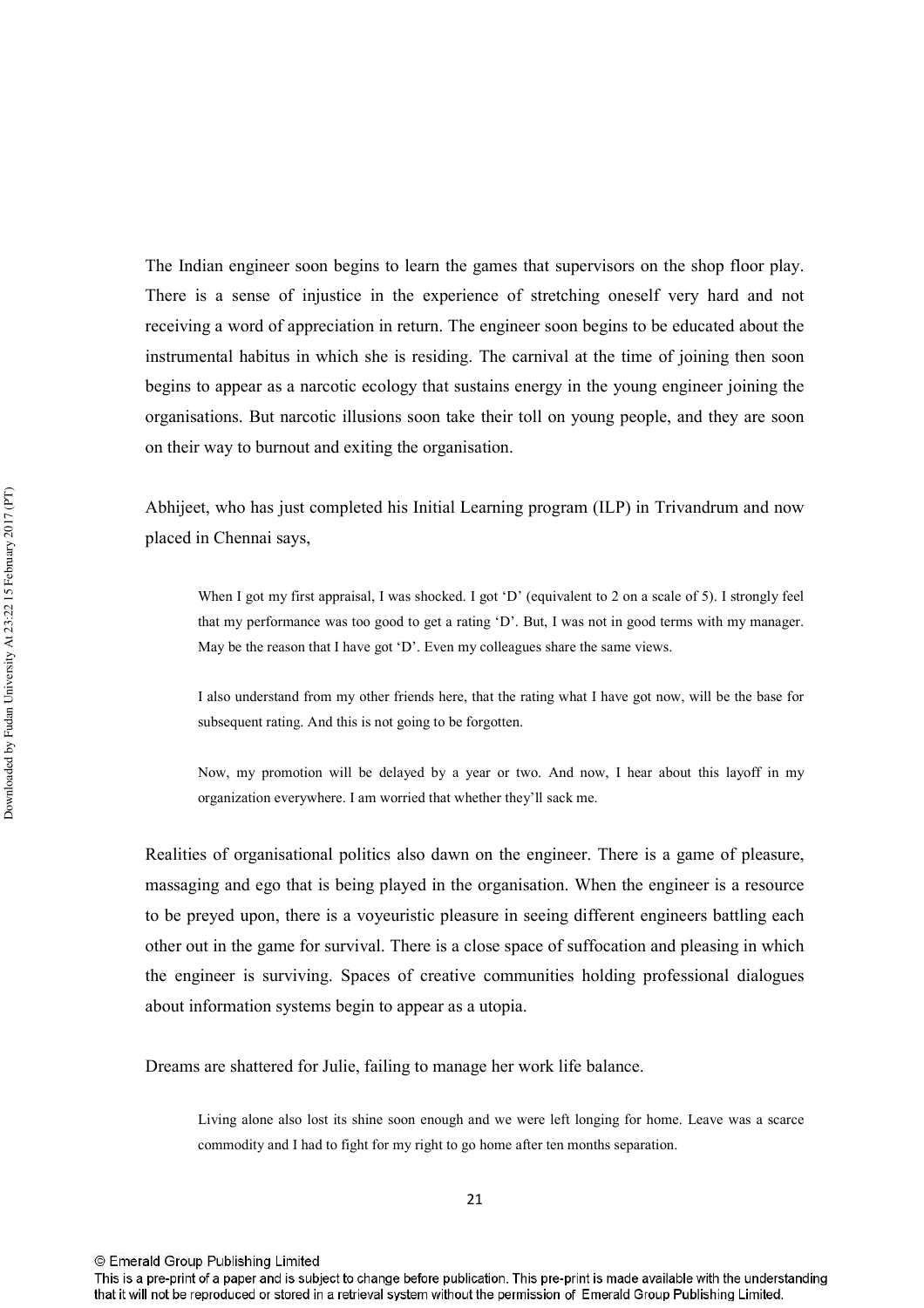Life soon appears to be a distant horizon. The organisational republic has soon degenerated into an industrial prison where freedom and space to breathe is difficult. The young engineer had joined the organisation with the imagination of the workplace as an energising civic arena for dialogue, growth and performance. Instead, she soon finds the workplace as an imprisoning jail of depression, anxiety, politics and insecurity. She feels that her sense of youth and imagination as an engineer is being wasted and the imagination of being trapped begins to grow.

#### 4.4. Career as Survival, Peer as Rival, Future as Nightmare

The Indian engineer is made to inhabit a habitus of career that is structured around the idea of survival. While she may have survived for long periods of time, she can still never be sure about where her career is headed. She is constantly made to question the role of her peers and suspect whether they can play the game of organisational politics better than her. Seen in this way, the future always appears as a nightmare as it is consummate politicians and ruthless peers who are likely to make it to the top of organisations. Thus, there is a sense of tragedy that informs the career oriented struggles of survival in which Indian engineers are caught. Muruganandan stated,

Last time, we had to reduce the manpower for the project up to 40%. So we got all freshers on to the job. Replaced experienced employees with freshers. Because the cost spent on a project using freshers is much lesser than utilizing the expertise of senior colleagues.

Thus, cost is a driver of managing projects within organisations. Thus, there is a need to replace experienced labour with those who are fresh out of college. With cost being a primary concern, the engineer is reduced to a commodity generating a definite quantum of surplus. The imagination is not of investing more and obtaining higher returns from human resources. The imagination is instead of reducing costs and thereby increasing the surplus.

A young engineer, Vikram responded to this logic of cost,

Its good that we are getting good offers. But, we need to really slog for nearly  $16 - 18$  hours in a day.

This is a pre-print of a paper and is subject to change before publication. This pre-print is made available with the understanding that it will not be reproduced or stored in a retrieval system without the permission of Emerald Group Publishing Limited.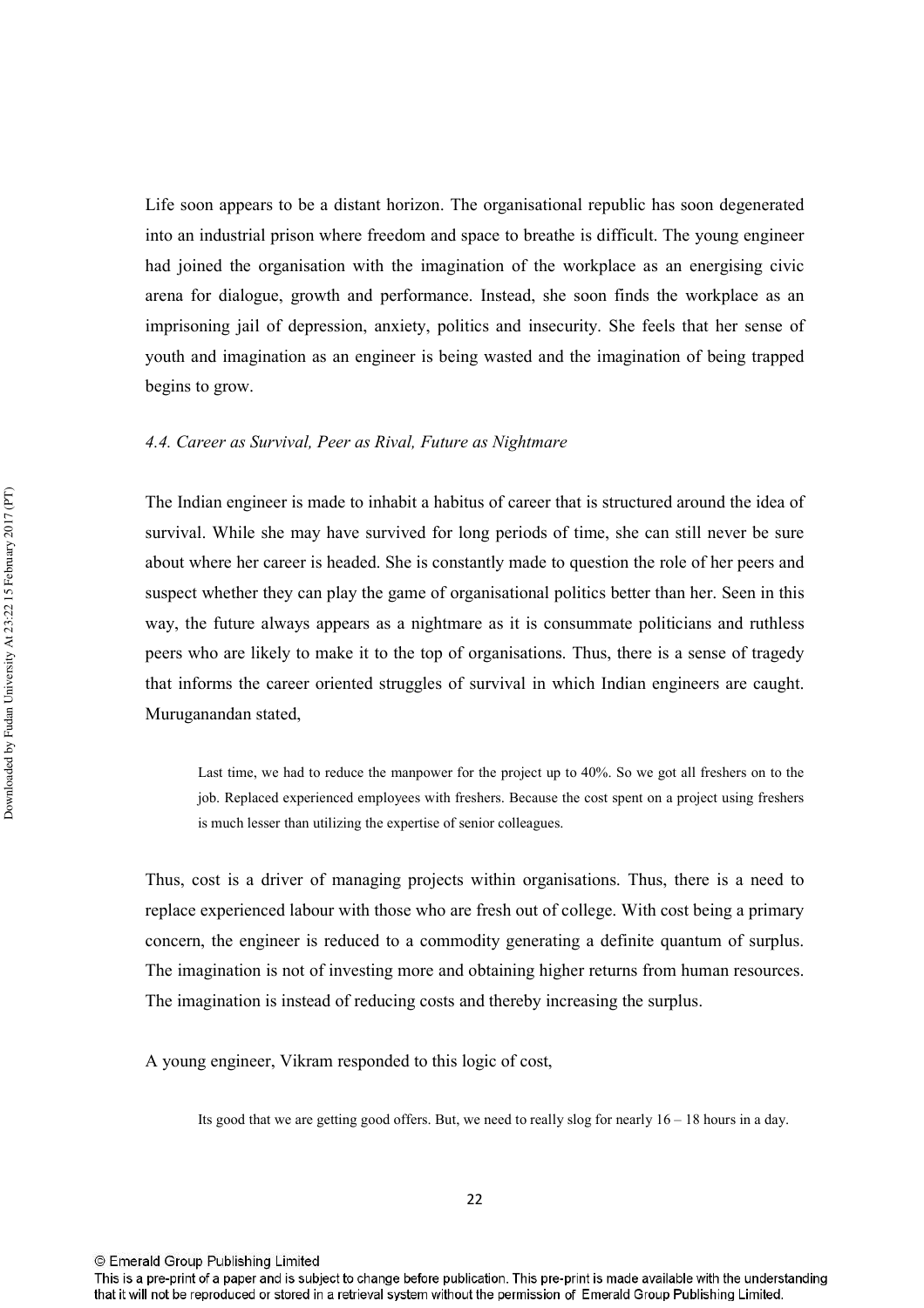During manpower shrinkage, our entire team has to work for long hours. Yesterday, the day started at 8.45 a.m. and went on till 1a.m. And again, I have to be there at my desk in the morning 8.45 a.m. I can't even complain to my boss who is on constant look out for reasons to send people out.

Thus, the engineer lives under the constant fear of being thrown out of the organisation. For the engineer, there is a constant reminder that there are others waiting to replace her. Therefore, she is urged to expend her labour as much as she can for the organisation. The consequence is the reduction of the engineer into a machine who has no voice with respect to managerial decision making. The psyche is one of perpetual fear and the anxiety is one of somehow surviving and not having to leave the organisation.

Anand who had replaced his manager said,

I am working with one of the top notch IT companies. My job is still intact, when hundreds of my colleagues have been asked to leave. The last what I heard from my team was that my manager was also one amongst them who was asked to leave. Immediately, after the news, he fell sick and was hospitalised. I understand, he has a family to take care and a few loans too.

To my shock. I was asked to head my team. Do you think I can be happy with the offer I have got? Never.

Its very difficult to let go our dear colleagues... especially someone who was more of a friend, philosopher and guide to me.

I am not sure how well I am going to lead my team. Sure, not as great as my manager. Sooner or later, I may again be replaced. Its really a tough situation.

Career as survival means that the engineer is also being trained to replace her manager and take her place. There is no other means of progressing in your career apart from replacing those who are hierarchically above you. This method of progressing in one's career almost reduces the organisation into a battlefield where the engineer looks upon every peer as a rival. This sense of rivalry soon makes the layers of dialogue thinner as people take a guarded and masked approach for conversing with each other. Thick layers of dialogue require a sense of camaraderie where people recognize that rewards in the organisation are based on excellence rather than on engineered eliminations.

<sup>©</sup> Emerald Group Publishing Limited

This is a pre-print of a paper and is subject to change before publication. This pre-print is made available with the understanding that it will not be reproduced or stored in a retrieval system without the permission of Emerald Group Publishing Limited.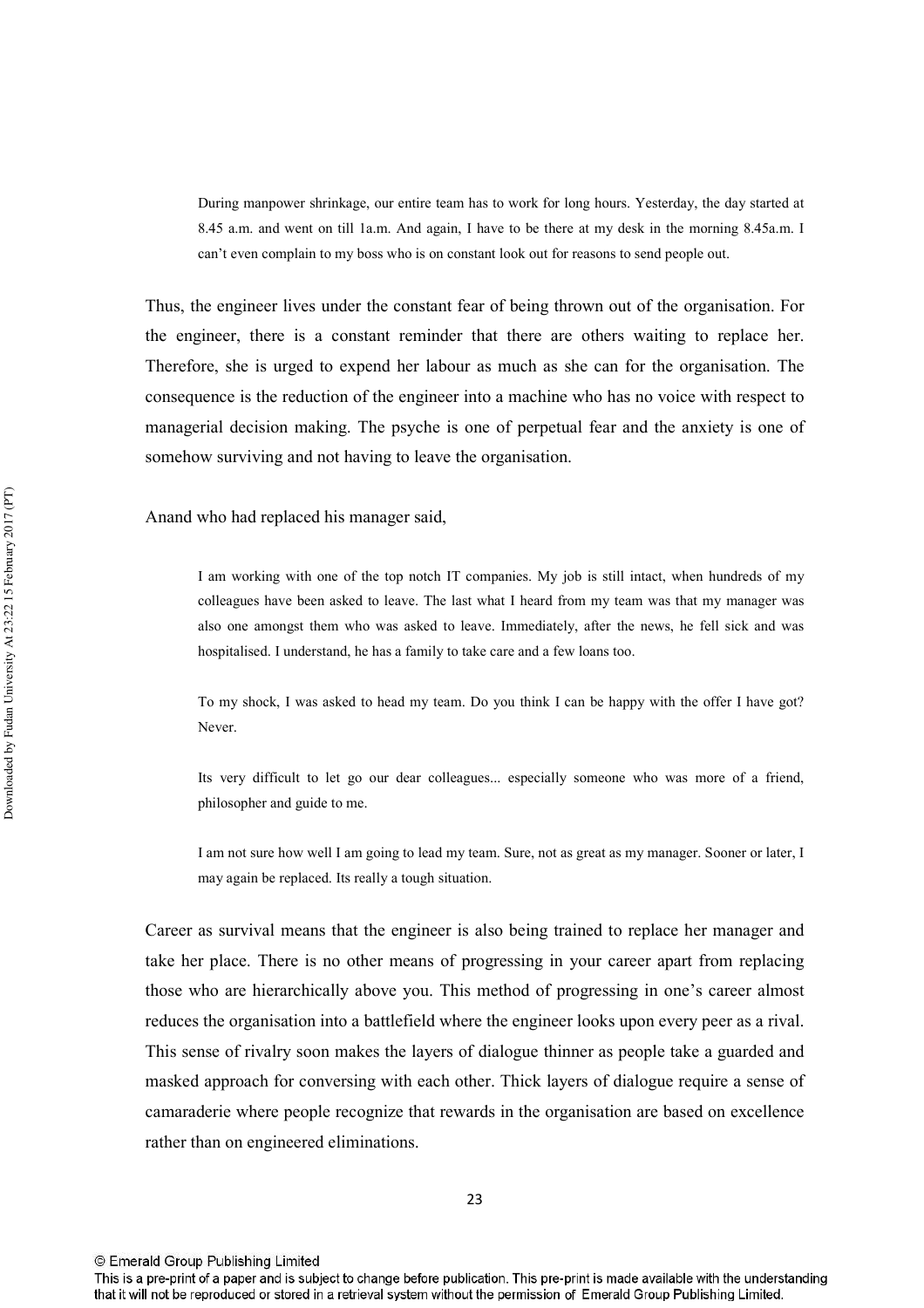#### 4.5. Unsure, betrayed and broken: Post-rational Scars of Rational Layoffs

When careers are structured in the form of rivalries with peers, sooner or later there is a sense of being betrayed that gnaws on engineers. Organisations are driven by a rational calculation of their profits when they lay off engineers. To them what matters is the current sense of profit. To organisations, an imagination of a future sense of profit based on security, excellence and innovation appears elusive. Consequently, a larger social structuring of human capital investments made by Indian engineers also leads them to perceive lay-offs as an act of breaking them. Echoing these concerns, Rajeev who works as a Project Manager said,

We heard that our organization is going to sack almost  $25000 - 30000$  employees in the next few months. To our surprise, we have got to know that even our HR doesn't have any clue about what's happening. It is done at the BSI level. We are not sure, at which level, the lay off will be more. But, it is a practice generally, that it impacts the people who have joined recently, may be the fresh recruits!

This is a 'massacre.'

There were no prior notice was given. There were also rumours that the organization has informed neither the Labour Department nor the Government regarding its lay off plans.

There is a great sense that the game of lavoffs is being played at the seniormost levels of the organisation. The top managers have a sense of the revenues that are going to come in during a quarter. When there is likely to be a shortfall in achieving profitability targets using these revenues, then layoffs are a useful tool for managing costs. Under any circumstance, layoffs provide incremental profitability as they help in replacing slightly expensive resources with younger, less expensive resources. The sense of being massacred during a layoff indicates how layoffs constitute a purge, an act of organisational cleansing with no concerns for the lives of engineers. Vivek, who works as Manager – People Function, in a Global IT, research and development, consulting firm spoke about the waves of criticism that had been levelled against his organisation,

It's just a cycle. You are caught if you are on the wrong side.

This is a pre-print of a paper and is subject to change before publication. This pre-print is made available with the understanding that it will not be reproduced or stored in a retrieval system without the permission of Emerald Group Publishing Limited.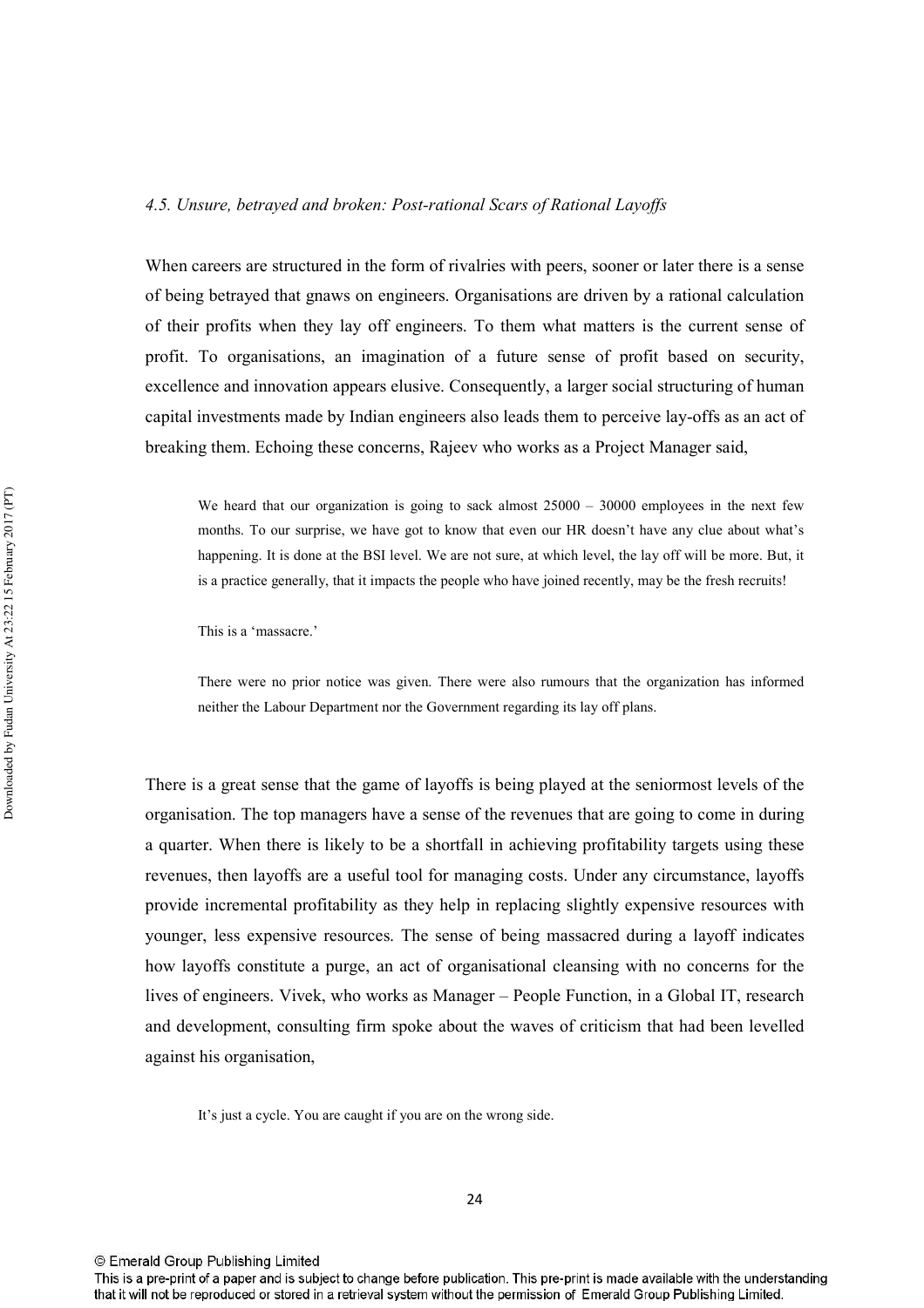We belong to an organization which is highly competitive. We are driven only by performance. To optimize the resources based on the business demands, corporate and employee performance, we need to ask some of the employees to leave. This is a continuous process and is followed almost every year.

Thus, almost a karmic cycle of creation and destruction is invoked to justify the regularity of layoffs in the Indian IT industry. Yet the temporality of these layoffs shrinks the experience of time for employees. Every day becomes a time of anxious survival for employees. They begin to think too much about every emotional sign or gesture that their managers provide as cues. They are constantly wondering whether they have done something to rub their managers the wrong way. Dipesh who had a lot of expertise in coding and developing IT solutions was shocked when he heard about the problems regarding his confirmation.

One day, my manager called me and said that there is no revert from the U.S. regarding approval for increasing the head count and hence he will not be in a position to confirm my employment.

Approval now? They have already recruited me. I am on my probation now. Why they have to recruit me in the first place, when they do not have approval for positions and headcount.

The experience of uncertainty leads to a notion of being betraved. When organisations cite rational reasons for not confirming employees, there is a questioning of the rationality of organisations. Engineers begin to wonder when organisations discovered that there was not enough economic space for them to be confirmed. If organisations already knew it at the very beginning, then perhaps there was no point about misleading engineers about their career possibilities at the time of joining. Under any circumstance, engineers begin to believe that the organisation is treating them with a great degree of carelessness.

Rehamn, a junior analyst with an Indian IT Services, Business Solutions and Outsourcing company said,

I was asked to move out of my department and to find a new department where I can be placed. If I can't find, I have to leave.

© Emerald Group Publishing Limited

This is a pre-print of a paper and is subject to change before publication. This pre-print is made available with the understanding that it will not be reproduced or stored in a retrieval system without the permission of Emerald Group Publishing Limited.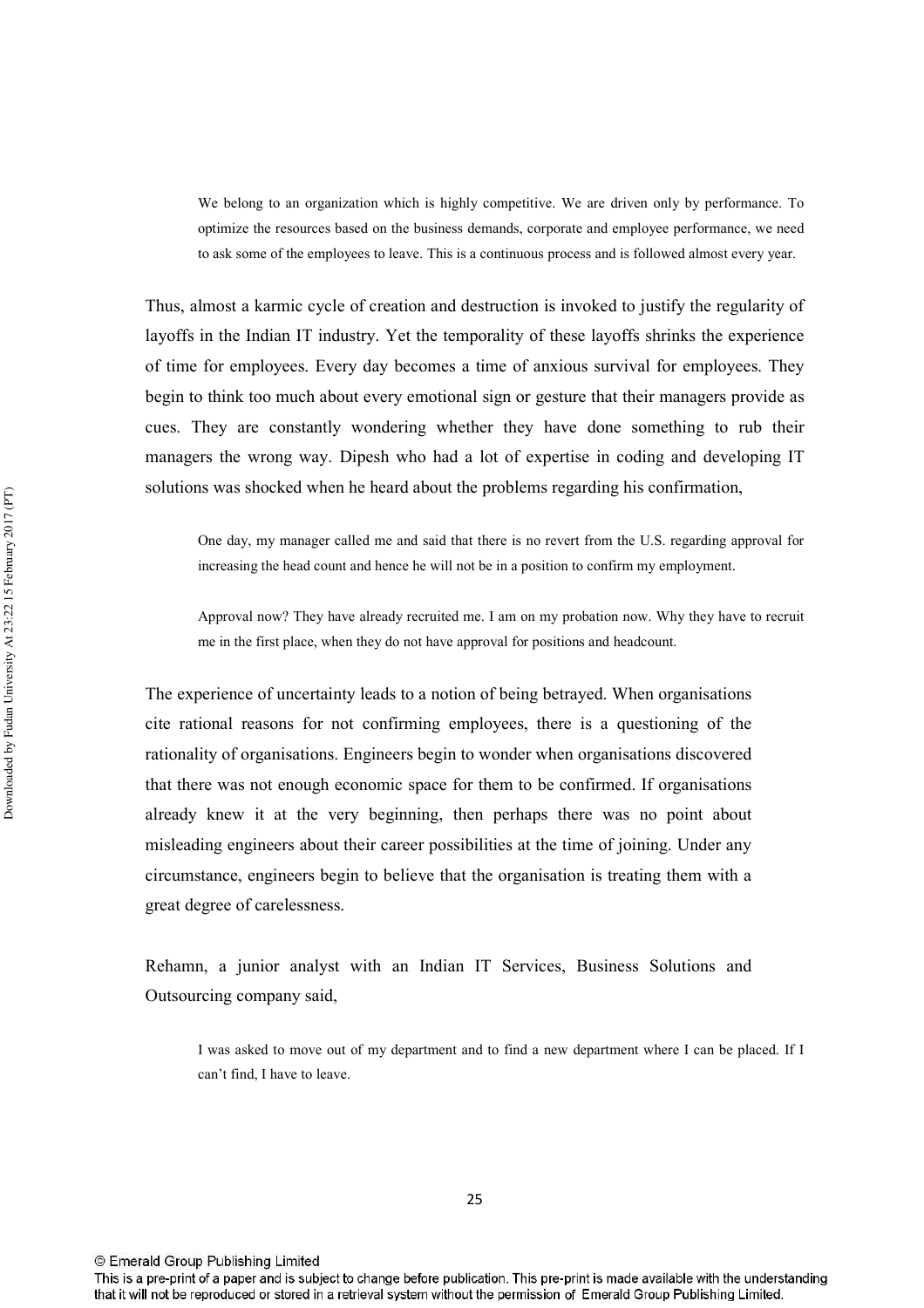Thus, the engineer has to invent work for herself. This again creates the sentiment of a refugee for the engineer. She is not wanted in the organisation and has to forge the connections required to survive. It presents the organisation as a space which is not concerned about how people fit in to the organisation. It is for people to demonstrate the narrative capacities to speak to people and provide evidence of their being of any value to the organisation.

Ajay, who was asked to leave quoting personal reasons said,

Today one has ten projects, tomorrow there are only five projects does not mean that one has to reduce your work strength. There are other ways to reduce costs. And there are a lot of companies in India who are doing it. You know cutting a variable pay or some other ways in which you can reduce costs rather than firing people because there is no end to it. And till what level can you keep on cutting your bench. And then by any chance if the situation changes then you have to recruit everyone again.

It was very disheartening to know that one fine day morning, you find that your card is not working or your mail is not functional. The company has lot of reasons to quote why I should be removed. It hits hard on the individual.

Yes, there is a termination package, which is approximately 2-3 months of a person's salary. Is it good enough to get a decent job?

The sense of carelessness means that there is an atmosphere of rudeness with which engineers are asked to leave. There are no early warning signs, there is no rational escalation of organisational messages before asking somebody to leave. When the email or the access card of an engineer suddenly stops functioning, it indicates that asking an engineer to leave is not part of conversations. It is merely a command asking the engineer to not worry about being a part of the organisation any longer. Since no justifications are given, this indicates that the individual is like a sacrificial lamb being offered at the altar of organisational profits. Afroz. an employee, who had been asked to leave recently, said,

Our team is not that strong to raise the issue or fight against what's happening to us. Look at Nokia, Chennai Plant. They are all fighting against the management. God knows, what will happen. But atleast, people are together.

This is a pre-print of a paper and is subject to change before publication. This pre-print is made available with the understanding that it will not be reproduced or stored in a retrieval system without the permission of Emerald Group Publishing Limited.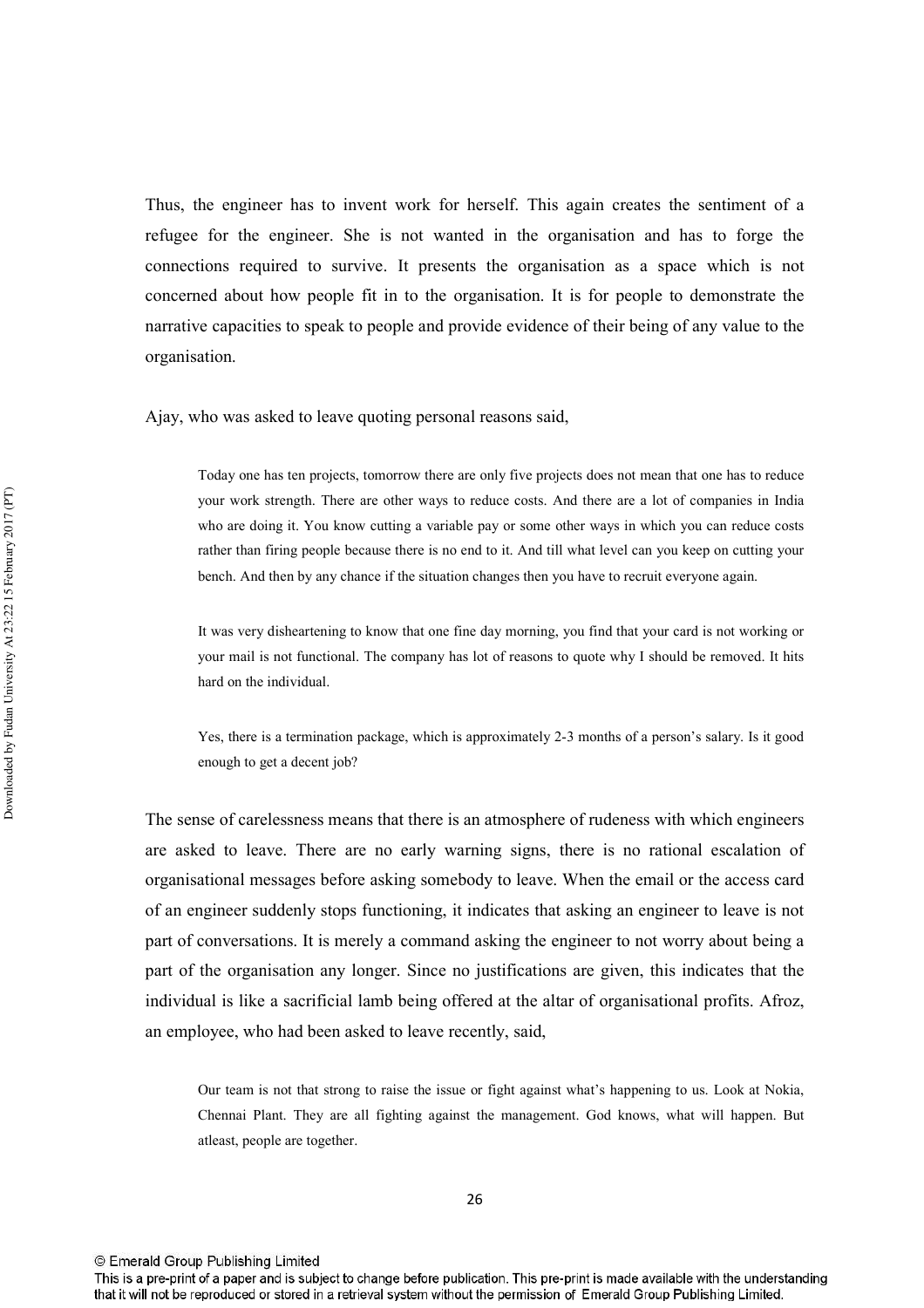When layoffs become too frequent, engineers begin to feel the need to collectivise. The consciousness of the trade union becomes a possibility of expressing solidarity towards each other. Frequent layoffs make employees suspicious of each other, and there is an experience of fragmentation. Fragmentation leads to a collapse of ordinary conversational spaces in the organisation. A hope is expressed that the space of the trade union will help in overcoming this sense of fragmentation and lead to a greater amount of solidarity among engineers.

Malati, while sharing her experiences of being out of a job, discussed the difficulty of getting a new job after being laid off,

Its been two years since that I have left my job. I have not left my job. My manager asked me to resign. He was kind enough to say that it would be nice if I leave the organization mentioning personal reasons than they sending me out quoting poor performance. May be I'll be employable if I leave voluntarily. How does it matter? I have given nearly twenty five interviews, but no job. Till today, I am looking out for an appropriate answer to the question that all my interviewers asked 'Why did you leave the previous job?' And another difficult question to answer – Why do you want to move from Electrical Engineering to IT? I am surprised, why this question was not posed in my first job interview? I remember, the interview was for 3 minutes. And mine was longer than some of my other friends.

The frustration of being unable to find out an alternative job soon leads to the engineer questioning her worth in society. While society requires a lot of creative solutions in a variety of arenas such as climate change, education, health and public administration, it comes as a surprise to the engineer that she still is unable to find a job. The inability for placing engineers within organisational contexts also indicates the lack of adequate economic responses to the problems confronting our society. Rather than creating organisational spaces where engineers can collaborate to find technological solutions to problems facing us, we have create organisations where the engineer is treated as a cost for the organisation. Organisations have also been unable to create embedded tacit knowledge, which makes the engineer an easily replaceable resource. Krishna also describes her inability to find a new job,

I have been giving interviews one after the other. Since the time, I have left my job. I have put on approximately 20 more kgs. And its very funny. My parents are on look out for a groom now for marriage! I do not know, what should I do? I never wanted to be a house wife.

<sup>©</sup> Emerald Group Publishing Limited

This is a pre-print of a paper and is subject to change before publication. This pre-print is made available with the understanding that it will not be reproduced or stored in a retrieval system without the permission of Emerald Group Publishing Limited.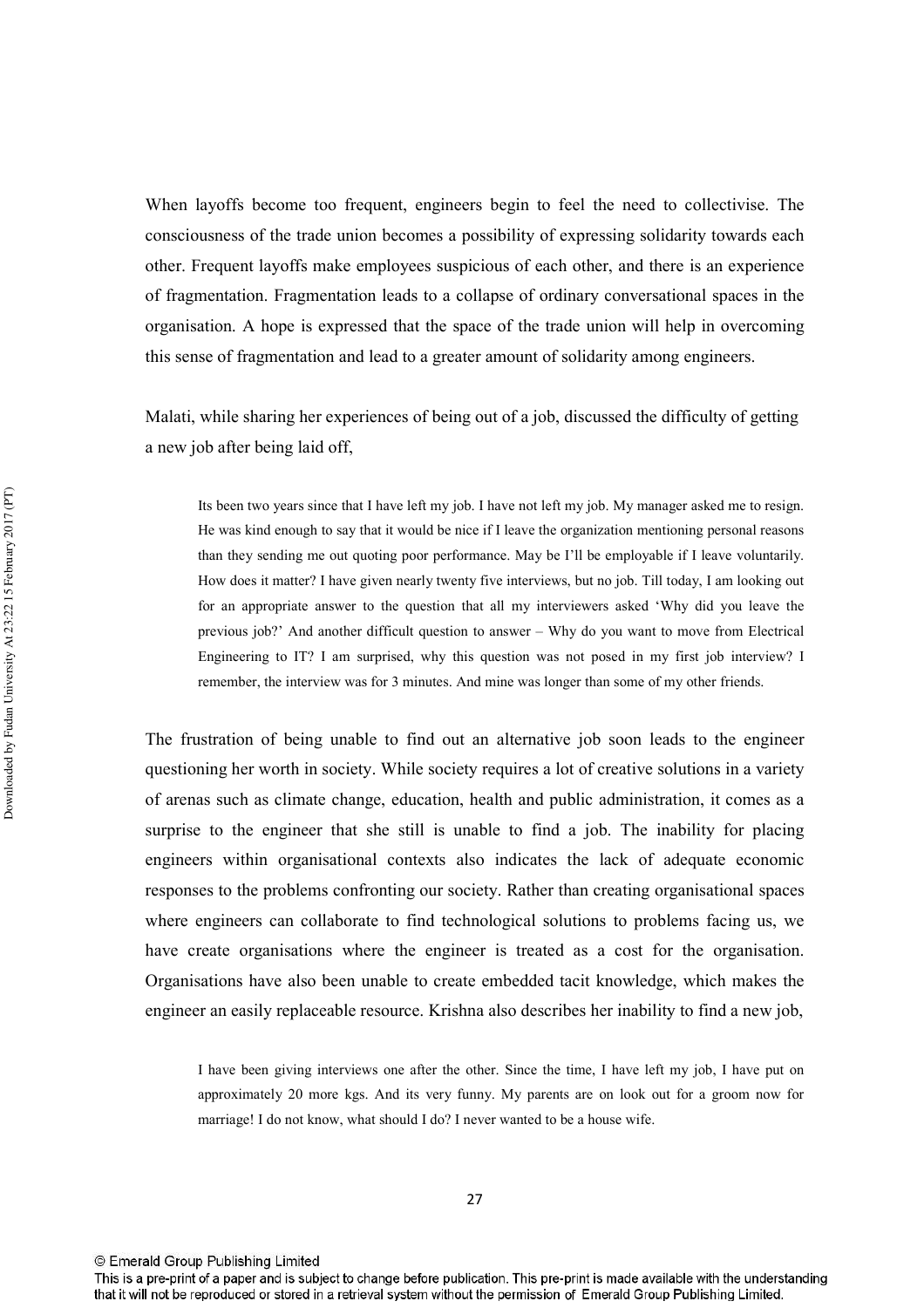During my probation, I do not have enough time to have my lunch even during stipulated lunch breaks. To cut down my lunch break and to show more accuracy and finish the target, I skip my lunch. And morning... no breakfast. I used to live on Coke and Samosas.

There is a personal toll on the lives of engineers who are rejected by organisations. They are unable to recover from the disaster of having lost a job. The imagination of losing a job for an engineer is not different from a street vendor being raided by the police and having to give up the material means of her livelihood. Under any circumstance, the losing of a job appears as a shock. Recovery from the shock requires resilient social networks, which engineers lack on account of the deep fragmentation that informs their organisational existence.

#### 5. Discussion

It is evident that chances of burnout during early career is higher (Dyrbye et al, 2014) and it needs attention through proper measures and at the right stage. The difficulties that the young knowledge worker experiences in one's early career have a profound impact on career success in later life (Yoo, 2011). Burnout is more prevalent among younger and single professionals (Alacacioglu et al, 2009). Burnout is noticed to be dynamic and more exhausting for the new recruits (Dunford, 2012) and attrition is higher in the first five years of employment (Schutz and Zembylas, 2009). The analysis of the interview narratives reveal that the employees during their initial career burn out because of the following reasons: poor integration with the job and the organization at large, underemployment, stressful job and exhausting work environment, fear and insecurity of replacement of talent and downsizing. It is important to deal with all these factors to prevent burn out among the young knowledge workers for individual and organizational wellbeing.

Knowledge-intensive organizations adopt recruitment strategies to attract talent. It competes with its other players in recruiting the best from the educational institutions and the employment market. Young employees, the fresh recruits are welcomed and treated as the 'indispensable and a scarce resource' through their induction program, usually an extended training program. But, they fail to initiate and sustain strategies to integrate the newly joined employees with their jobs and organizations at large. This develops anxiety, frustration and disappointment among the fresh recruits. Integrating the new employees with the roles and organizations is important. Strategies to integrate the new recruit will deal with burnout

<sup>©</sup> Emerald Group Publishing Limited

This is a pre-print of a paper and is subject to change before publication. This pre-print is made available with the understanding that it will not be reproduced or stored in a retrieval system without the permission of Emerald Group Publishing Limited.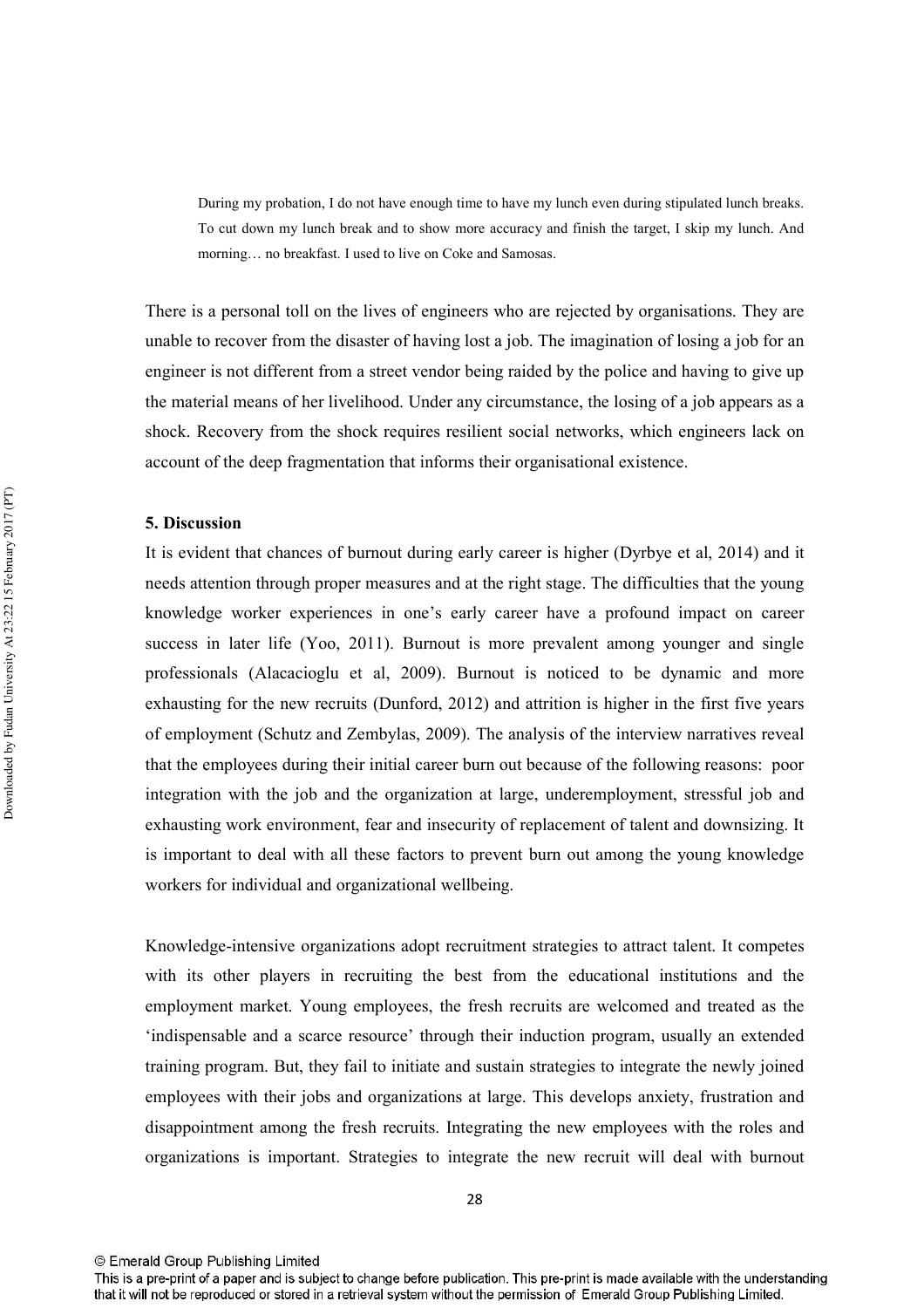which is characterised by a sense of helplessness (Krug 1999) and low engagement due to varied reasons (Schaufeli et al 2009).

Organizations' inefficiency in human resource planning and managing resources after placement cost the young employees heavily. When the young resources are not provided with projects or the right projects, results in disengagement, low morale and burn out. The demands of the industry expects the employees to be technologically sound, business say vy, team player and customer relations specialist. Careful analysis of these expectations reveal the need for technical, functional and behavioural competencies. It is humanly impossible to excel in all these different set of competencies. When organizations fail to provide customized and continuous learning programs to their employees, it gradually steps down from being a learning organization. Organizational capital become subservient to the individual human capital. But, even with this surplus human capital, the individual becomes vulnerable, as he is dependent on institutions for meaningful work. Lack of meaningful work leads in a situation of low self-efficacy, role insufficiency and underemployment. As stated by Jung (2013) job stressors like role insufficiency as a result of felt inadequacy and lack of clarity on role boundary lead to burnout among IT professionals.

Employees complain of two things: either more work or no work. The industry attributes these grievances of employees to uncertainty in the economic conditions and business demands. Employees report excessive work load and suffer from extended working hours to meet the strict deadlines and demands of their clients. As reported by Cranley et al (2016), long hours of work during one's early career leads to difficulty in physically and emotionally detaching from work leading to exhaustion, and extended working hours and night shifts leading to burnout and job dissatisfaction (Kim and Back, 2012).

The metaphorical explanation of burnout given by Schaufeli, Leiter, & Maslach, (2009) refers to the smothering of a fire or the extinguishing of a candle. It implies that once a fire was burning but the fire cannot continue burning brightly unless there are sufficient resources that keep being replenished (Schaufeli, Leiter, & Maslach, 2009). When there is lack of resources and there is more pressure at work, it has an impact on one's family life. And unfriendly and rigid HR practices make employees even more vulnerable. This vulnerability results in psychosomatic illnesses and even cases of death among the young career-driven

<sup>©</sup> Emerald Group Publishing Limited

This is a pre-print of a paper and is subject to change before publication. This pre-print is made available with the understanding that it will not be reproduced or stored in a retrieval system without the permission of Emerald Group Publishing Limited.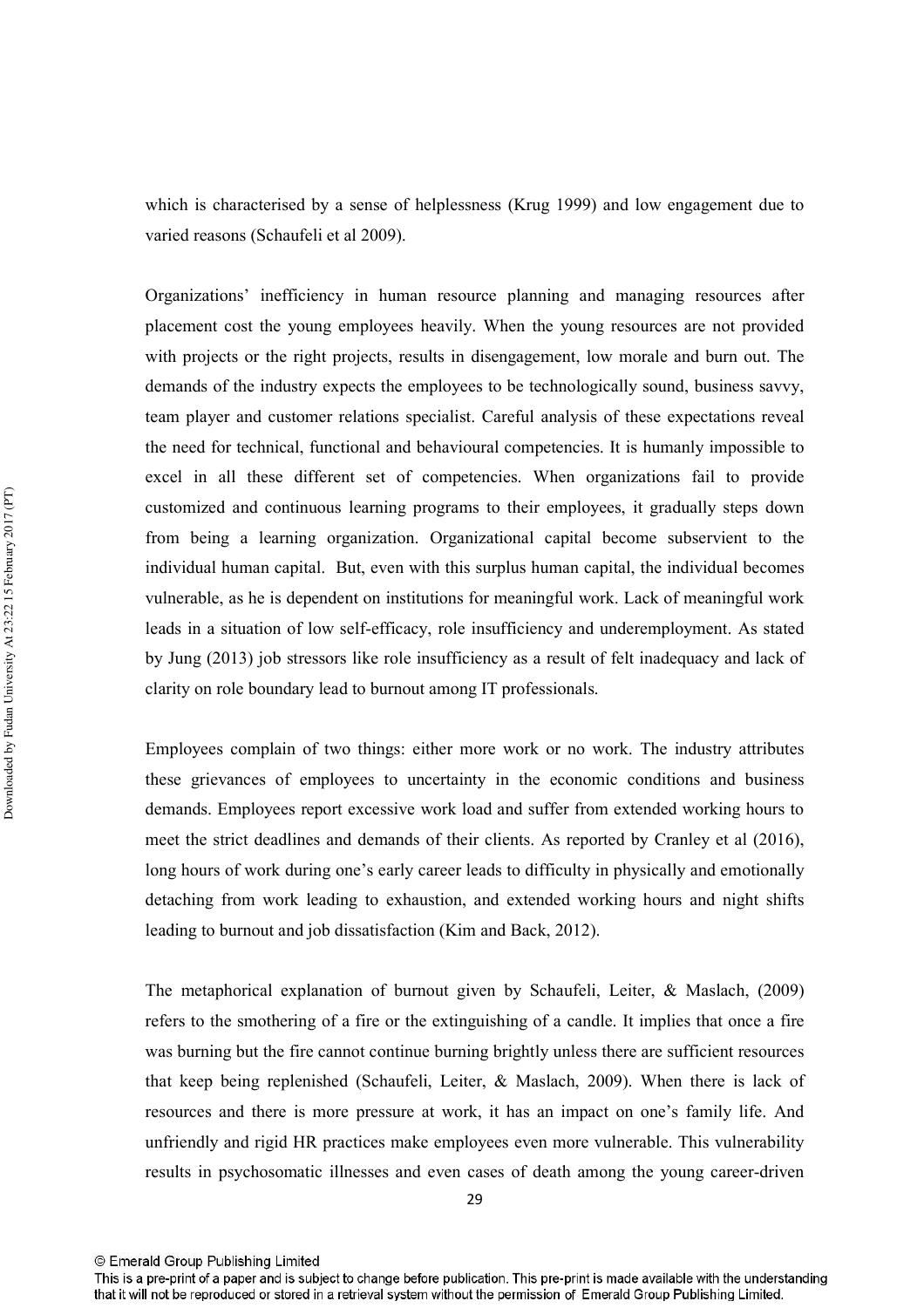The study reports that budgetary constraints and cost cutting measures result in increase in work load horizontally and vertically among junior resources. Young employees during their initial career phase are subject to this as they are more vulnerable in retaining their jobs or being employable outside the boundaries of their organizations. This results in willingly accepting the difficulties in the work situation and continue to strive for high performance. Employees' voices are silenced due to fear and discomfort with reporting boss who are conditioned by the organizational constraints to look out for even minor deviations in the larger compliant system to punish the young and vulnerable knowledge workers. Pines (2003) reported that burnout is adversely correlated to relationship with superiors.

While, we discuss the vulnerability of the young workforce, it is also important to discuss the insecurity among the managers. Insecurity among managers of being replaced by their junior colleagues who report to them. Insecurity among managers leads to unhealthy managersubordinate relationships. Young employees are guilt-ridden in situations where they are required to replace their managers and experience discomfort of becoming managers when they are not prepared. This scenario of replacement of talent and lay off results in survival of employees and managers with guilt, anxiety, anger, frustration and fear during difficult times. Financial responsibilities and family obligations of these young workforce make them to become more vulnerable. According to Cotter and Fouad, (2012), burnout was seen to have positive correlation with excessive job demands among layoff survivors studied across several companies where downsizing was implemented. Suicide ideation was reported due to burnout (Downs et al 2014) and as a consequence of job stressors (Frindner et al, 2008). Ensuring that the professionals have sufficient time goes a long way to prevent burnout and ensuring well-being and productivity (Cedfeldt et al, 2010).

#### 5.1. Implications

The grounded realities of burn out among young knowledge workers demand the attention of the younger workforce, practitioners, line managers, human resource managers, consultants and organizations today. Organizations and practitioners should strategise and implement proper induction and integration programs. According to Fernández-Aráoz, Groysberg and Nohria (2009) integrating the new comer by using veteran top performers as mentors and making sure the newcomer checks in regularly with boss, mentor, and HR, even when there

This is a pre-print of a paper and is subject to change before publication. This pre-print is made available with the understanding that it will not be reproduced or stored in a retrieval system without the permission of Emerald Group Publishing Limited.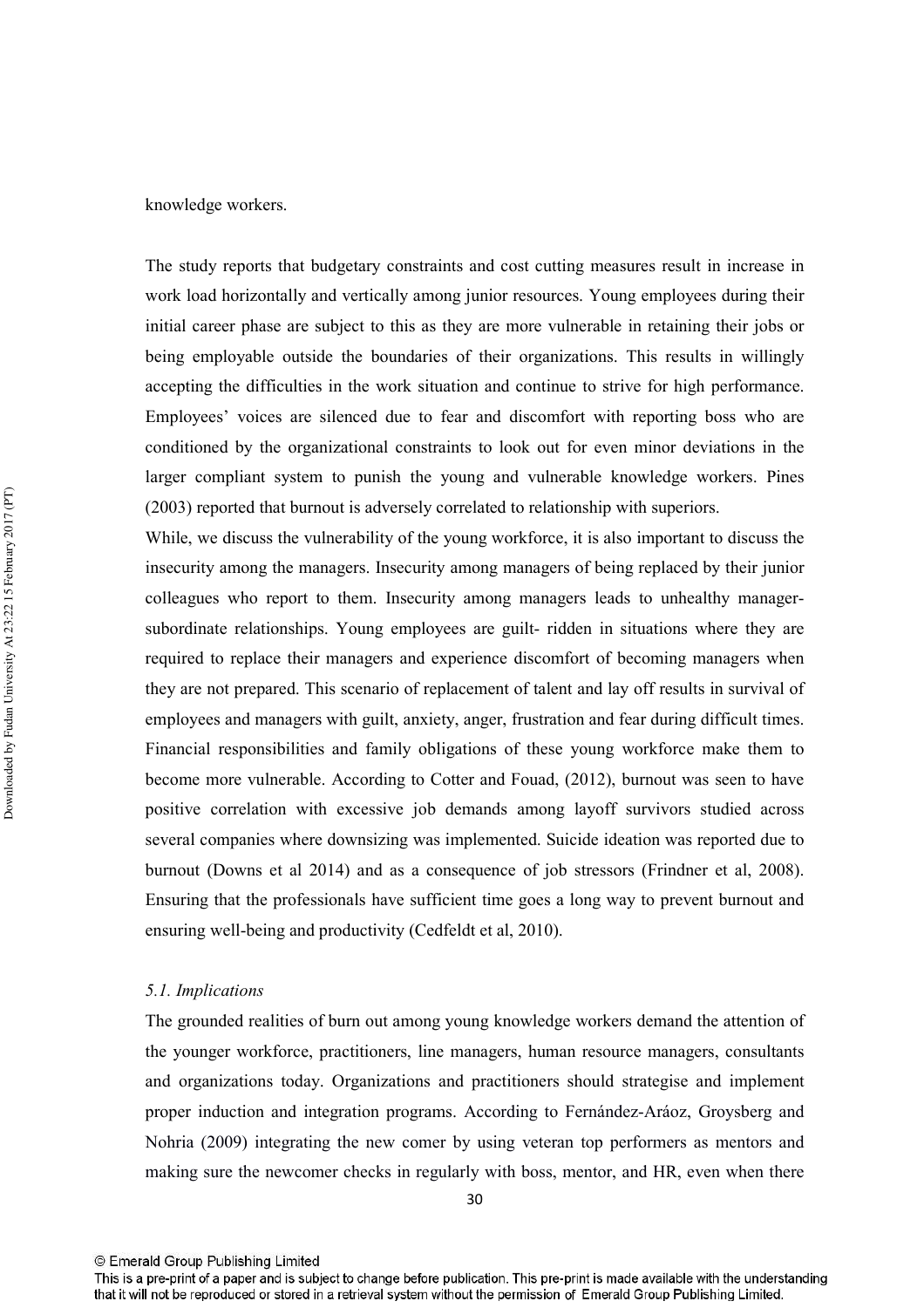are no problems aid in integrating and supporting the young knowledge workers. If the industry aims in producing knowledge workers, it should focus on catering to the specific demands of the role, business and individual capabilities. Generic training program could never be the solution. Organizations should create and sustain employee friendly HR practices.

It is important to deal with stressors such as underemployment, stressful job and exhausting work environment, fear and insecurity of replacement of talent and downsizing to prevent burn out among the young knowledge workers for individual and organizational wellbeing. To deal with this, employees are required to be resilient. It may be essential for employees to initiate and formalize trade unions which were not felt important in services sector earlier as that of its presence in manufacturing sector. As stated by Day and Gu (2014), resilience to burnout need to be nourished by intellectual, social and organizational measures.

Support from superiors and co-workers result in work engagement. Superior's role is most important in creating positive work engagement in IT sector (Lehner and Jung 2013). Resource is to be allocated to effective supervision as it is shown to increase long term sustainable job performance (Chiller and Crisp, 2012). Cross-domain compensation was found to reduce burnout along all the three dimensions of exhaustion, cynicism and selfefficacy (Dishon-Berkovits, 2013). It is important that the organization need to care for employees' career and overall wellbeing. This calls for taking care of employee wellbeing and work engagement (Schaufeli et al 2002). To prevent burnout in early stage of career, it is mandatory to develop a work environment culture and education that helps in identification of early stages of stress and rejuvenation (Cranley et al 2016). Even in cases of involuntary separations, organizations should handle the employees with dignity and provide them with outplacement services wherever it is possible.

Creating the positive energy is going to be the major challenge for leaders and human resource management professionals over the next twenty years (Clawson and Newburg, 2005). And, organizations that are positive and appreciative (Cooperrider and Whitney, 2005) will be able to deal with burn out better than the other organizations. Teaching mindfulness is found to be helpful in dealing with stress related burnout (Dobkin and Hutchinson, 2013; Di Benedetto and Swadling 2014) and spirituality was found useful in coping with the job related stressful experiences in an effective manner (Charles et al. 2014). Self-care is

This is a pre-print of a paper and is subject to change before publication. This pre-print is made available with the understanding that it will not be reproduced or stored in a retrieval system without the permission of Emerald Group Publishing Limited.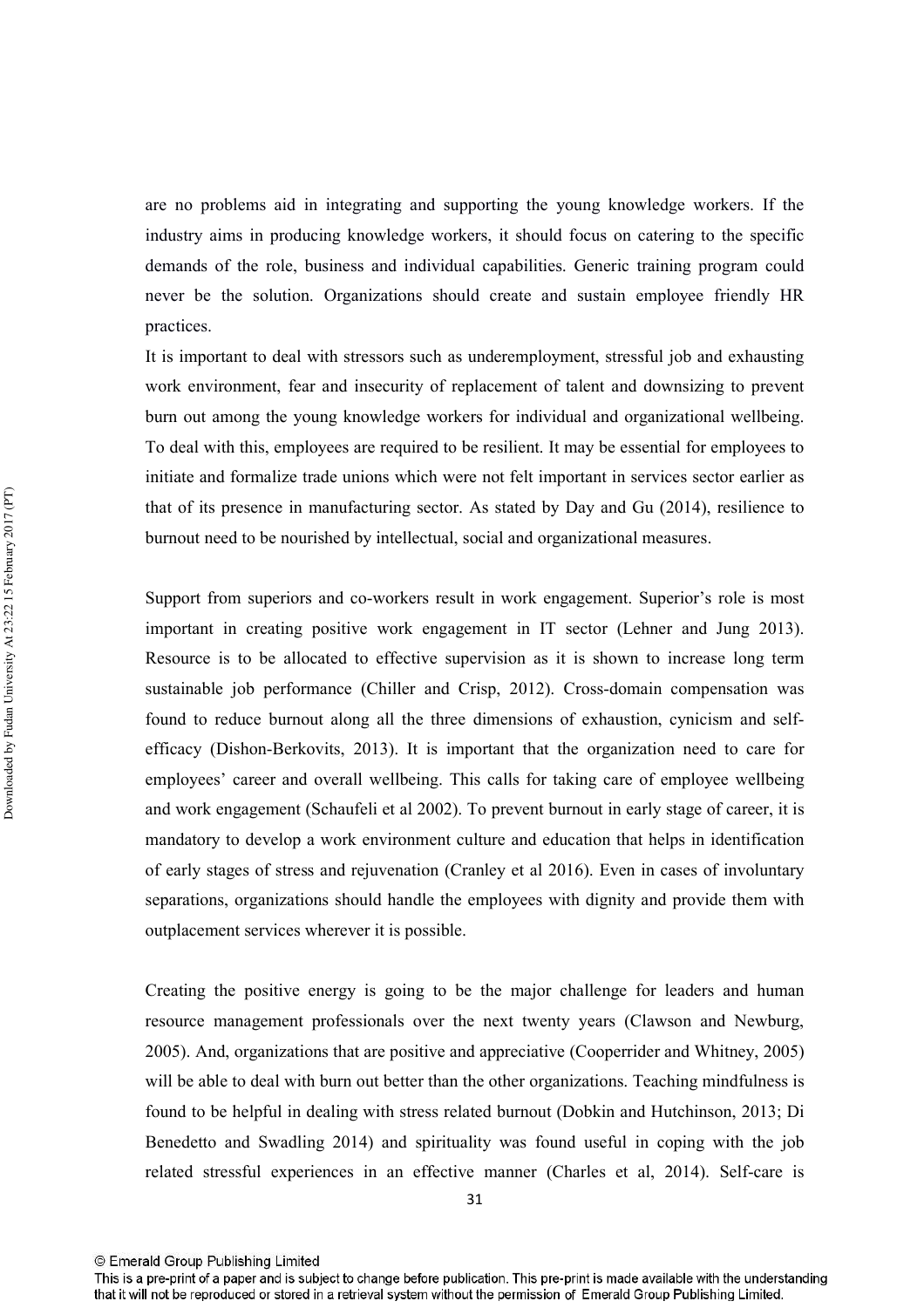essential to overcome the emotional demands (Bradley et al. 2013). Enabling psychological resource development among students in their first year of higher education would prevent future burnout (Kotze and Kleynhans, 2013).

#### 5.2. Limitations and Directions for Future Research

The qualitative findings of the study is applicable to organizations like IT Services industry and thus the research outcome cannot be generalized to the other sectors. It is recommended to pursue qualitative research in professions such as medicine, teaching, counselling and psychiatry, human services, customer support and sales. Critical grounded theory approach may be adopted to study burnout among women workforce and employees who belong to underprivileged sections of the society.

While grounded experiences of knowledge workers in their early career stage has been accessed, there is still potential to carry out an immersed ethnographic study in the future. Especially, if the ethnography is carried out over an extended period of time by deploying techniques of participant observation, it may be possible to access deeper details of organizational program, symbols and culture. This can then recraft the basis of socialization of knowledge workers in important ways by resorting to an action research framework. Such a framework can provide important insights about behavioural issues associated with micropolitics and the lack of adequate integration into the workplace. Another limitation of the study is that it does not take into account experiences of knowledge workers who may come from vulnerable background, especially those from low income rural families for whom the compulsions and experiences of work may be profoundly more difficult.

In the future, it may be interesting to understand burnout as part of a larger network of issues such as job insecurity in different phases of an employee's career. For instance, a knowledge worker might shift from one organization to another even during the middle of one's career. However, even during such shifts, a knowledge worker might find socialisation into a new job difficult. These difficulties of early socialization into a new job might again contribute to a sense of burnout and alienation. This may be particularly true for women employees who may be returning to their careers after a period of separation from work on account of reasons related to maternity. Studies may be pursued to understand the lived experiences of working women and especially dual career women.

<sup>©</sup> Emerald Group Publishing Limited

This is a pre-print of a paper and is subject to change before publication. This pre-print is made available with the understanding that it will not be reproduced or stored in a retrieval system without the permission of Emerald Group Publishing Limited.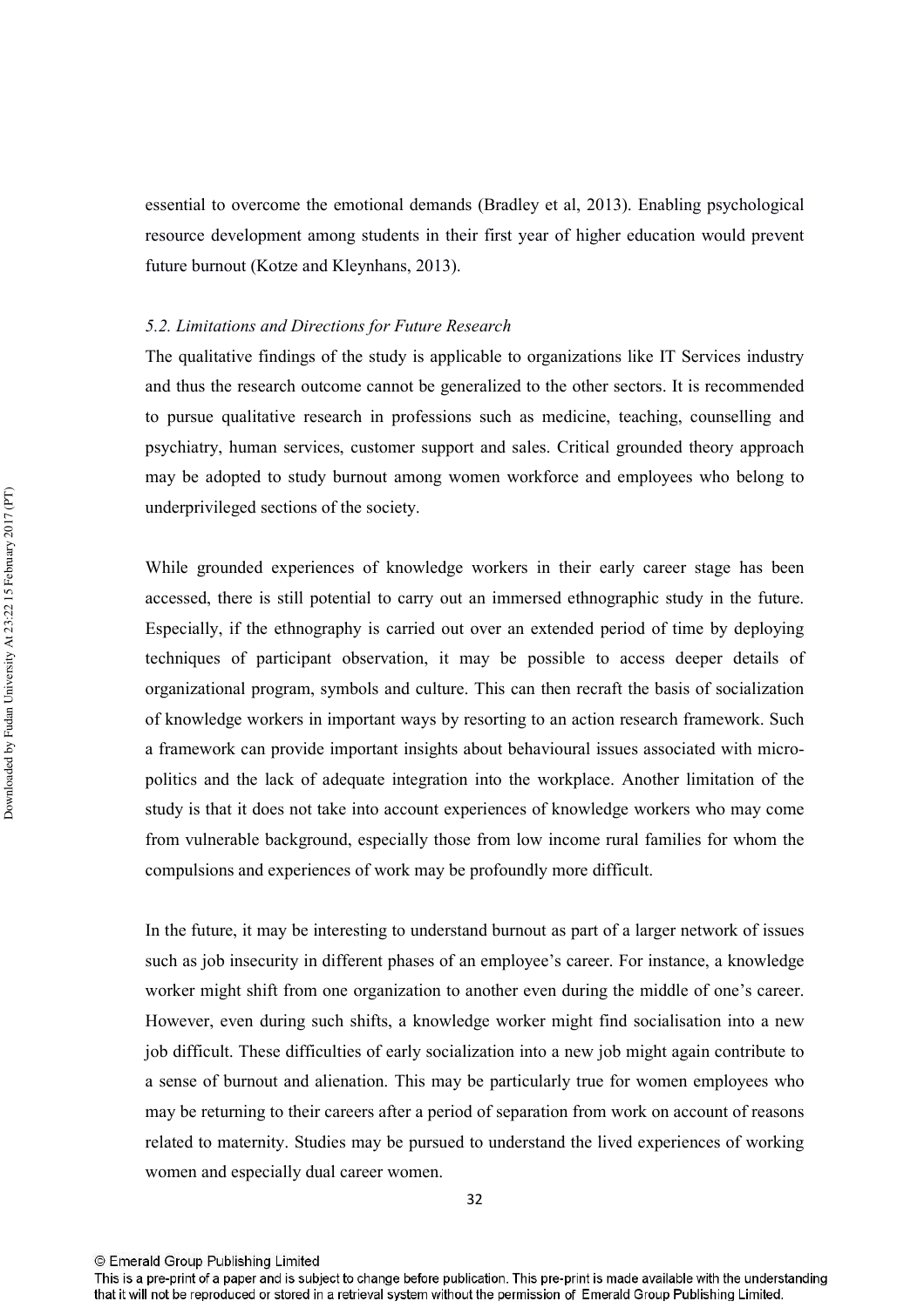The study can be further studied by using positivistic paradigm to measure and establish the nature of relationship between burnout and the factors identified in the present study such as poor induction and integration with the job, underemployment, stressful job and exhausting work environment, fear and insecurity of replacement of talent and downsizing.

#### 5.3. Conclusion

The present study investigates the reasons and consequences of burnout among young knowledge workers during their early career using grounded theory research design. The study reveals lived experiences of young knowledge workers such as poor induction and subsequent integration with the job and the organization at large, experience of being underutilized, stressful job and exhausting work environment, fear and insecurity of replacement of talent and downsizing as the major reasons for being burnt out. These experiences impact the individual and organization at large. Strategies are discussed for young knowledge workers, line managers, HR professionals and organizations to deal with burnout situations among the young workforce for individual and organizational wellbeing.

<sup>©</sup> Emerald Group Publishing Limited

This is a pre-print of a paper and is subject to change before publication. This pre-print is made available with the understanding that it will not be reproduced or stored in a retrieval system without the permission of Emerald Group Publishing Limited.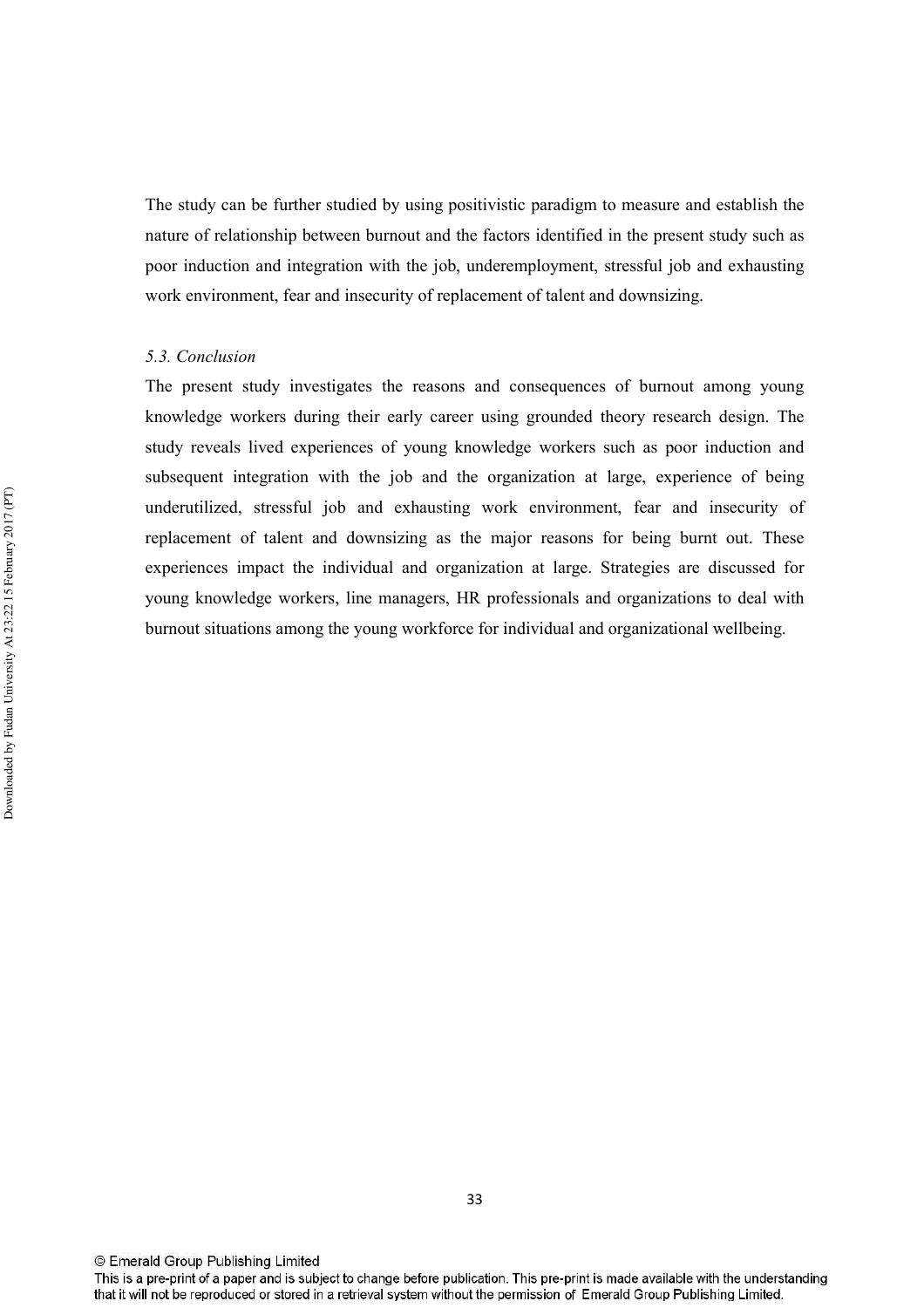| <b>Concepts emerged during</b>                                    | <b>Categories emerged during Axial</b>           |
|-------------------------------------------------------------------|--------------------------------------------------|
| <b>Open Coding</b>                                                | Coding                                           |
| 1. Inspiring Initial Learning Program                             |                                                  |
| 2. Generic Training Program                                       |                                                  |
| 3. Vocational training: Just skill-based and not                  |                                                  |
| knowledge-driven                                                  |                                                  |
| 4. Financial Independence                                         |                                                  |
| 5. Experiencing Sense of Freedom                                  | Initial Learning/Training Program:               |
| 6. Challenges in placing employees subsequent                     | Results in Good induction but Poor               |
| to their training program                                         | integration                                      |
| 7. Non-alignment<br>Needs<br>of<br>Training                       |                                                  |
| Identification and job demands                                    |                                                  |
| 8. Lack of Role Clarity                                           |                                                  |
| 9. Lack of mentoring and managerial support                       |                                                  |
|                                                                   |                                                  |
| 1. Non-availability of appropriate projects to the                |                                                  |
| new recruits                                                      |                                                  |
| 2. Offer of jobs requiring low expertise                          | Underemployment                                  |
| 3. Allocation of Roles which are neither relevant                 |                                                  |
| to their education nor to the initial training                    |                                                  |
| program offered                                                   |                                                  |
|                                                                   |                                                  |
| 1. Poor allocation of tasks                                       |                                                  |
| 2. Mundane work                                                   |                                                  |
| 3. Excessive Work Load                                            |                                                  |
| 4. Underpaid                                                      |                                                  |
| 5. Choosing to suffer over work compared to                       |                                                  |
| being unemployed                                                  | Stressful Job and Exhausting Work<br>Environment |
| 6. Long working hours<br>7. Health issues - Psychosomatic illness |                                                  |
| 8. Unfriendly and rigid HR Practices                              |                                                  |
| 9. Onsite opportunities: superficial motivator                    |                                                  |
| and demands employees to work more                                |                                                  |
| 10. Experiencing difficulty in maintaining Work                   |                                                  |
| Life Balance                                                      |                                                  |
| 11. Evidences of psychological disorders and                      |                                                  |
| reported cases of suicides                                        |                                                  |
|                                                                   |                                                  |
| 1. Budgetary Constraints and Cost Cutting                         |                                                  |
| Measures                                                          |                                                  |
| 2. Increase in work load horizontally and                         |                                                  |
| vertically among junior resources                                 |                                                  |

Table - I: Codes and Categories emerged from analysis of interview narratives

<sup>©</sup> Emerald Group Publishing Limited

This is a pre-print of a paper and is subject to change before publication. This pre-print is made available with the understanding that it will not be reproduced or stored in a retrieval system without the permission of Emerald Group Publishing Limited.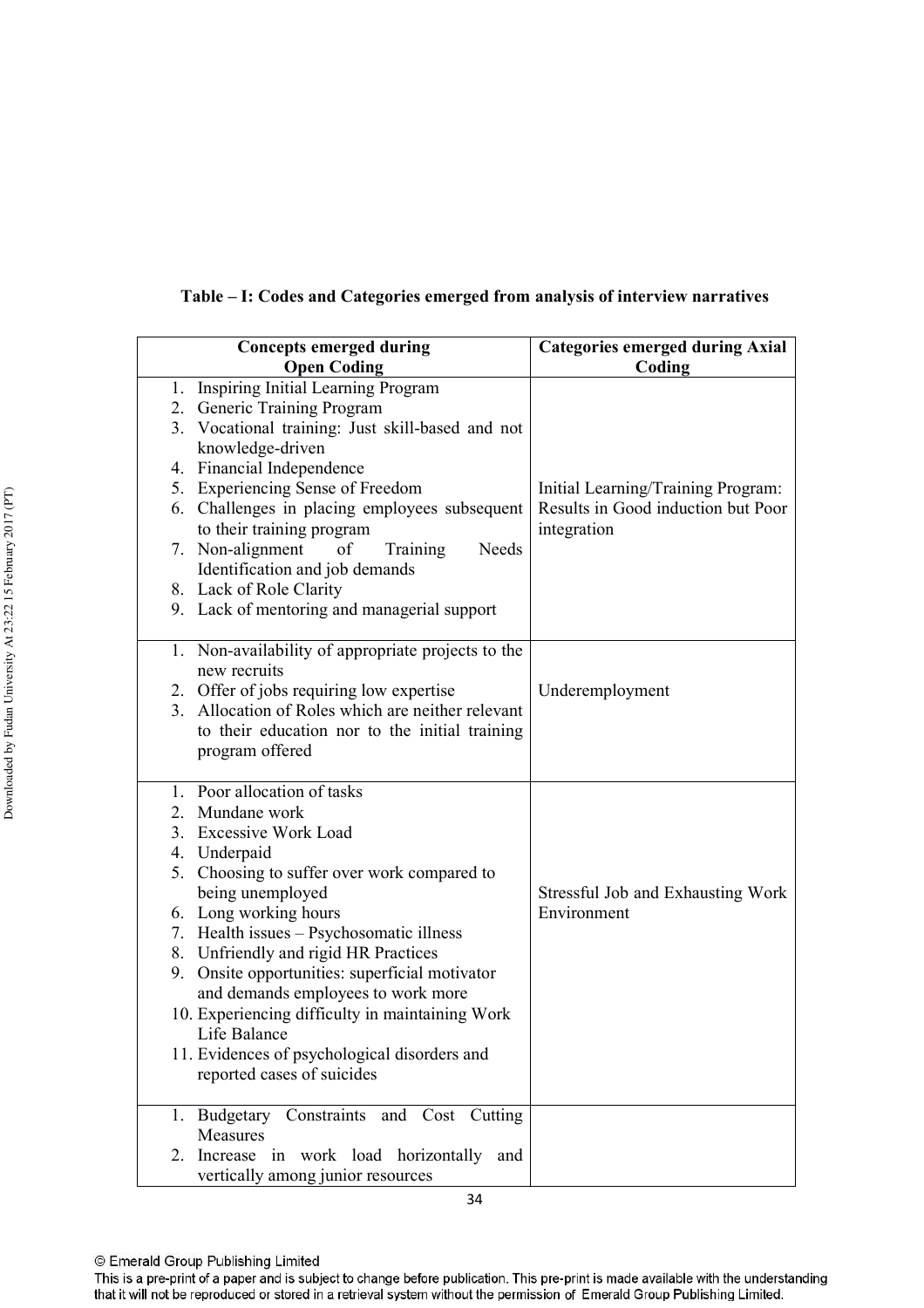| 3. | Extended working hours to adhere to strict<br>deadlines                                          |                                                                 |
|----|--------------------------------------------------------------------------------------------------|-----------------------------------------------------------------|
|    | 4. Expected to expend more efforts to raise upto                                                 |                                                                 |
|    | managerial calibre<br>5. Employees' voices are silenced due to fear                              |                                                                 |
|    | and discomfort with reporting boss                                                               |                                                                 |
|    | 6. Employees are guilt- ridden in situations                                                     |                                                                 |
|    | where they are required to replace their<br>managers                                             | Replacement of Talent:<br>Senior<br>Minds with Junior Resources |
|    | 7. Discomfort of becoming managers when they                                                     |                                                                 |
|    | are not prepared                                                                                 |                                                                 |
|    | 8. Managerial inadequacy<br>9. Insecurity among managers of being replaced                       |                                                                 |
|    | by their junior colleagues who report to them                                                    |                                                                 |
|    | 10. Insecurity<br>among<br>managers<br>leads<br>to                                               |                                                                 |
|    | unhealthy manager-subordinate relationships                                                      |                                                                 |
|    | 11. Survivors'<br>Syndrome:<br>Employees<br>and<br>managers who are retained survive with guilt, |                                                                 |
|    | anxiety, anger, frustration and fear during                                                      |                                                                 |
|    | difficult times                                                                                  |                                                                 |
|    | 1. Communication of layoff decision and its                                                      |                                                                 |
|    | immediate impact                                                                                 |                                                                 |
|    | 2. Performance as rationale for layoff<br>3. Errors<br>Human<br>Demand<br>Resource               |                                                                 |
|    | in<br>Forecasting                                                                                |                                                                 |
|    | 4. Inefficient Resource Management Group                                                         |                                                                 |
|    | 5. Disengaged workforce while on bench                                                           | Downsizing                                                      |
|    | 6. Employees rising awareness of the need to<br>fight for their basic rights                     |                                                                 |
|    | 7. Becoming conscious of the need to form                                                        |                                                                 |
|    | unions                                                                                           |                                                                 |
|    | 8. Issues in handling layoff and employee                                                        |                                                                 |
|    | separations<br>9. Need for outplacement services                                                 |                                                                 |
|    | 10. Organizational care for employees' career and                                                |                                                                 |
|    | overall wellbeing                                                                                |                                                                 |
|    | Responsibilities and<br>11. Financial<br>family                                                  |                                                                 |
|    | obligations                                                                                      |                                                                 |
|    |                                                                                                  |                                                                 |

© Emerald Group Publishing Limited

This is a pre-print of a paper and is subject to change before publication. This pre-print is made available with the understanding that it will not be reproduced or stored in a retrieval system without the permission of Emerald Group Publishing Limited.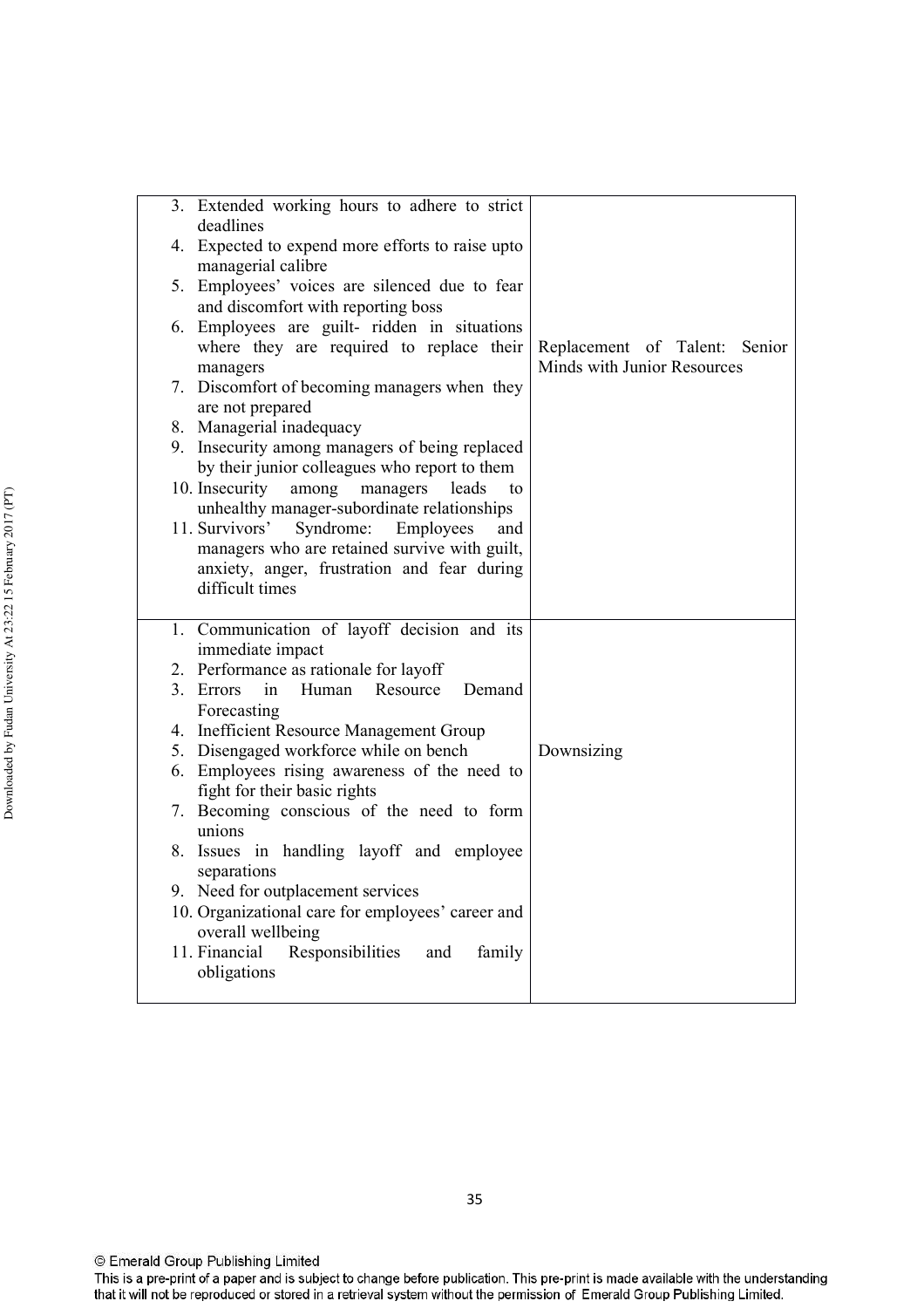#### **References**

- Agrawal, N. M. (1999), "Managing knowledge workers: Benchmarking Indian IT Organizations", IIMB Management Review, Vol. 11 No. 2, pp. 81-92.
- Agrawal, N. M., Khatri, N. and Srinivasan, R. (2012), "Managing growth: Human resource management challenges facing the Indian software industry", Journal of World Business, Vol. 47 No. 2, pp. 159-166.
- Alacacioglu, A., Yavuzsen, T., Dirioz, M., Oztop, I., and Yilmaz, U. (2009), "Burnout in nurses and physicians working at an oncology department", *Psycho-Oncology*, Vol. 18 No. 5, pp. 543-548.
- Amar, A.D. (2002), Managing Knowledge Workers: Unleashing Innovation and Productivity, **Ouorum Books**
- Armstrong, D. J., Brooks, N. G. and Riemenschneider, C. K. (2015), "Exhaustion from information system career experience: Implications for turn-away intention", MIS *Ouarterly: Management Information Systems, Vol. 39 No. 3, pp. 713-727.*
- Awad E. (2004), *Knowledge Management*, Pearson Publication
- Barnett, J. E., Baker, E. K., Elman, N. S. and Schoener, G. R. (2007), "In pursuit of wellness: The self-care imperative", Professional Psychology: Research and Practice, Vol 38 No. 6, pp. 603-612.
- Beckman, H. (2015), "The role of medical culture in the journey to resilience", Academic Medicine, Vol. 90 No. 6, pp. 710-712.
- Beltman, S., Mansfield, C. and Price, A. (2011), "Thriving not just surviving: A review of research on teacher resilience", *Educational Research Review*, Vol 6 No. 3, pp. 185-207.
- Bradley, N., Whisenhunt, J., Adamson, N., and Kress, V. E. (2013), "Creative approaches for promoting counsellor self-care", Journal of Creativity in Mental Health, Vol 8 No 4, pp. 456-469.
- Braunstein-Bercovitz, H. (2013), "A multidimensional mediating model of perceived resource gain, work-family conflict sources, and burnout", International Journal of Stress Management, Vol. 20 No. 2, pp. 95-115.
- Bryant, A. and Charmaz, K. (2007), The Sage Handbook of Grounded Theory, Sage Publications Limited.
- Bryman, A. (1984), "The debate about Qualitative and Quantitative Research. A Question of Methods or Epistemology", *The British Journal of Sociology*, Vol. 35 No. 1, pp. 75-92

<sup>©</sup> Emerald Group Publishing Limited

This is a pre-print of a paper and is subject to change before publication. This pre-print is made available with the understanding that it will not be reproduced or stored in a retrieval system without the permission of Emerald Group Publishing Limited.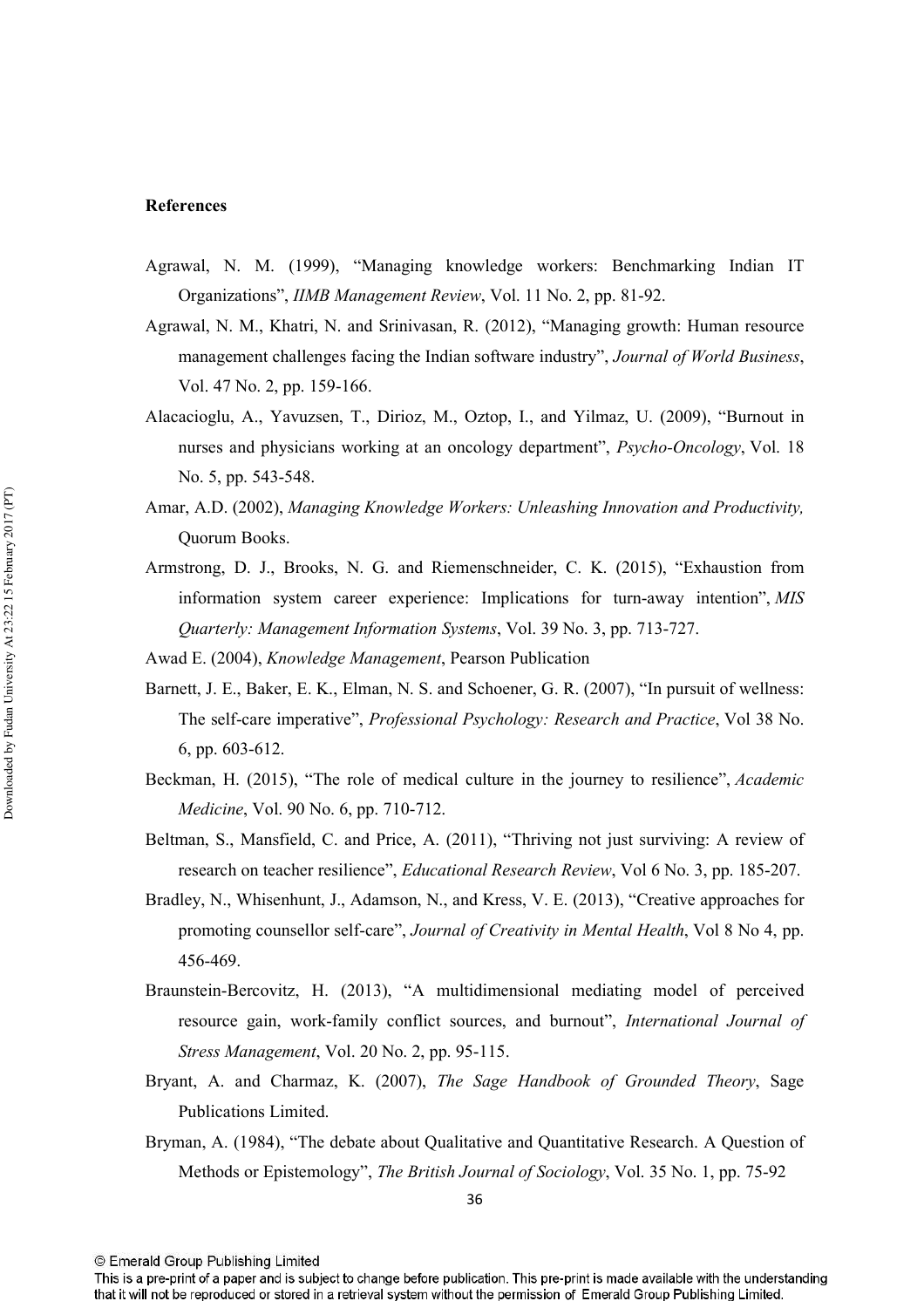- Bümen, N. T. (2010), "The relationship between demographics, self-efficacy, and burnout among teachers", Eurasian Journal of Educational Research, No. 40, pp. 16-35.
- Cedfeldt, A. S., Bower, E. A., English, C., Grady-Weliky, T. A., Girard, D. E. and Choi, D. (2010), "Personal time off and residents' career satisfaction, attitudes and emotions", Medical Education, Vol. 44 No. 10, pp. 977-984.
- Charles, G. L., Travis, F., and Smith, J. (2014), "Policing and spirituality: Their impact on brain integration and consciousness", Journal of Management, Spirituality & Religion, Vol. 11 No. 3, pp.  $230 - 244$ .
- Charmaz, K. (2006), Constructing Grounded Theory: A Practical Guide through Qualitative *Analysis*, Sage publications, London.
- Chen, J. and Zhang, X. (2013), "Effecting mechanism of work stress on the R and D employees' job burnout in the high-tech enterprises", Journal of Applied Sciences, Vol. 13 No. 20, pp. 4099 - 4106.
- Chiller, P., and Crisp, B. R. (2012), "Professional supervision: A workforce retention strategy for social work?", *Australian Social Work*, Vol. 65 No. 2, pp. 232-242.
- Clawson, J. G. and Newburg, D. S. (2005), "The Motivators Dilemma," in Losey M. R., Meisinger S. and Ulrich, D. (eds.): The Future of Human Resource Management: 64 Thought Leaders Explore the Critical HR Issues of Today and Tomorrow, John Wiley & Sons, Inc. pp.  $15 - 22$ .
- Cooperrider, D. L. and Whitney, D. (2005), Appreciative Inquiry: A Positive Revolution in Change, Berrett-Koehler Publishers Inc, California.
- Cotter, E. W., and Fouad, N. A. (2013), "Examining burnout and engagement in layoff survivors: The role of personal strengths", Journal of Career Development, Vol. 40 No. 5, pp. 424-444.
- Cranley, N. M., Cunningham, C. J. L. and Panda, M. (2016), "Understanding time use, stress and recovery practices among early career physicians: An exploratory study", Psychology, Health & Medicine, Vol. 21 No. 3, pp.  $362 - 367$ .
- Creed, P. A., Rogers, M. E., Praskova, A., and Searle, J. (2014), "Career calling as a personal resource moderator between environmental demands and burnout in Australian junior doctors" Journal of Career Development, Vol. 41 No. 6, pp. 547-561.
- Davenport T. H. and Laurence P. (2000), Working Knowledge: How Organizations Manage **What They Know, Harvard Business School press**

<sup>©</sup> Emerald Group Publishing Limited

This is a pre-print of a paper and is subject to change before publication. This pre-print is made available with the understanding that it will not be reproduced or stored in a retrieval system without the permission of Emerald Group Publishing Limited.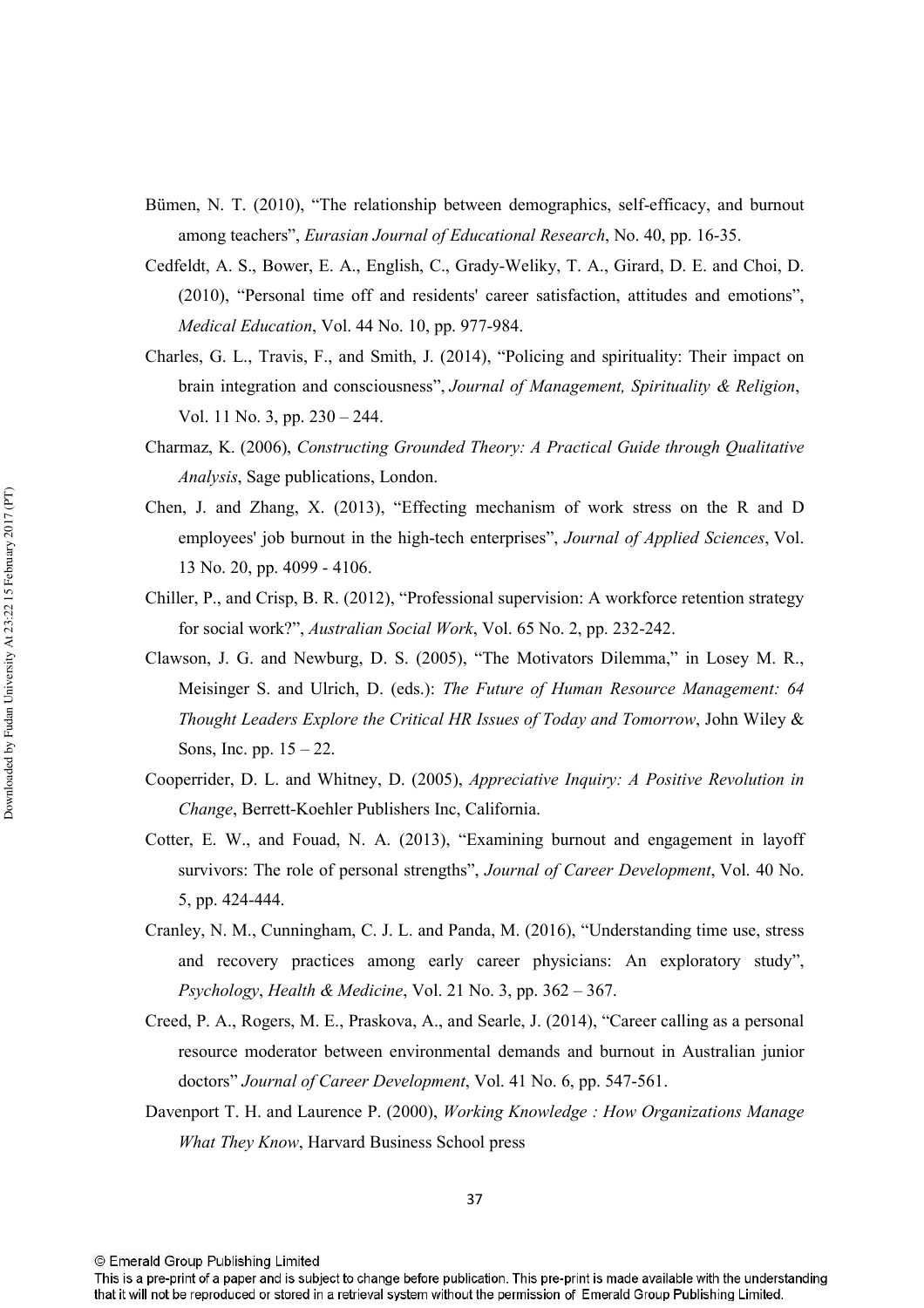- Day, C. and Gu, Q. (2014), Resilient teachers, resilient schools: Building and sustaining quality in testing times, Routledge, New York.
- Deniz-Deniz, M. C., and Saa-Perez, P. D. (2003), "A resource based view of corporate responsiveness towards employees", Organization Studies, Vol. 24 No. 2, pp. 299-319.
- Di Benedetto, M., and Swadling, M. (2014), "Burnout in Australian psychologists: Correlations with work-setting, mindfulness and self-care behaviours", Psychology, *Health and Medicine, Vol. 19, No. 6, pp. 705-715.*
- Dicke, T., Marsh, H. W., Parker, P. D., Kunter, M., Schmeck, A. and Leutner, D. (2014), "Self-efficacy in classroom management, classroom disturbances, and emotional exhaustion: A moderated mediation analysis of teacher candidates", Journal of Educational Psychology, Vol. 106 No. 2, pp. 569-583.
- Dishon-Berkovits, M. (2014). "Burnout: Contributing and protecting factors within the workfamily interface", Journal of Career Development, Vol. 41 No. 6, pp. 467-486.
- Dobkin, P. L., and Hutchinson, T. A. (2013), "Teaching mindfulness in medical school: Where are we now and where are we going?", Medical Education, Vol. 47, No. 8, pp. 768-779.
- Dombrovskis, V., Guseva, S., and Murasovs, V. (2011), "Motivation to work and the syndrome of professional burnout among teachers in Latvia", Paper presented at the Procedia - Social and Behavioral Sciences, Vol. 29, 98-106.
- Downs, N., Feng, W., Kirby, B., McGuire, T., Moutier, C., Norcross, W. and Zisook, S. (2014), "Listening to depression and suicide risk in medical students: The healer education assessment and referral (HEAR) program", Academic Psychiatry, Vol. 38 No. 5, pp. 547-553.
- Drucker F. P. (1999), "Knowledge Worker Productivity: The biggest challenge", California Management Review, Vol. 41 No. 2, pp. 79 - 94
- Drucker F. P. (1993), *Post Capitalist Society*, Harper Business, A Division of HarperCollins Publishers
- Dunford, B. B., Shipp, A. J., Wayne Boss, R., Angermeier, I. and Boss, A. D. (2012), "Is burnout static or dynamic? A career transition perspective of employee burnout trajectories", Journal of Applied Psychology, Vol. 97 No. 3, No. 637-650.
- Dunn, L. B., Iglewicz, A. and Moutier, C. (2008), "A conceptual model of medical student well-being: Promoting resilience and preventing burnout", Academic Psychiatry, Vol. 32, No. 1, pp. 44-53.

This is a pre-print of a paper and is subject to change before publication. This pre-print is made available with the understanding that it will not be reproduced or stored in a retrieval system without the permission of Emerald Group Publishing Limited.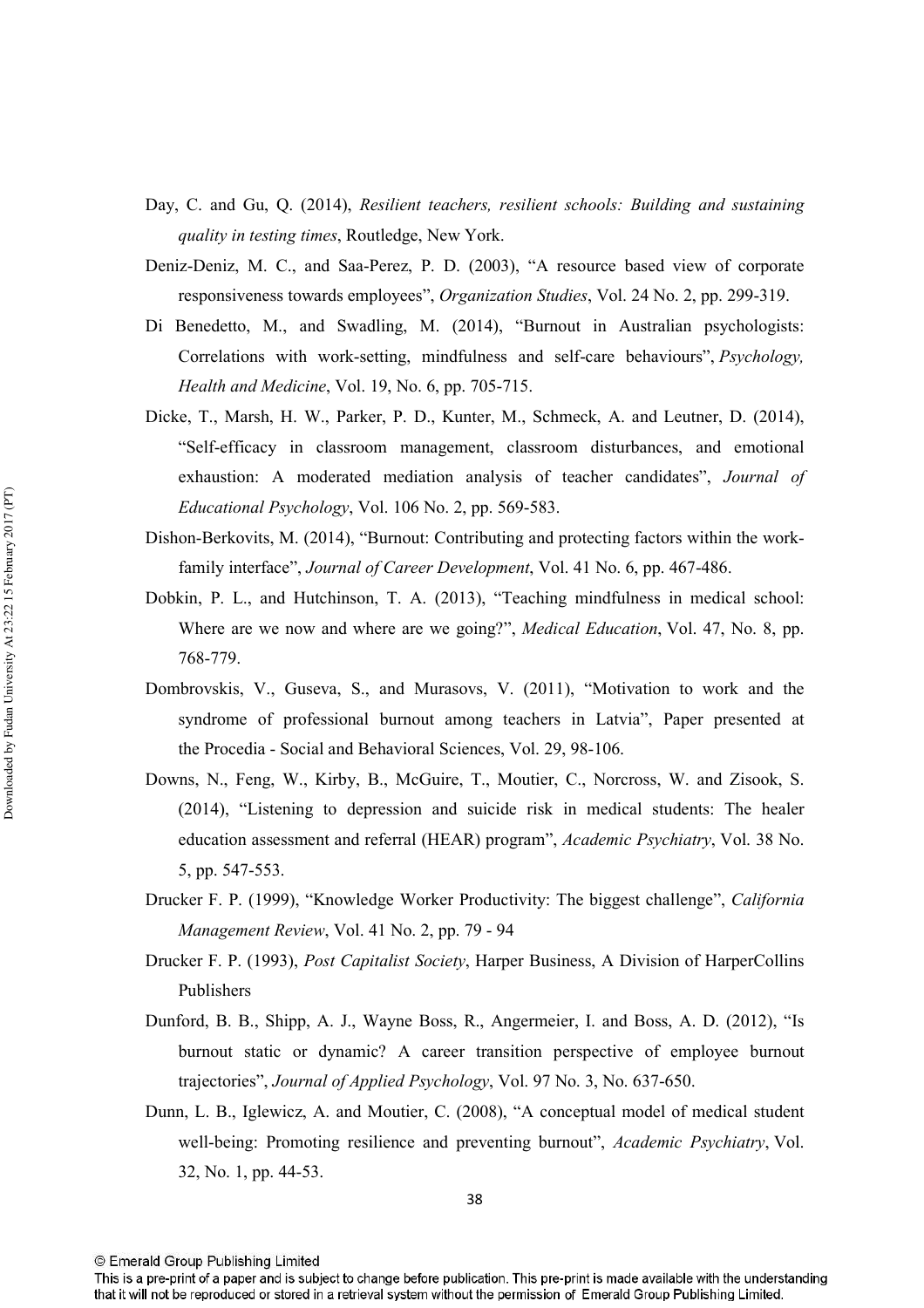- Dyrbye, L. N., West, C. P., Satele, D., Boone, S., Tan, L., Sloan, J., and Shanafelt, T. D. (2014), "Burnout among U.S. medical students, residents, and early career physicians relative to the general U.S. population. *Academic Medicine*, Vol. 89 No. 3, pp. 443-451.
- Ferguson-Patrick, K. (2010), "Cooperative learning and quality teaching: Early career teachers striving for quality", International Journal of Learning, Vol. 16 No. 12, pp. 385-400.
- Frances H. (1999), Managing Knowledge Workers: New Skills and Attitudes to Unlock the Intellectual Capital in Your Organization, John Wiley & Sons
- Freudenberger, H. J., & Richelson, G. (1980), "Burn-out: The high cost of high achievement. What it is and how to survive it", Garden City, New York.
- Fridner, A., Belkic, K., Marini, M., Minucci, D., Pavan, L. and Schenck-Gustafsson, K. (2009). "Survey on recent suicidal ideation among female university hospital physicians in Sweden and Italy (the HOUPE study): Cross-sectional associations with work stressors", Gender Medicine, Vol. 6 No. 1, pp. 314-328.
- Gan, T. and Gan, Y. (2014), "Sequential development among dimensions of job burnout and engagement among IT employees", *Stress and Health*, Vol 30 No. 2, pp. 122-133.
- Glaser, B. G. (1998), *Doing Grounded Theory: Issues and Discussions*, Mill Valley, CA: The Sociology Press.
- Glaser, B. G. and Strauss, A. L. (1967), The Discovery of Grounded Theory: Strategies for *Oualitative Research, Aldine Publishing Company, Chicago.*
- Golembiewski, R. T. and Munzenrider, R. (1988), Phases of Burnout: Developments in Concepts and Applications, Praeger publishers, New York.
- Guba, E. G. and Lincoln, Y. S. (1994), "Competing paradigms in Qualitative Research", In Denzin, N. K. and Lincoln, Y. K. (eds.), Handbook of Qualitative Research, California: Sage,  $105 - 117$ .
- Gulalp, B., Karcioglu, O., Sari, A., and Koseoglu, Z. (2008), "Burnout: Need help?", Journal of Occupational Medicine and Toxicology, Vol 3 No 1.
- Hamader, G. and Noehammer, E. (2013), "Prevention of anxiety, depression and burnout during medical studies and residency training (experts' opinion, medical students' and young doctors' points of view). In Noehammer E. (Ed.), *Psychology of well-being:* Theory, perspectives and practice, Nova Science Publishers. pp. 33-42

This is a pre-print of a paper and is subject to change before publication. This pre-print is made available with the understanding that it will not be reproduced or stored in a retrieval system without the permission of Emerald Group Publishing Limited.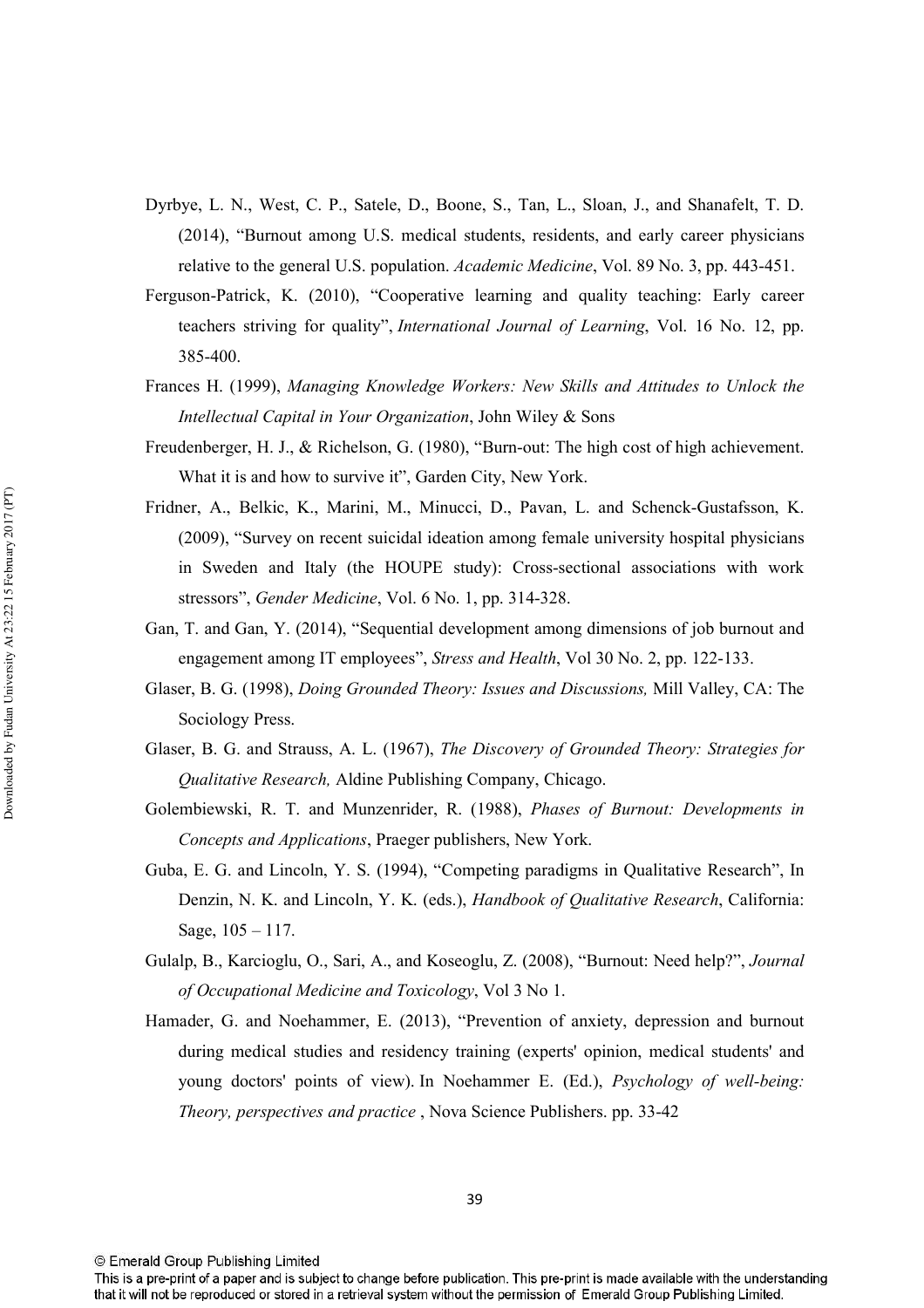- Harry, N. (2015), "Constructing a psychological coping profile in the call centre environment: Wellness-related dispositions in relation to resiliency-related behavioural capacities", SA Journal of Industrial Psychology, Vol. 41 No. 1.
- Harry, N. and Coetzee, M. (2013), Sense of coherence, career adaptability and burnout of early-career black staff in the call centre environment, SA Journal of Industrial Psychology, Vol. 39 No. 2.
- Huarng, A. S. (2001), "Burnout Syndrome among Information System Professionals", IS *Management*, Vol. 18 No. 2, pp. 1-6.
- Humborstad, S. I., Humborstad, B., and Whitfield, R. (2007), "Burnout and service employees' willingness to deliver quality service", Journal of Human Resources in *Hospitality & Tourism, Vol. 7 No. 1, pp. 45-64.*
- Jones, N, and Youngs, P, (2012), "Attitudes and affect: Daily emotions and their association with the commitment and burnout of beginning teachers", Teachers College Record, Vol. 114 No. 2.
- Jung, E. (2013), "Work stress and burnout: The mediating role of mood regulation among information technology professionals", Journal of Workplace Behavioral Health, Vol. 28 No 2, pp. 94-106.
- Kelly, S. and Northrop, L. (2015), "Early career outcomes for the "Best and the brightest": Selectivity, satisfaction, and attrition in the beginning teacher longitudinal survey", American Educational Research Journal, Vol. 52 No. 4, pp. 624-656.
- Kim, Y. K. and Back, K. (2012), "Antecedents and consequences of flight attendants' job satisfaction", Service Industries Journal, Vol. 32 No. 16, pp. 2565-2584.
- Kotzé, M. and Kleynhans, R. (2013), Psychological resource capacities (hope, optimism and resilience) as predictors of burnout in first-year students at a higher education institution", International Journal of Learning in Higher Education, Vol. 19 No. 2, pp.  $31 - 50$ .
- Krug, J. (1999), "Dealing with Professional Burnout", Journal of Management in *Engineering, Vol. 15 No. 3, pp. 23-24.*
- Kubicek, B., Paškvan, M. and Korunka, C. (2015), "Development and validation of an instrument for assessing job demands arising from accelerated change: The intensification of job demands scale (IDS)", European Journal of Work and Organizational Psychology, Vol. 24 No. 6, pp. 898-913.

<sup>©</sup> Emerald Group Publishing Limited

This is a pre-print of a paper and is subject to change before publication. This pre-print is made available with the understanding that it will not be reproduced or stored in a retrieval system without the permission of Emerald Group Publishing Limited.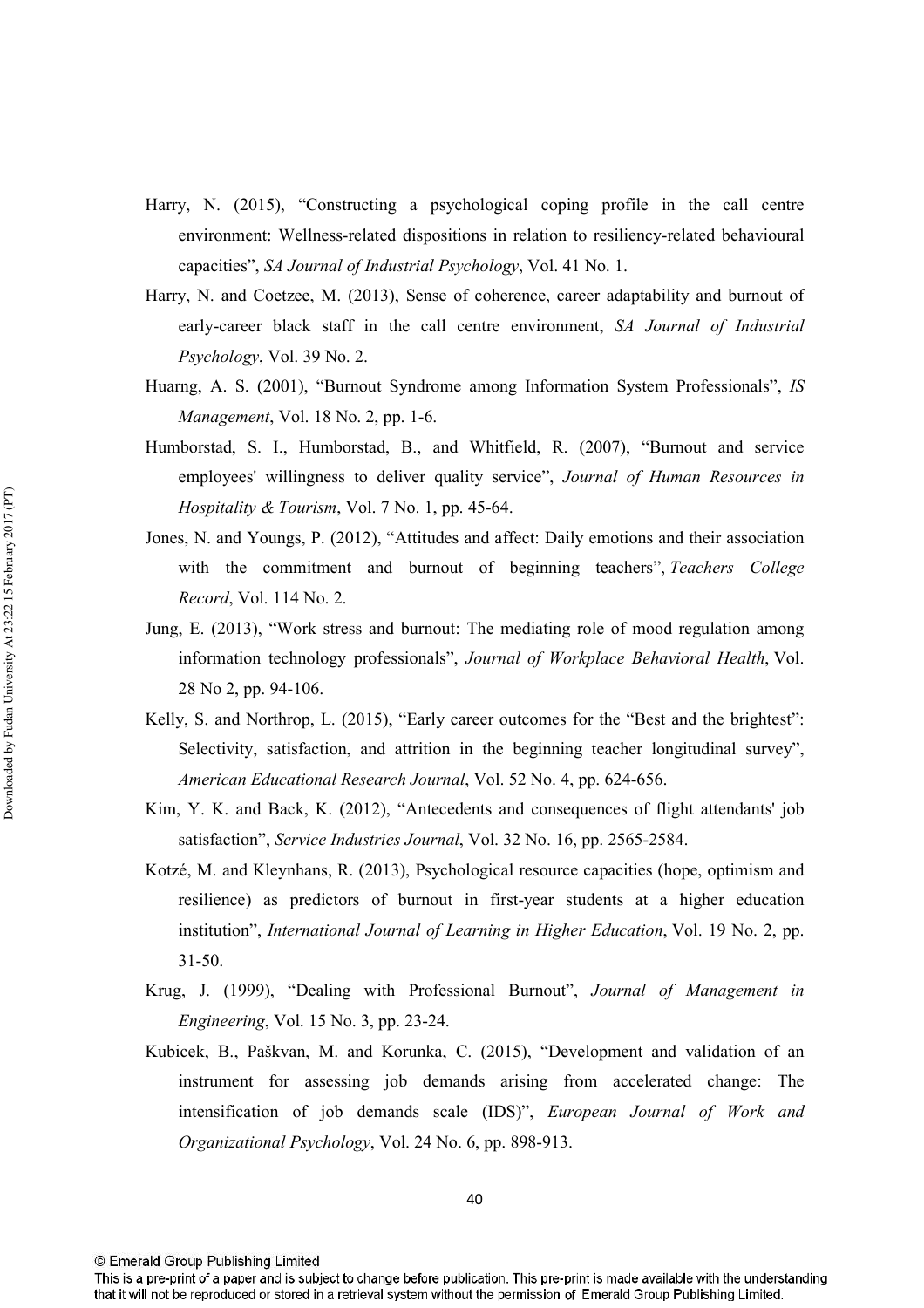- Lefebvre, D. C. (2012), "Perspective: Resident physician wellness: A new hope", Academic *Medicine*, Vol. 87 No. 5, pp. 598 - 602.
- Leiter, M. P., & Maslach, C. (2005) "36 A mediation model of job burnout research companion to organizational health psychology, 544.

Leiter, M.P. and Meechan, K. A. (1986), Role Structure and burnout in the field of human services, The Journal of Applied Behavioural Science, Vo. 22 No. 1, 47 – 52

- Lim, V. K. G., Chen, D., Aw, S. S. Y., and Tan, M. (2016), "Unemployed and exhausted? Job-search fatigue and reemployment quality", Journal of Vocational Behavior, 92, 68-78.
- Machlup F. (1962), The Production and Distribution of Knowledge in the United States, Priceton: Princeton University Press
- Maslach, C., and Jackson, S. E. (1981). "The measurement of experienced burnout", Journal of occupational behaviour, Vol. 2 No. 2, pp. 99 - 113.
- Mkono, M. (2011). "Sociocultural strategies for stress reduction among hospitality workers in developing contexts: The case of zimbabwean chefs", *Tourism Analysis*, Vol. 16 No. 3, pp. 361-365.
- Mortada, E. M. and El Seifi, O. S. (2012), "Clinicians' burnout and career satisfaction across the major specialties in zagazig university hospitals", Journal of Applied Sciences Research, Vol. 8 No. 8, pp. 3961 - 3969.
- Munyewende, P. O., Rispel, L. C., and Chirwa, T. (2014), "Positive practice environments influence job satisfaction of primary health care clinic nursing managers in two South African provinces", Human Resources for Health, Vol. 12 No. 1.
- NASSCOM. (2008), The IT-BPO Sector in India Strategic Review. www.nasscom.in
- NASSCOM. (2015), The IT-BPM Sector in India Strategic Review. www.nasscom.in
- Noh, M., Johnson, K. K. P. and Koo, J. (2015), "Building an exploratory model for part-time sales associates' turnover intentions", Family and Consumer Sciences Research Journal, Vol. 44 No. 2, pp. 184 - 200.
- Nonaka, I. and Takeuchi, H. (1995), The Knowledge-Creating Company, Oxford University Press, New York.
- Oren, L., and Littman-Ovadia, H. (2013), "Does equity sensitivity moderate the relationship between effort-reward imbalance and burnout", Anxiety, Stress and Coping, Vol. 26 No. 6, pp. 643-658.

<sup>©</sup> Emerald Group Publishing Limited

This is a pre-print of a paper and is subject to change before publication. This pre-print is made available with the understanding that it will not be reproduced or stored in a retrieval system without the permission of Emerald Group Publishing Limited.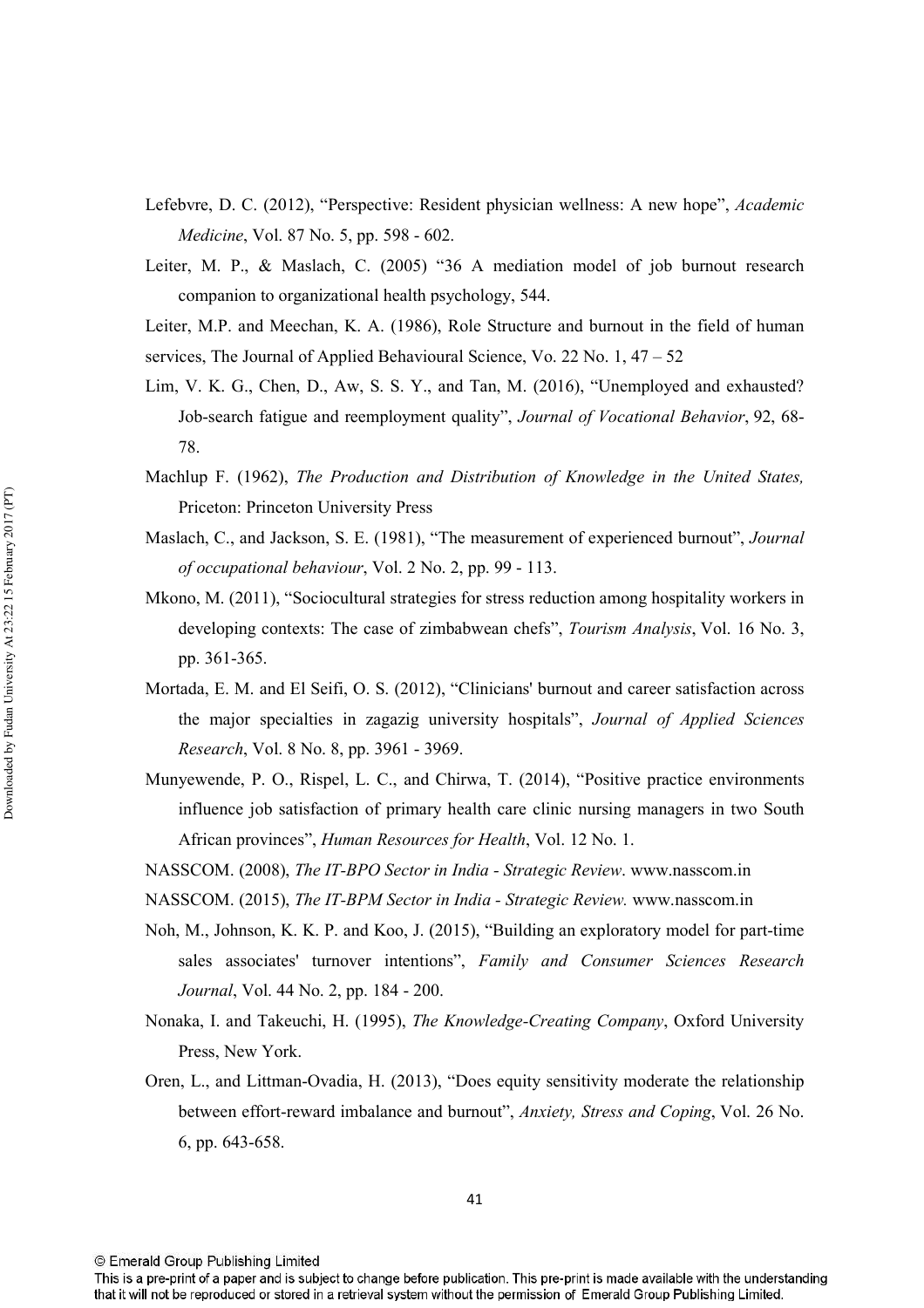- Patton, M. Q. (1990), Qualitative Evaluation and Research Methods. Newbury Park, CA: Sage.
- Philipp, A. and Kunter, M. (2013), "How do teachers spend their time? A study on teachers' strategies of selection, optimisation, and compensation over their career cycle" Teaching and Teacher Education, Vol. 35, 1-12.
- Pines, A. M. (2005), "Unconscious influences on the choice of a career and their relationship to burnout: A psychoanalytic existential approach", Research companion to organizational health psychology. pp. 579-598.
- Rad, A. Z., and Nasir, R. (2010), "Burnout and career self concept among teachers in Mashhad, Iran. Paper presented at the Procedia - Social and Behavioral Sciences, Vol. 7, pp. 464-469.
- Richardson, P. W., Watt, H. M. G. and Devos, C. (2013). "Types of professional and emotional coping among beginning teachers", In Newberry M., Gallant A. and Riley (eds). Emotion and school: Understanding how the hidden curriculum influences relationships, leadership, teaching, and learning (Advances in research on Teaching, *Vol. 18*), Emerald Group Publishing Limited, pp.  $229 - 253$ .
- Ripp, J., Babyatsky, M., Fallar, R., Bazari, H., Bellini, L., Kapadia, C. and Korenstein, D. (2011), "The incidence and predictors of job burnout in first-year internal medicine residents: A five-institution study" Academic Medicine, Vol. 86 No. 10, pp. 1304-1310. Rolling, J. H. (2004), "Searching self-image: Identities to be self-evident", *Oualitative* Inquiry, Vol. 10 No. 6, pp. 869-884.
- Schaefer, L., Long, J. S. and Jean Clandinin, D. (2012), "Questioning the research on early career teacher attrition and retention", Alberta Journal of Educational Research, Vol. 58 No 1, pp. 106-121.
- Schaufeli, W. B., Leiter, M. P. and Maslach, C. (2009), "Burnout: 35 years of research and practice" Career Development International, Vol. 14 No. 3, pp. 204 - 220.
- Schaufeli, W. B., Salanova, M., González-Romá, V. and Bakker, A. B. (2002), "The measurement of engagement and burnout: A two sample confirmatory factor analytic approach", Journal of Happiness studies, Vol. 3 No. 1, pp. 71-92.
- Schutz, P. A. and Zembylas, M. (Eds) (2009). "Advances in teacher emotion research: The *impact on teachers' lives"*, Springer.

© Emerald Group Publishing Limited

This is a pre-print of a paper and is subject to change before publication. This pre-print is made available with the understanding that it will not be reproduced or stored in a retrieval system without the permission of Emerald Group Publishing Limited.